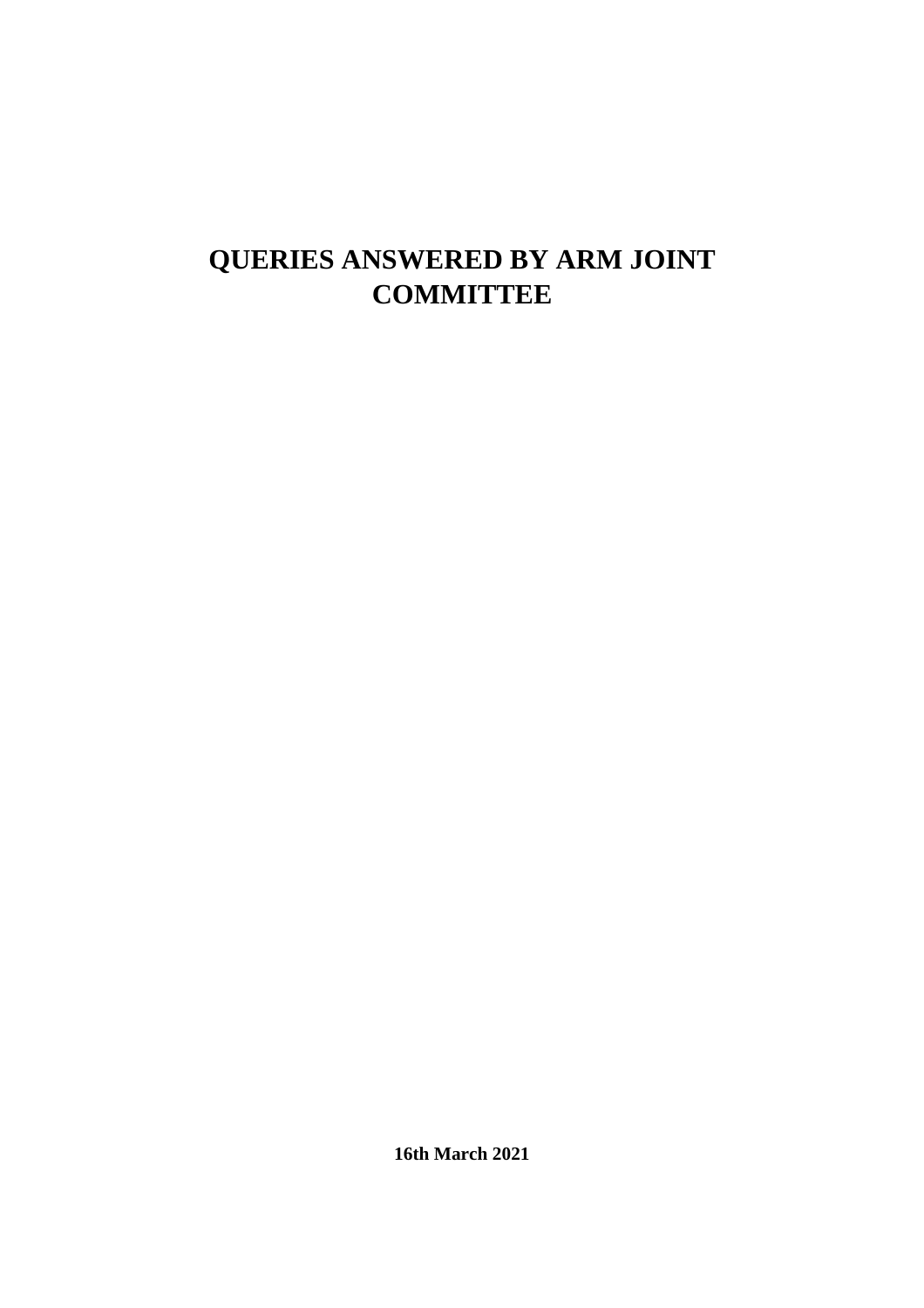# **CONTENTS**

| Ref                     |                | Date        | Query                                                                          |                |  |  |
|-------------------------|----------------|-------------|--------------------------------------------------------------------------------|----------------|--|--|
|                         |                |             | <b>ARM3</b>                                                                    |                |  |  |
| 3                       | D1             | Mar         | <b>SECTION D - Excavation and Earthwork: Excavation</b>                        | $\mathbf{3}$   |  |  |
|                         |                | 2021        | Topic - Working space                                                          |                |  |  |
| 3                       | P <sub>1</sub> | Mar<br>2021 | <b>SECTION P- Special Glazing</b><br>Topic: Doors as 'extra over' items        | 4              |  |  |
|                         |                |             |                                                                                |                |  |  |
|                         |                |             | ARM <sub>4</sub>                                                               |                |  |  |
|                         |                |             | <b>SECTION A - General Rules</b>                                               |                |  |  |
| $\overline{\mathbf{4}}$ | A1             | Mar<br>2021 | Topic: Deemed to be included                                                   | 5              |  |  |
| $\overline{\mathbf{4}}$ | A2             | Mar<br>2021 | Topic: Conflict between Drawings / Specification and the BQ content            | 6              |  |  |
| $\overline{\mathbf{4}}$ | A <sub>3</sub> | Mar<br>2021 | Topic: Bulked and composite descriptions in BQs / Pricing Documents            | $\overline{7}$ |  |  |
| $\overline{\mathbf{4}}$ | A <sub>4</sub> | Mar<br>2021 | Topic: Composite descriptions                                                  | <b>10</b>      |  |  |
| $\overline{\mathbf{4}}$ | A <sub>5</sub> | Mar<br>2021 | Topic: Composite descriptions based on qualifying ARM Rules                    | 11             |  |  |
|                         |                |             | <b>SECTION B - Preliminaries</b>                                               |                |  |  |
| $\overline{\mathbf{4}}$ | B1             | Mar<br>2021 | Topic: Profit and Overheads                                                    | 12             |  |  |
| $\overline{\mathbf{4}}$ | B <sub>2</sub> | Mar<br>2021 | Topic: COVID 19 implications                                                   | 13             |  |  |
|                         |                |             | <b>SECTION D - Excavation and Earthworks</b>                                   |                |  |  |
| $\overline{\mathbf{4}}$ | D1             | Mar<br>2021 | Topic: Ground Water                                                            | 14             |  |  |
| $\overline{\mathbf{4}}$ | D2             | Mar<br>2021 | Topic: Excavating around existing services                                     | 15             |  |  |
| 4                       | D <sub>3</sub> | Mar<br>2021 | Topic: Handling and disposal of contaminated or hazardous material             | <b>16</b>      |  |  |
| $\overline{\mathbf{4}}$ | D <sub>4</sub> | Mar<br>2021 | Topic: Disposal of excavated material of differing types                       | 17             |  |  |
|                         |                |             | <b>SECTION E - Piling</b>                                                      |                |  |  |
| $\overline{\mathbf{4}}$ | E1             | Mar<br>2021 | Topic: Piling Ancillaries                                                      | 18             |  |  |
|                         |                |             | <b>SECTION F - Concrete Work</b>                                               |                |  |  |
| $\overline{\mathbf{4}}$ | F1             | Mar<br>2021 | Topic: Formwork to beams                                                       | 20             |  |  |
| $\overline{\mathbf{4}}$ | F2             | Mar<br>2021 | Topic: Formwork over 4.00m high                                                | 21             |  |  |
| 4                       | F <sub>3</sub> | Mar<br>2021 | Topic: Precast concrete walls                                                  | 22             |  |  |
|                         |                |             | <b>SECTION L - Metalwork Non- Structural</b>                                   |                |  |  |
| $\overline{\mathbf{4}}$ | L1             | Mar<br>2021 | Topic: Aluminium windows and scope of work included in 'composite<br>item'     | 23             |  |  |
|                         |                |             | <b>SECTION I - Roofing, Cladding and Waterproofing</b>                         | 25             |  |  |
| $\overline{\mathbf{4}}$ | I1             | Mar<br>2021 | Topic: Measurement of metal roof coverings and particularly parapet<br>details |                |  |  |
| 4                       | I2             | Mar<br>2021 | Topic: Measurement of wall cladding                                            | 26             |  |  |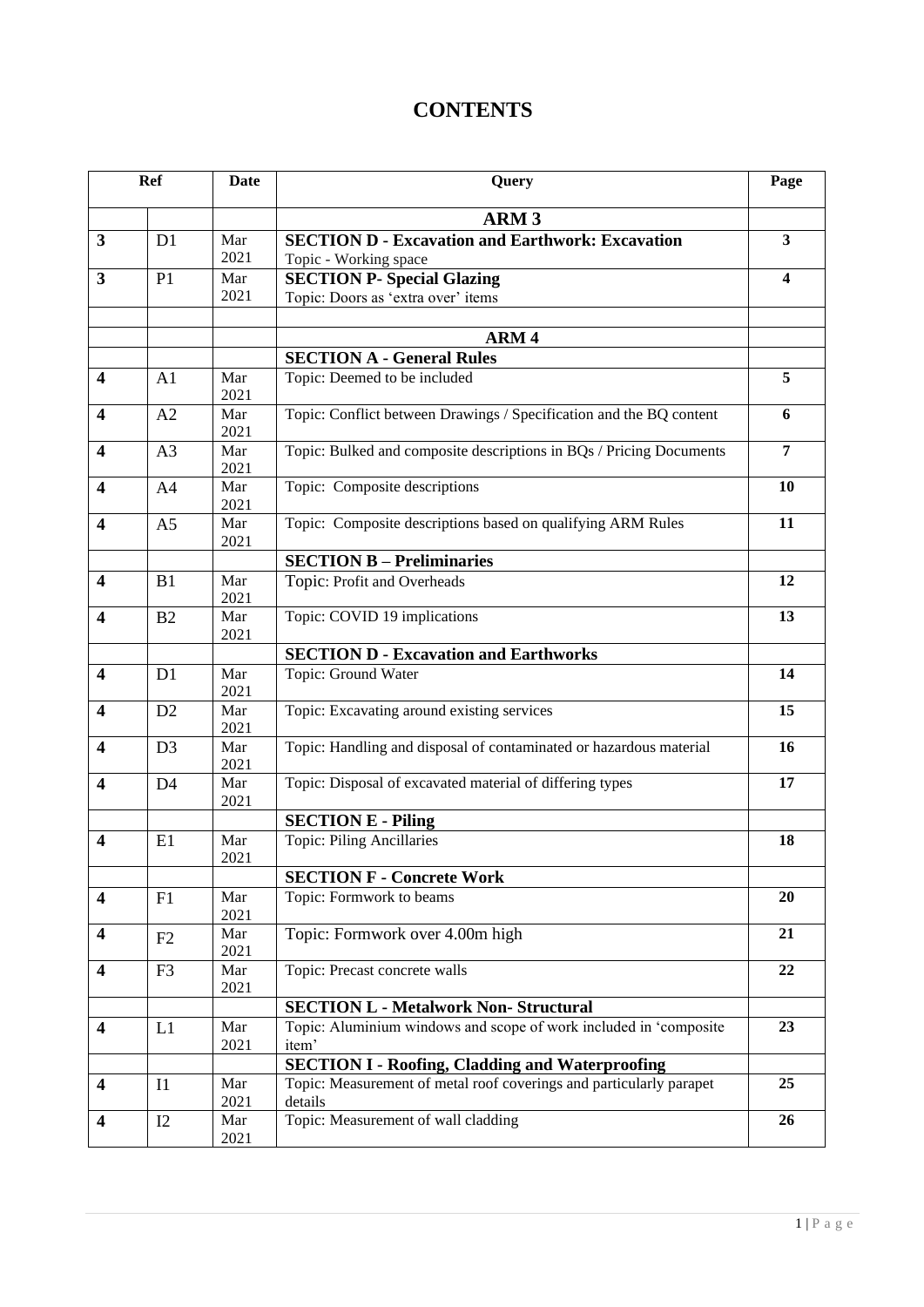|                                                                          |                                                                                                                                            | <b>SECTION K - Structural: Steelwork</b>                                                           |                                                                                                    |    |  |  |  |
|--------------------------------------------------------------------------|--------------------------------------------------------------------------------------------------------------------------------------------|----------------------------------------------------------------------------------------------------|----------------------------------------------------------------------------------------------------|----|--|--|--|
| $\overline{\mathbf{4}}$                                                  | Topic: Interpretation of steelwork measurement requirements<br>K1<br>Mar<br>2021                                                           |                                                                                                    | 27                                                                                                 |    |  |  |  |
|                                                                          |                                                                                                                                            |                                                                                                    | <b>SECTION M and N - Mechanical and Electrical Installation</b>                                    |    |  |  |  |
| $\overline{\mathbf{4}}$                                                  | M&N<br>1                                                                                                                                   | Mar<br>2021                                                                                        | Topic: Pricing Document preparation by which Design Team member                                    | 29 |  |  |  |
| $\overline{\mathbf{4}}$                                                  | M&N<br>2                                                                                                                                   | Mar<br>2021                                                                                        | Topic: Public Works Contracts - full measurement of Mechanical and<br>Electrical                   | 30 |  |  |  |
| 4                                                                        | M&N<br>3                                                                                                                                   | Topic: Private Sector Contracts - Mechanical and Electrical services<br>Mar<br>2021<br>measurement |                                                                                                    | 31 |  |  |  |
|                                                                          |                                                                                                                                            |                                                                                                    | <b>SECTION O - Floor Wall and Ceiling Finishings:</b>                                              |    |  |  |  |
| 4                                                                        | O <sub>1</sub>                                                                                                                             | Mar<br>2021                                                                                        | Topic: Plaster beads                                                                               |    |  |  |  |
| $\overline{\mathbf{4}}$                                                  | Topic: Adequacy of Architect's Specification reference to satisfy ARM<br>Mar<br>O <sub>2</sub><br>2021<br>requirements in a BQ description |                                                                                                    | 33                                                                                                 |    |  |  |  |
| $\overline{\mathbf{4}}$                                                  | Mar<br>Topic: Columns within stud partitions<br>O <sub>2</sub><br>2021                                                                     |                                                                                                    | 36                                                                                                 |    |  |  |  |
|                                                                          |                                                                                                                                            |                                                                                                    | <b>SECTION R - Drainage: Below Ground</b>                                                          |    |  |  |  |
| Topic: Multiple pipes in trenches at crossings<br>R1<br>Mar<br>4<br>2021 |                                                                                                                                            |                                                                                                    | 38                                                                                                 |    |  |  |  |
|                                                                          |                                                                                                                                            |                                                                                                    | <b>ARM 4 SUPPLEMENT 1</b>                                                                          |    |  |  |  |
| 4Sp1                                                                     | A1                                                                                                                                         | Mar<br>2021                                                                                        | Topic: References in a BQ to the Works Requirements (drawings /<br>specifications)                 | 39 |  |  |  |
| 4Sp1                                                                     | A2                                                                                                                                         | Mar<br>2021                                                                                        | Topic: Bill Diagrams                                                                               | 40 |  |  |  |
| 4Sp1                                                                     | B1                                                                                                                                         | Mar<br>2021                                                                                        | Topic: Profit on a Reserved Sum                                                                    | 41 |  |  |  |
| 4Sp1<br>B2<br>Mar<br>2021                                                |                                                                                                                                            |                                                                                                    | Topic: Schedule 1 entries for PWC Condition of Contract to be stated in<br>BQ items for pricing    | 42 |  |  |  |
|                                                                          |                                                                                                                                            |                                                                                                    |                                                                                                    |    |  |  |  |
| 4Sp2                                                                     | GE <sub>1</sub>                                                                                                                            | Mar<br>2021                                                                                        | <b>ARM 4 SUPPLEMENT 2</b><br>Topic: Supplement 2 to be used when?                                  |    |  |  |  |
| 4Sp2                                                                     | GE <sub>2</sub>                                                                                                                            | Mar<br>2021                                                                                        | Topic: Supplement $2$ – what is its relevance?                                                     |    |  |  |  |
| 4Sp2                                                                     | GE <sub>3</sub>                                                                                                                            | Mar<br>2021                                                                                        | Topic: Private Sector projects – use ARM4 or ARM4 Supplement 2 for<br>the Mech and Elec Services?  |    |  |  |  |
| 4Sp2                                                                     | Topic: Electrical Section typographic error<br>Mar<br>N1<br>2021                                                                           |                                                                                                    |                                                                                                    | 46 |  |  |  |
|                                                                          |                                                                                                                                            |                                                                                                    | ADVICE NOTE FOR USERS OF ARM 4 DATED 27th MAY<br>2020                                              |    |  |  |  |
| <b>AdvN</b>                                                              | Qry 1                                                                                                                                      | Mar<br>2021                                                                                        | Topic: Acceptance of the Advice Note dated May 27 <sup>th</sup> 2019 and<br>ancillary queries.     | 50 |  |  |  |
| <b>AdvN</b>                                                              | Qry 2                                                                                                                                      | Mar<br>2021                                                                                        | Topic: Use of Design Team Specification rather than published Standard<br>Specification such as EN | 52 |  |  |  |
|                                                                          |                                                                                                                                            |                                                                                                    |                                                                                                    |    |  |  |  |

*Bill of Quantities is abbreviated throughout as BQ*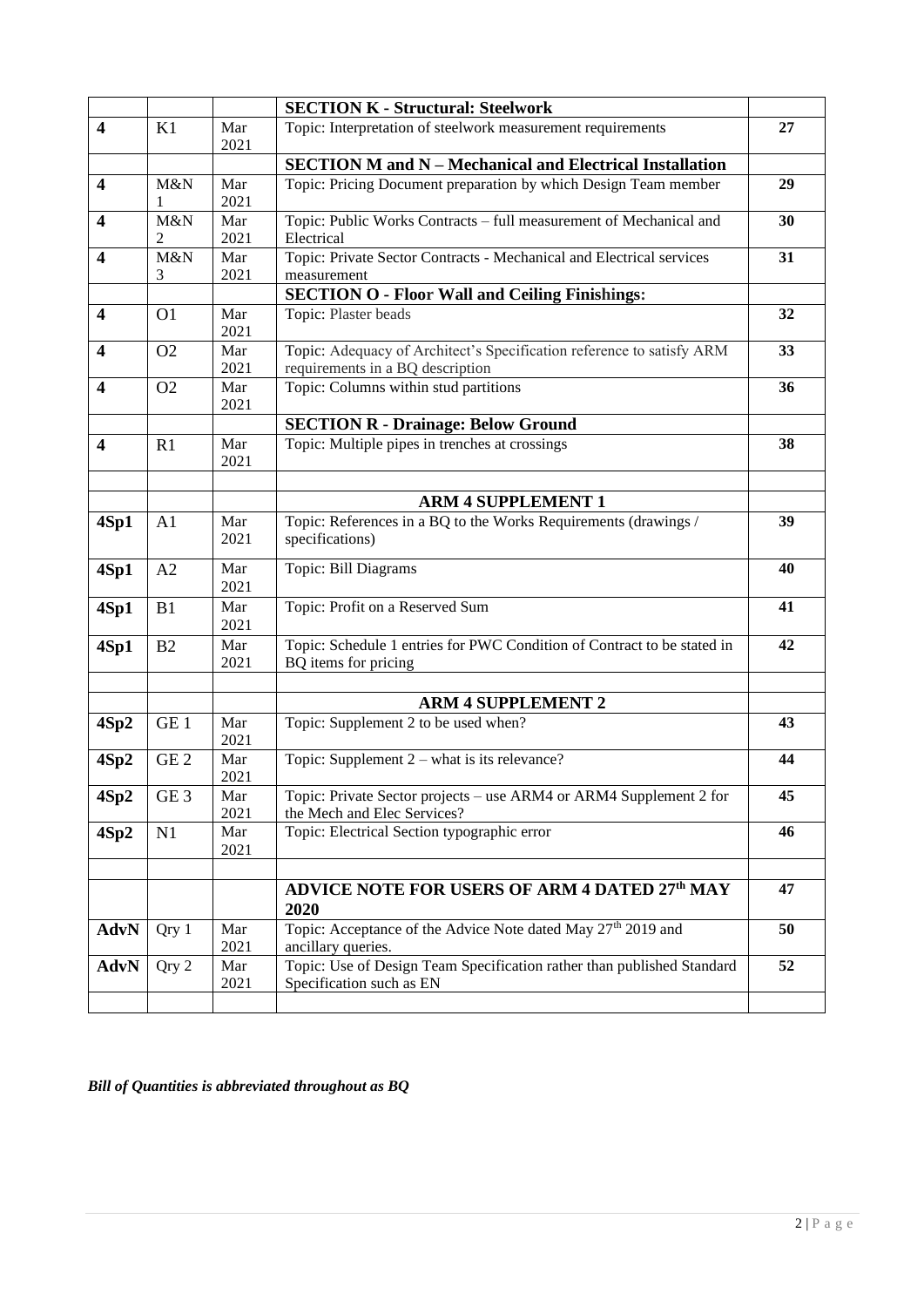**SECTION D - Excavation and Earthwork: Excavation**

**Query 3 - D.1**

**Topic - Working space**

# **QUERY**

**Section D Excavation and Earthwork: Excavation - Category 1, Zone 2 Working Space.**

**Measurement Rule 6 in Section D states: 'Working space shall be measured along the face of Formwork, Rendering, Tanking or Protective Walls, but only where the face of excavation is < 0.60 m distant.' The unit of measurement is m², but the costing considerations are surely volumetric?**

**Should the width be measured from the face of the work to a maximum of 0.60m? If so, why is that not stated in the Rules?**

**Should a BQ not state the volume of working space which will be deemed to be included for in the price of the item which is currently measured in m²?**

**In other words, as the item measured in m² in a BQ can represent any volume from 0m³ to the maximum m³ within**  the depth range from 0 to 3.00m and any volume from 0  $m<sup>3</sup>$  to the maximum  $m<sup>3</sup>$  in the 2.00 m depth ranges, how can **a contractor determine what volume of working space and associated disposal and backfill he should provide for in his price?**

**Can this Rule be stated more clearly to give greater certainty to this work item?**

#### **ANSWER**

The measurement of working space as superficial was adopted in recognition that the volume-based approach used in previous methods of measurement was meaningless. The method of working adopted by the Contractor ultimately determines the volume of working space required. Whether the width of working space was previously measured as 250 or 600 was irrelevant to contractors as a measure of the volume ultimately required.

The approach now adopted recognises that the width is dependent on the methodology adopted by the Contractor. It provides the estimator with a nominal area of trench face and he can then decide on what clearance his site personnel require to work safely and efficiently. Based on that assessment, the appropriate rates can be applied to the superficial quantity. The estimator probably had to do the same exercise before but was forced to guess at the proportions of 250 and 600 wide w/s included in the total volume in the BOQ so that he could work back to the volume he wished to price was.

The current measurement rule avoids the QS deciding what working Space is notionally 250 and 600 wide and saves the estimator the trouble of guessing what the measurer decided. It also avoids any implication that 250 or 600 of working space is sufficient to allow safe working, transferring the responsibility for its assessment to the tenderer who, if successful in being appointed as Contractor, will in most cases be the PSCS and thus directly involved in ensuring safe working during construction.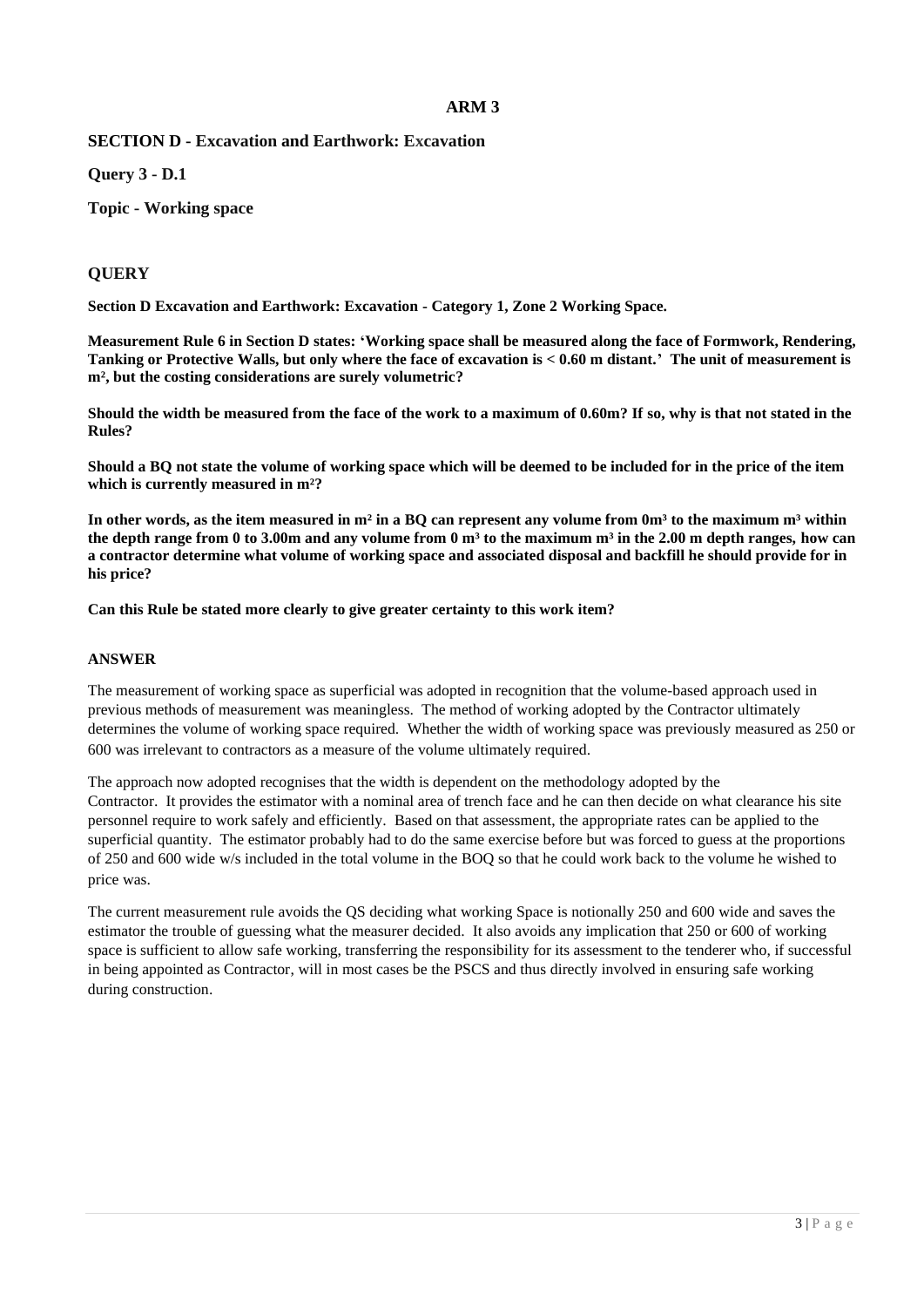# **SECTION P - Special Glazing**

**Glazing/ curtain walling**

**Query 3 - P.1**

**Topic: Doors as 'extra over' items**

#### **QUERY**

**When measuring the area of glazing/curtain walling, is the following procedure correct: -**

- **- measure the total area of glazing/curtain walling (in this instance the front façade of a building)**
- **- from the above glazing/curtain walling deduct out the area of doors in this façade**
- **- measure the doors as extra over item**

**In summary, ARM 3 seems to be silent as to whether or not openings in glazing should be deducted out or simply measured through.**

#### **ANSWER**

As the 'opening sections' are required to be measured as 'Extra over' according to the Rules, the area of the doors is not deducted from the overall area of curtain walling.

Otherwise, the doors item would not have anything measured to be 'extra over'.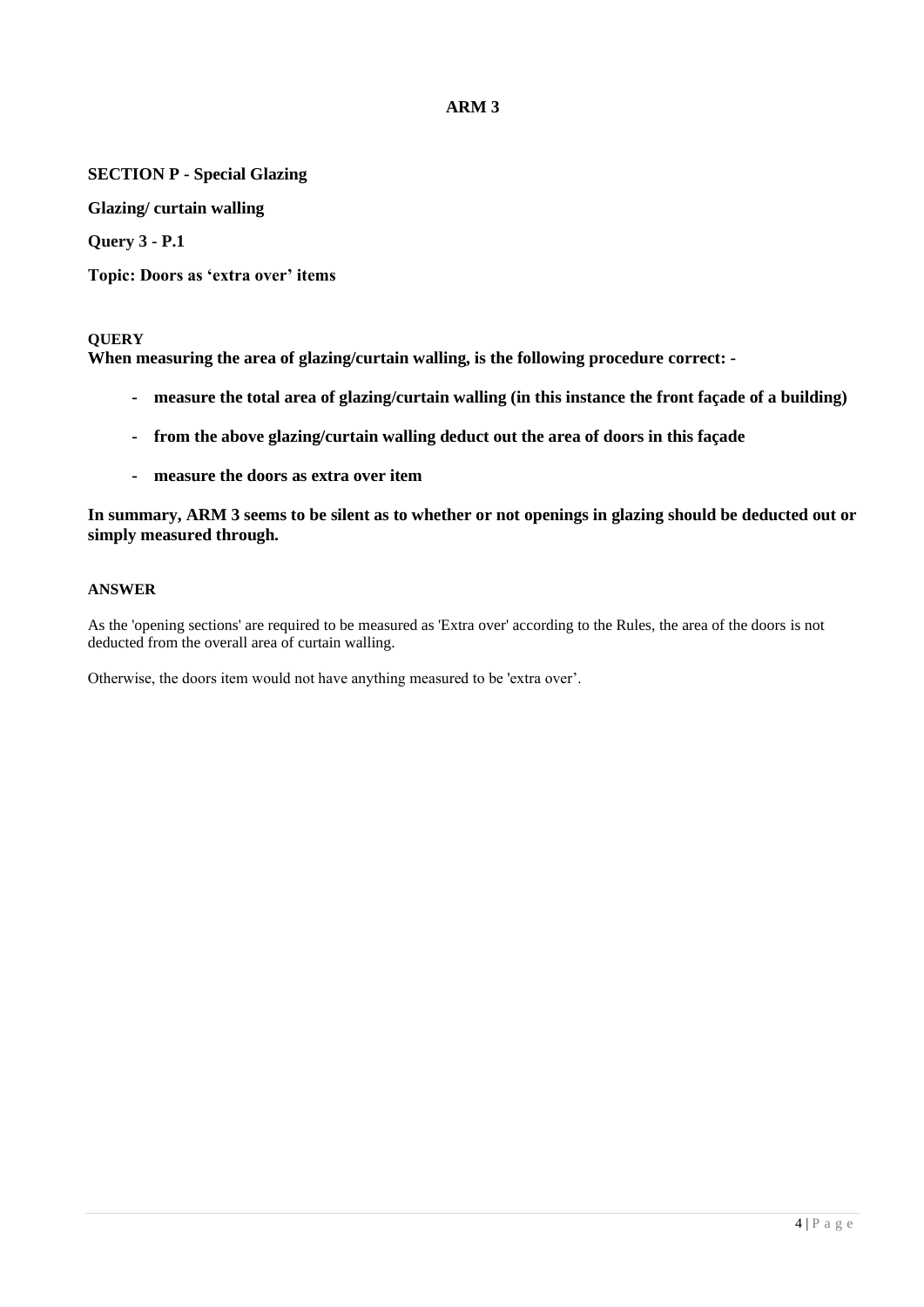# **SECTION A - General Rules**

**Query 4 - A.1**

**Topic: Deemed to be included**

### **QUERY**

**With respect to work that is '***deemed to be included***' by ARM4, advice received is that the BQ is only a Pricing Doc and that the Drawings and Specification take precedence over the BQ descriptions and quantities.**

**I do not believe the above is correct. In my view, if any sort of reference is made in the BQ, a Contractor tends to be 'bullied' into the item being included in the Contract Sum? What are the Committee's thoughts on this?**

#### **ANSWER**

Deemed to be included' in ARM 4 means that the cost of such work shall be included in the relevant BQ items.

The work 'deemed to be included' must be called for in sufficient detail on the Works Requirements (Drawings / Specifications) to make clear what is to be provided by the Contractor.

The Works Requirements take precedence over the BQ with respect to what is to be constructed / provided on a project but the BQ takes precedence with respect to what the Tender / Contract Sum includes for.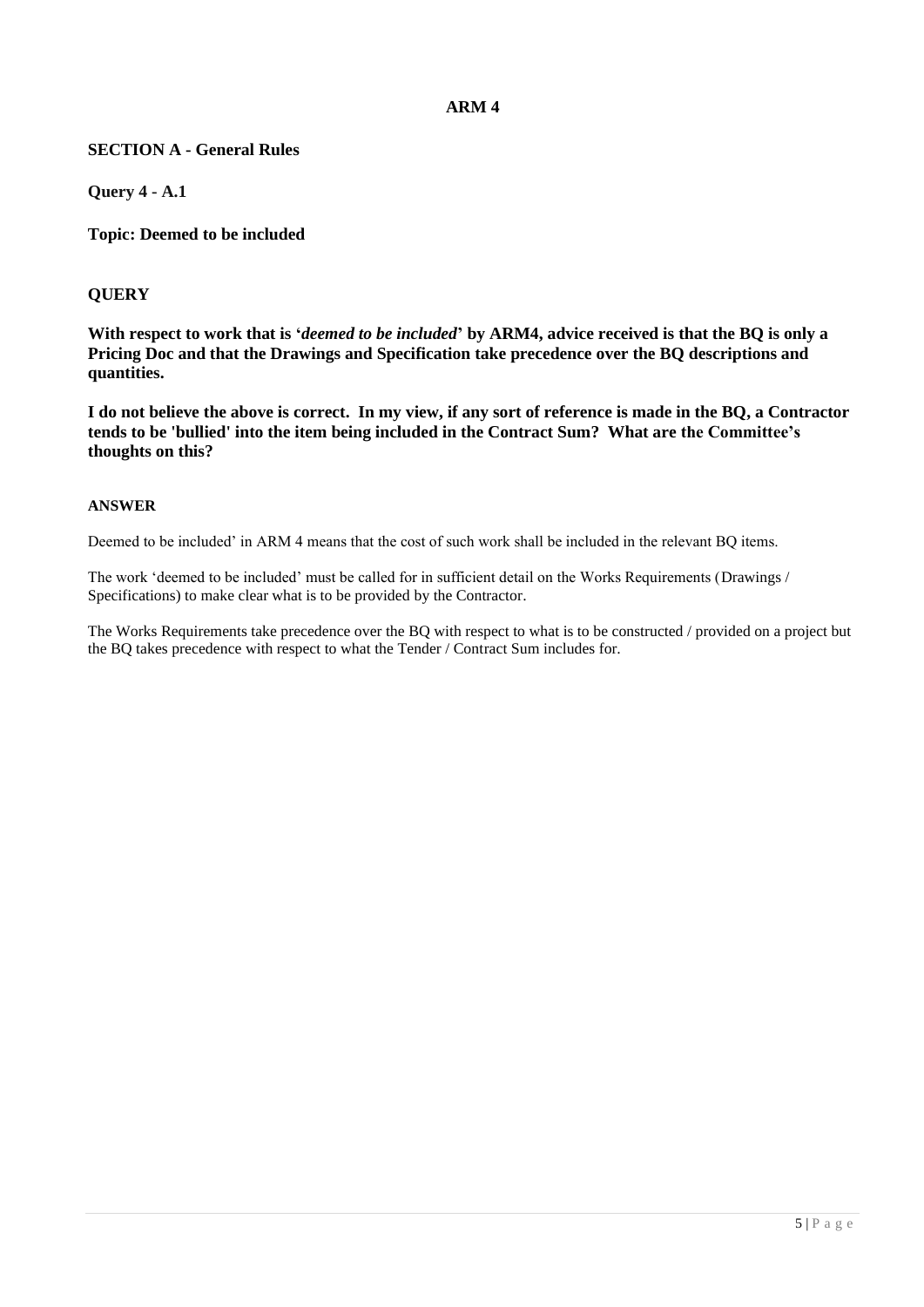# **SECTION A - General Rules**

# **Query 4 - A.2**

# **Topic: Conflict between Drawings / Specification and the BQ content**

# **QUERY**

### **If required work is on a drawing & / or the specification but not included in the BQ, is the tender price required to include for the work missing from the BQ.**

### **ANSWER**

The BQ should provide for the work on the drawings and / or in the specification. There is no requirement to price work called for on the drawings and / or in the Specification that is not included in the BQ unless such work falls within the scope of work that is 'Deemed to be Included' by the ARM Rules.

Good practice is to bring such a discrepancy to the attention of the Quantity Surveyor before the closing date for receipt of tender queries.

# **QUERY**

### **In a BQ, if the Bill has a quantity of 20 of a particular item and the relevant drawing shows a requirement for 30, which is to be included for in the tender price?**

#### **ANSWER**

If the BQ is stated as measured in accordance with ARM 4, including its Supplements, **and** the Employer has retained the quantities risk, the quantities in the BQ are what should be priced.

The BQ should reflect what is on the drawings and in the specification but, if it does not, inconsistencies should be brought to the attention of the party designated to receive queries during the tender period with a view to ensuring a fair tender competition and minimising post-contract contention.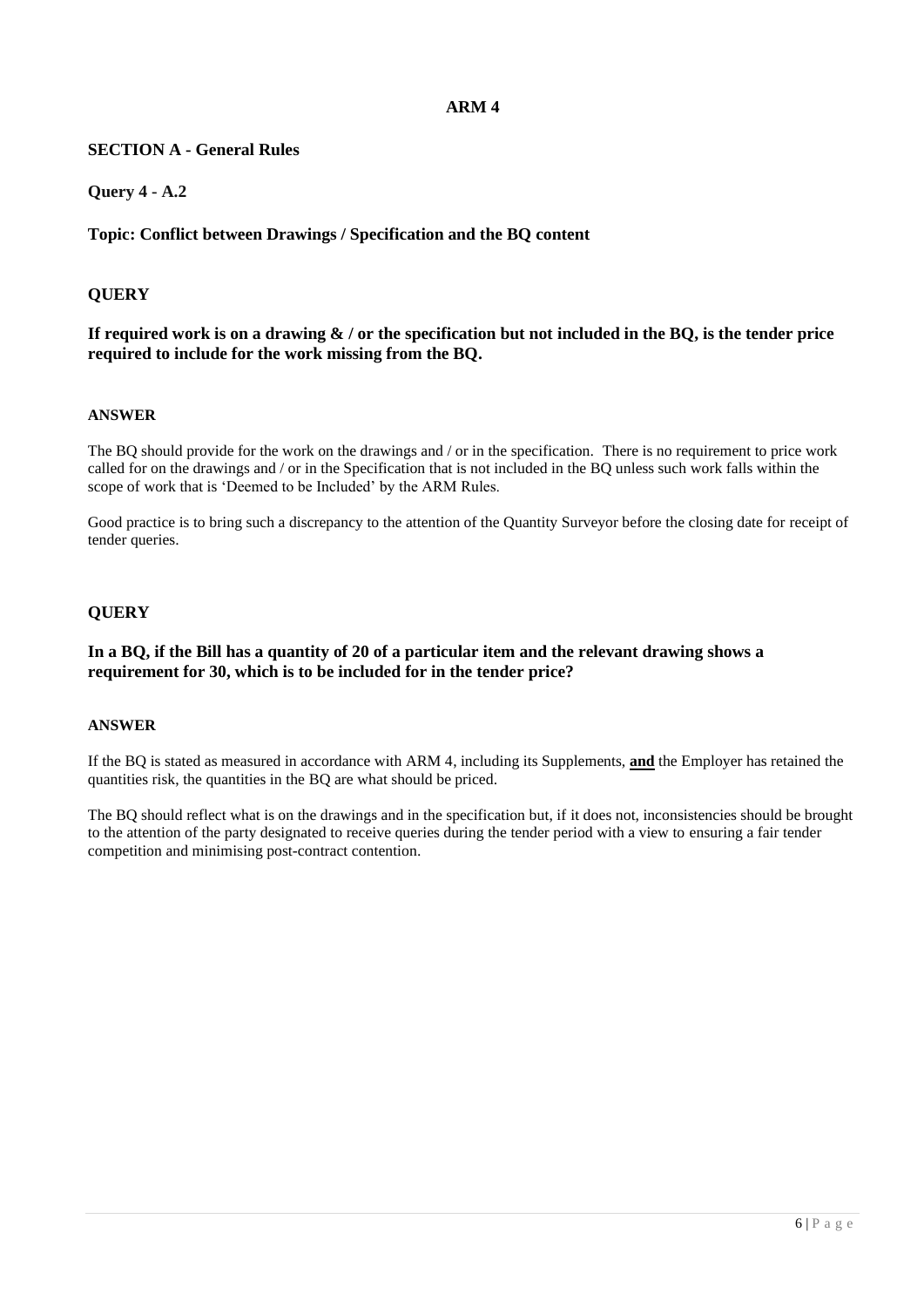# **SECTION A - General Rules**

**Query 4 - A.3**

**Topic: Bulked and composite descriptions in BQs / Pricing Documents** 

# **QUERY**

**Clarity is sought on the inclusion of bulked or large, extensive BQ descriptions that are compiled and issued for pricing to be priced by the insertion of one singular rate. This often involves a 'copy and paste' insertion of large sections of a Specification into the description in a BQ.**

**An example below shows a sample of a BQ description encountered. We hold the view that there are items of work groupe together that should be measured separately in accordance with ARM 4.**

**The view of the Committee on this practice is requested.**

*Example of a BQ Item for construction of a floor that was quantified in square metres.*

**FINE CONCRETE LEVELLING SCREED TO RECEIVE DRY SHAKE TOPPING Ground Floor where brick is not used, Circulation Core Flooring on ground and upper floors.**

**Substrate: Rigid insulation above existing ground bearing concrete slab. Preparation: Clean and remove all dust from rigid insulation surface. Secure 6-10mm closed cell polyethylene filler board to finish screed level around all perimeters (can be tacked into walls below floor level to ensure no visible damage to finished blocks.** 

**Concrete Screed: 75-100mm thick fine concrete screed CEM 1, minimum cement content of 350kg/m3, 10mm aggregate,**

**140mm minimum or S3 slump.** 

**Screed Type: Unbonded c35 fine concrete screed.** 

**Reinforcement for crack control: Stealth polypropylene fibres and a single layer of BRC A193 spaced on 25mm spacers.** 

**2 No 1m long sawn 12mm wide rib dowel bars to all corners.** 

**Nominal thickness: 100 mm. Thickness (minimum): 75 mm. Mix proportions: 350kg/m3 cement content. Cement: OPC to**

**manufacturer's recommendations. Aggregates: Sand: To BS882, grading limit to table 1 of BS 8204 (2002 edition).**

**Standards as clause 305. Coarse aggregate single size: 10mm. Proportions: To manufacturer's recommendations. Shrinkage Additive: Grace ADVA floor 250 in accordance with manufactures instructions. Datum levels: TBC.**

**Flatness/ Surface regularity: Maximum permissible deviation when measured as clause 140. SR2: 5 mm**

**Normal standard. Finish: Method: Aluminium straight edge to receive applied finishes.** 

**To receive: Dry shake topping as clause 131. Soundness: Test to BS 8204: Part 1, Category B. Other requirements: Day work joints have to be vertical fixed at FFL. Flatness/ Surface regularity: Maximum permissible deviation when measured as clause 135: - S R 2: 5 mm Normal standard + or – 15mm. Finish to receive: Dry shake as M10/131. All as per Clause M10 121 of Architect's specification. All in accordance with** 

**Architect's and Engineer's drawings and specifications.**

**Our reading of the requirements of ARM 4 Rules for 'detailed descriptions' is the work listed is covered within ARM 4 categories A through T for a very practical reason – namely that the trades, materials, method of application, plant and labour required to execute the range of required work differ substantially.**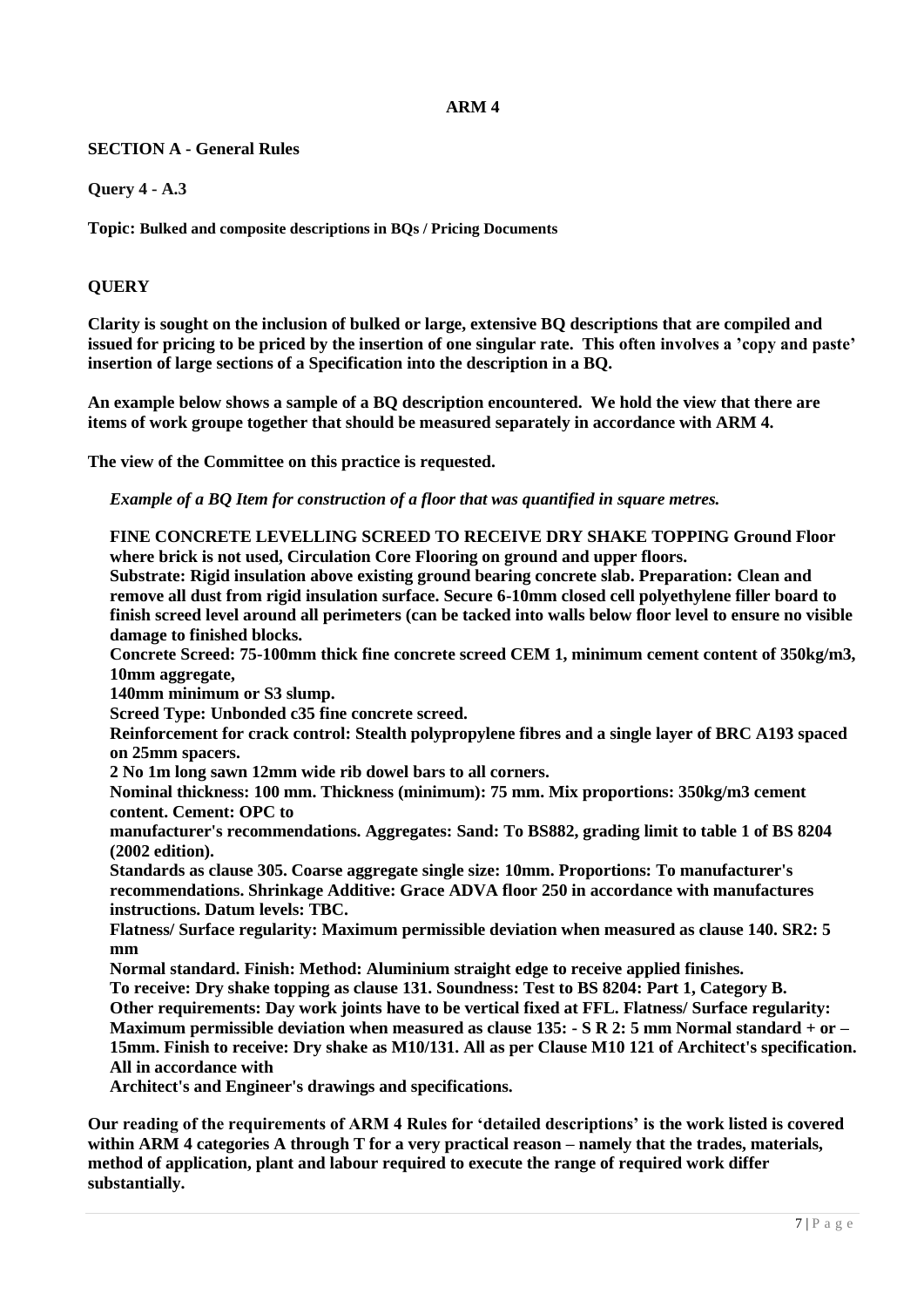**The ARM 4 Rules state that '***no more than 1 requirement from each of category 1, 2 and 3 columns can be applied to one description***'. Consequently, the above works should properly be measured in separate BQ items for:** 

**Concrete screed - m2 or m2 stating depth Insulation - m2 Reinforcement mesh - m2 Reinforcement bars - nr Reinforcement crack control - m Perimeter isolation board - m Surface treatment to screed - m2 Surface finishes - m2**

**The relevant BQ item is not noted or marked as being a 'composite item' and, in any case, such a broad scope** 

**of works cannot constitute, or be regarded as, a composite item even if the term had been included in the BQ description.** 

**We understand that Drawings may be produced for 'composite items', which are manufactured off site. Such work may be included in a BQ as a single item. That item may incorporate a number of individual fabricated components that would otherwise fall to be measured separately. The drawings, however, would fully describe the various components of the particular item, such as joinery and the like items.**

**Our belief is that where a Bill description, as above, conflicts with the Rules set out for measuring separate construction elements that relate to separate trades, that the drawn information will take priority and that the BQ measure and rates should be adjusted in accordance with the requirements on the drawing or of actual executed work. i.e., measured and priced separately.**

#### **ANSWER**

The ARM Standing Committee is of the view that the description submitted with the query does not comply with the requirements of ARM 4. To comply with ARM 4, each of the following components of the 'bulked description' should have been listed separately in the BQ where the BQ is presented as having been measured in accordance with the Rules of ARM 4. Elements within the 'bulked description' should be separate BQ items, described and measured as follows: -

- 1. The insulation should be measured in m2 under in accordance with the requirements of the Woodwork Section J, pages Page 84 – 85. The 'detailed description' provided should comply with the requirements of the General Rules (Section A) including such information as the depth, type of insulation, finish to it (i.e., facing material if any), thickness, fixing and jointing details (if any), base to be fixed to, etc.
- 2. The screed should be measured in m2 in accordance with the requirements for In- Situ Finishes in Section O pages  $116 - 117$ , giving the nature of, and any preparatory work to be provided to, the base together with the kind and quality of materials in the screed, the composition of the mix and method of application, number of coats and thickness plus the nature of surface treatment and special curing of finished works. The BOQ descriptions provided should comply with the requirements on ARM 4 pages 118 - 119 as to the finish being to floors, whether the particular description is for work in areas less or equal to, or wider than, 300mm and whether the screed is to be finished to falls and cross falls.
- 3. The polypropylene fibre crack control reinforcement should be included in the screed description, assuming it is incorporated in the mixing process. If not incorporated in the description of the screed, it could be measured in a separate item provided the BBQ makes clear what Rules have been adopted for its measurement – refer to Section A, General Rules, last paragraph of Rule 1.
- 4. Reinforcing bars should be measured in Tonnes in accordance with the requirements of Section F Pages  $40 41$ .
- 5. The fabric mesh should be measured in m2 in accordance with the requirements for Reinforcement in Section F Page 40 and with the description giving the kind and quality of the materials, the laps, and the EN or BS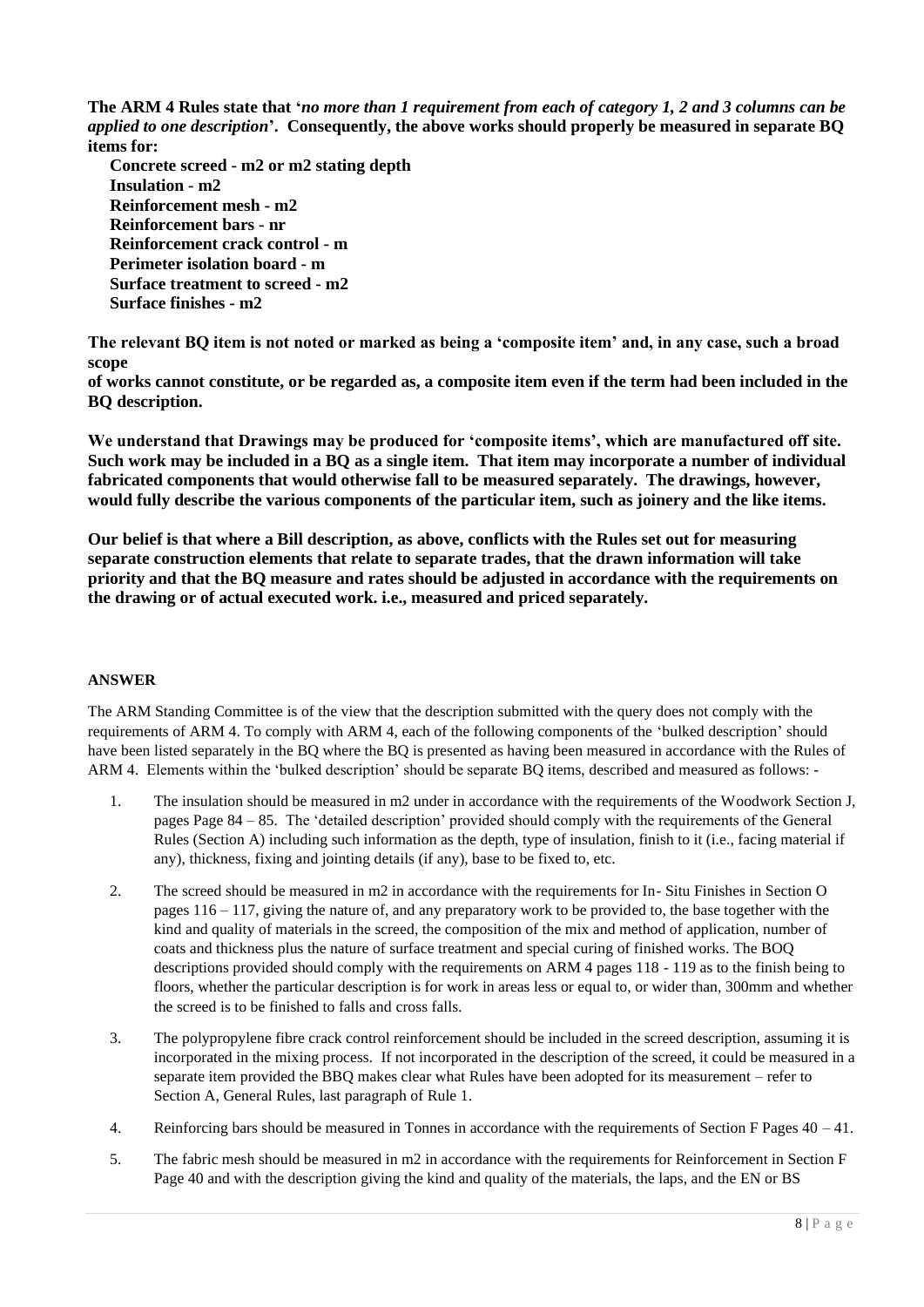reference, whether the material is required to be vertical or horizontal in the completed work and with voids dealt with appropriately.in arriving at the quantity.

- 6. The spacers and chairs, assuming they are not at the Contractor's discretion, should be measured in tonnes in accordance with the requirements of Section F Pages  $40 - 41$ .
- 7. The dowel bars should, if only dowel bars are involved, be measured in tonnes in accordance with Section F Page 40. The description provided is unclear about the extent and use of dowel bars and, prior to deciding on the BOQ presentation and measurement methodology for the work requiring the dowels, it would be necessary to clarify the nature and extent of that particular work, including any requirement for building dowels into other structural elements. The ARM 4 document allows discretion on how this work should be measured, subject to the Rules adopted being made clear in the completed BQ. Options include 'designed joints' (Section F, pages 38 – 39), 'special connections' (Section F, pages 40 – 41) or 'isolated items' (Section L, pages 92 – 93), all of them having their own required units of measurement. Regardless of the Rule adopted, the work should be included in the BQ by way of a dedicated item (or items if appropriate), measured and quantified in accordance with the methodology decided on and made clear in the BQ.

There is no provision in ARM 4 for insulated reinforced floor screeds of the type referred to in the Query to be measured as a composite item.

Please note that the above clarification is based on the Rules of ARM 4 being used to prepare the BQ. The use of ARM 4 Supplement 1 would vary some of the requirements set out in the response.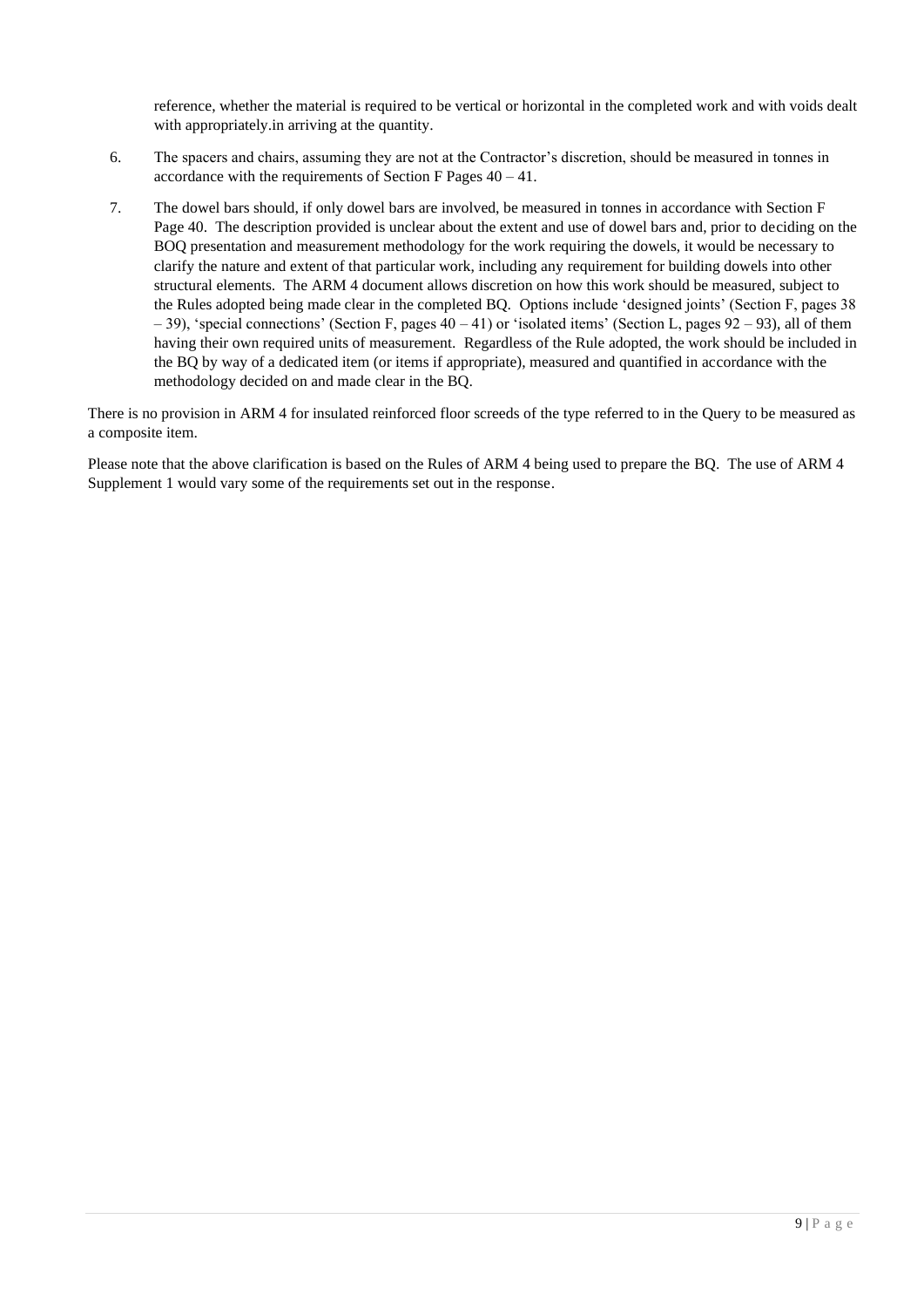# **SECTION A**

**General Rules**

**Query 4 - A.4**

**Topic: Composite descriptions**

# **QUERY**

**A Contractor is encountering difficulties on a project. He has expressed concern that items in the Pricing Document are not measured in accordance with the Rules of ARM4. One example given is as follows.** 

**A covered walkway item is measured as a 'composite item'. The work required includes construction of a 30m walkway connecting an existing building to a new one. The walkway requires ground beams, a concrete ground slab, structural steel posts, an aluminium roof, cement board soffit and rainwater goods. All of the work was included in the BQ in a single item.**

**The primary concern of the member is whether there is any recourse, and to whom, where the BQ is not measured in accordance with ARM 4.**

#### **ANSWER**

The Rules of ARM 4 are clear on what work may properly constitute 'composite items' in a BQ.

The covered walkaway described in the Query is not a 'composite item'. The item included in the Bill of Quantities does not comply with ARM 4. The work required to provide the walkway should be measured in detail in accordance with the Rules of the relevant Sections of ARM that set out the requirements for the measurement of the various elements of the walkway.

The Committee cannot advise on the recourse where a BQ Bill is not measured in accordance with ARM 4. This is outside the Committee's terms of reference.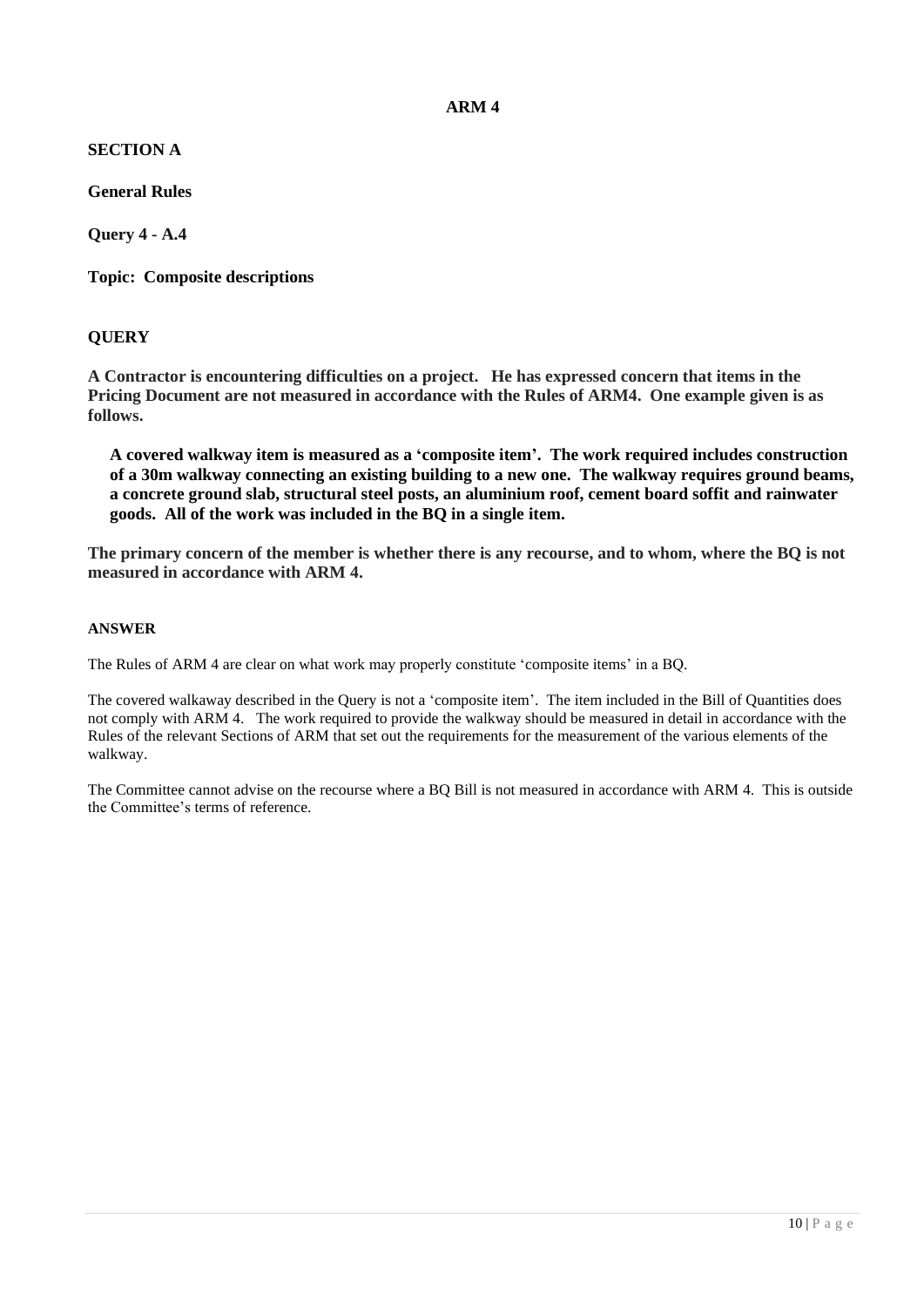# **SECTION A - General Rules**

**Query 4 - A.5**

**Topic: Composite descriptions based on qualifying ARM Rules**

# **QUERY**

**Can a BQ include something as a 'composite item' if a note is inserted in the BQ stating that 'notwithstanding the rules of ARM the following has been measured as a composite item'?**

#### **ANSWER**

No, such an approach would not be in compliance with the Rules of ARM 4.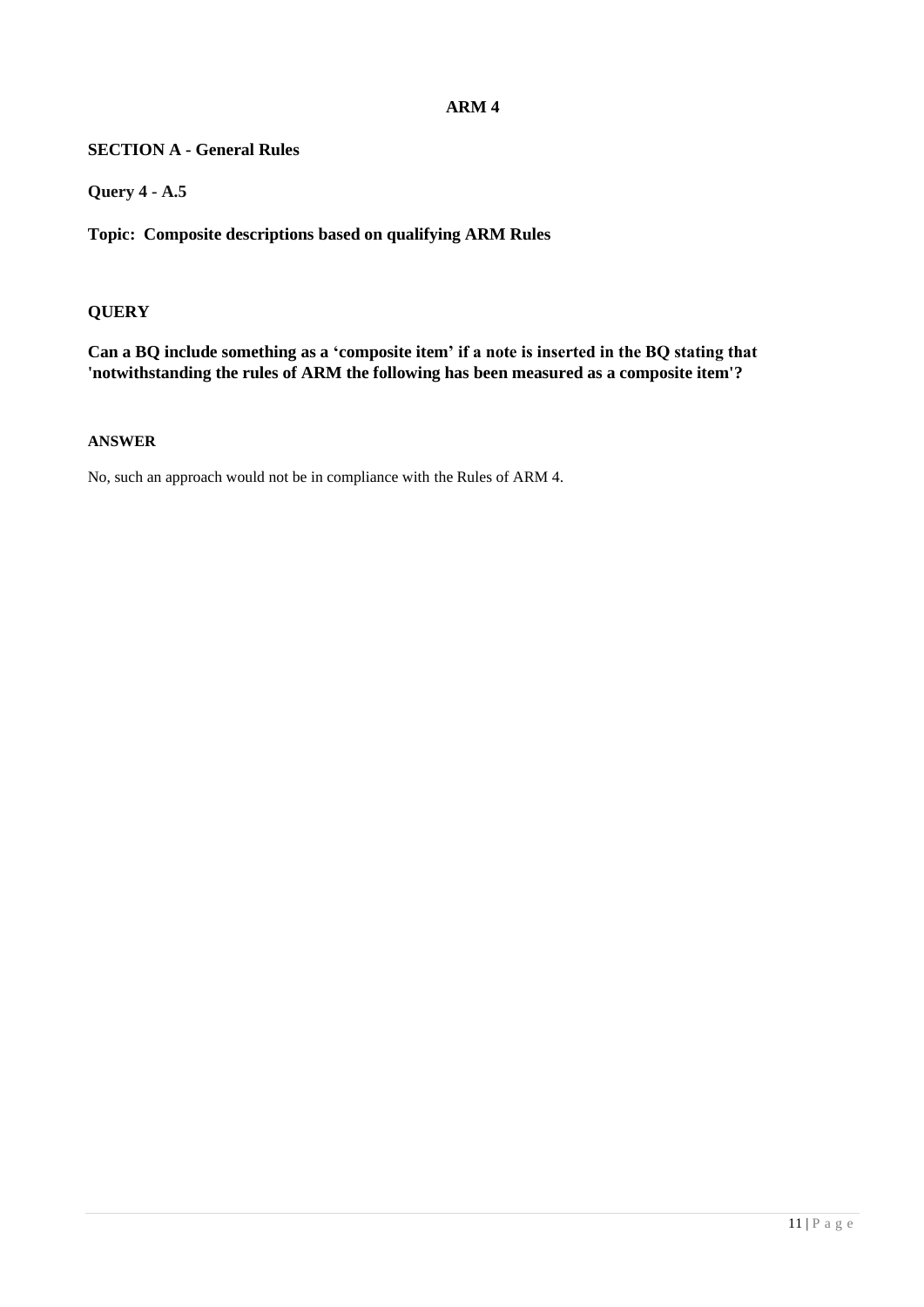### **SECTION B - Preliminaries**

**Query 4 - B.1**

**Topic: Profit and Overheads**

**QUERY**

**Whilst it is noted that the cost of 'Profit & Overheads' is deemed included in the unit rates (See Section A General Rules, Rule 5 g), is there any requirement or justification to have priced Preliminaries for such items as plant, site management, site security etc., as contained in the National Building Specification (NBS) or other standard documents.**

#### **ANSWER**

'Profit and Overheads' differ from Preliminaries.

ARM provides for Preliminaries to be listed in the BQ as items for pricing, thus allowing identified ancillary costs that are not specific to individual items of work to be priced in an appropriate manner. This is intended to facilitate both the tendering of a project and its post contract management.

The pricing of individual Preliminaries items, as opposed to grouping items and pricing them in build, may sometimes be a tenderer obligation imposed by the Employer, particularly for Public Sector projects. Where this is the case, it is recommended that the requirement should be highlighted in the BQ.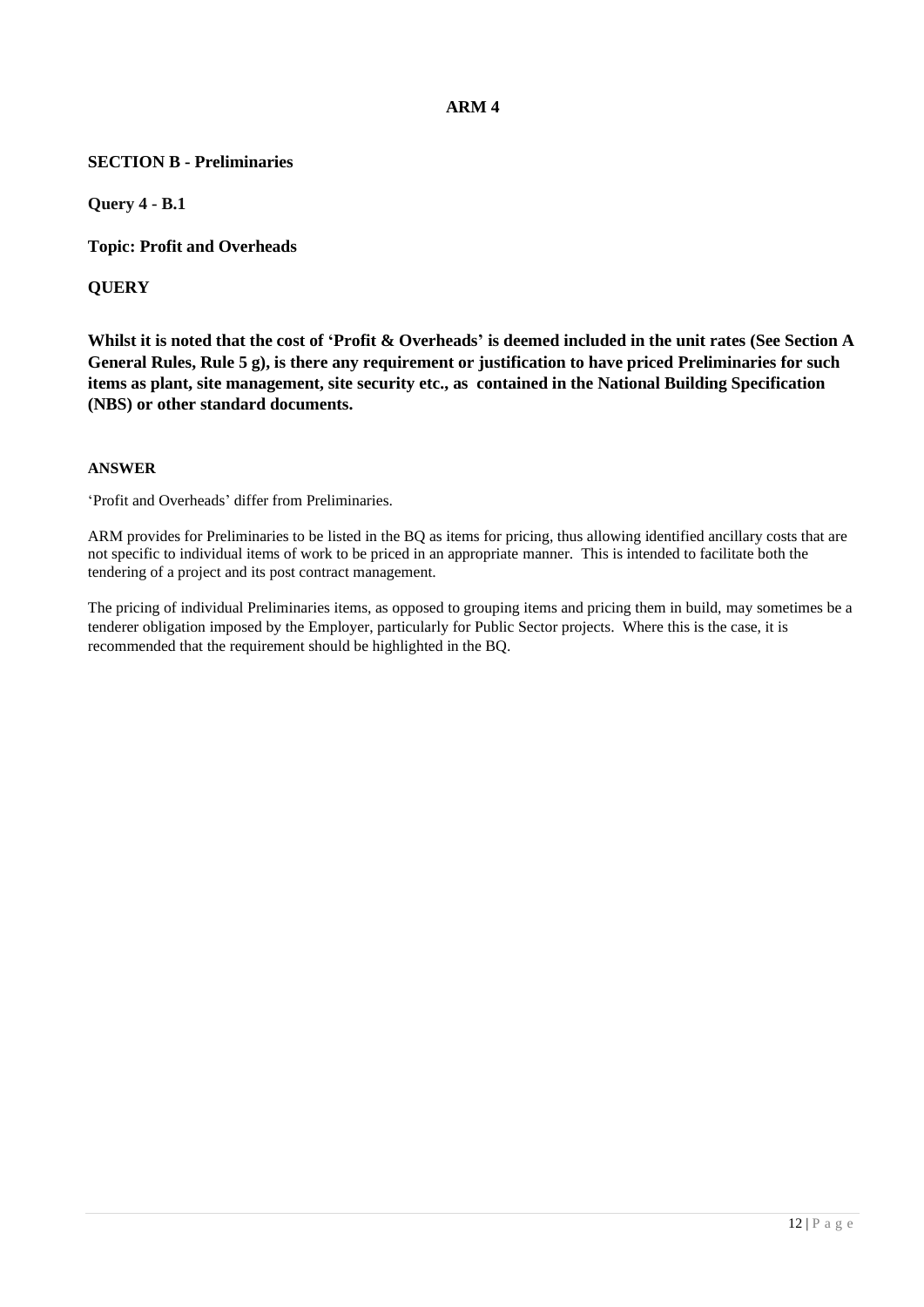### **SECTION B - Preliminaries**

**Query 4 - B.2**

**Topic: COVID 19 implications**

#### **QUERY**

**Regarding COVID-19 and the pricing of additional costs pertaining to it in tenders. Some Pricing Documents provide a line item of 'COVID-19 costs' to price.** 

**What is the view of the ARM Standing Committee on how this should be dealt with?**

#### **ANSWER**

The Committee's view is that the COVID 19 requirements are covered in ARM 4 in Section B, Rule 4.

Paragraph 4 items q) and r) on page 13 of ARM 4 Section B Rule 4 Preliminaries refers. Specifically, items q), Welfare facilities r) Safety Health and Welfare at Works provisions i, ii, iv, v, vi, ix, x and xi are deemed to provide for pricing the COVID 19 requirements alongside the normal Health and Safety requirements.

However, the Committee consider it advisable to include with each single item given for each of these matters a single line reference to 'complying with COVID 19 requirements'.

The format depends on how the QS chooses to structure the particular BQ.

Restrictions on undertaking any work activities because of COVID 19 hazards that affect how to carry out the Works are '*deemed to be included*' as per Section A Rule 6 descriptions – i.e. *labour and all costs in connection therewith*.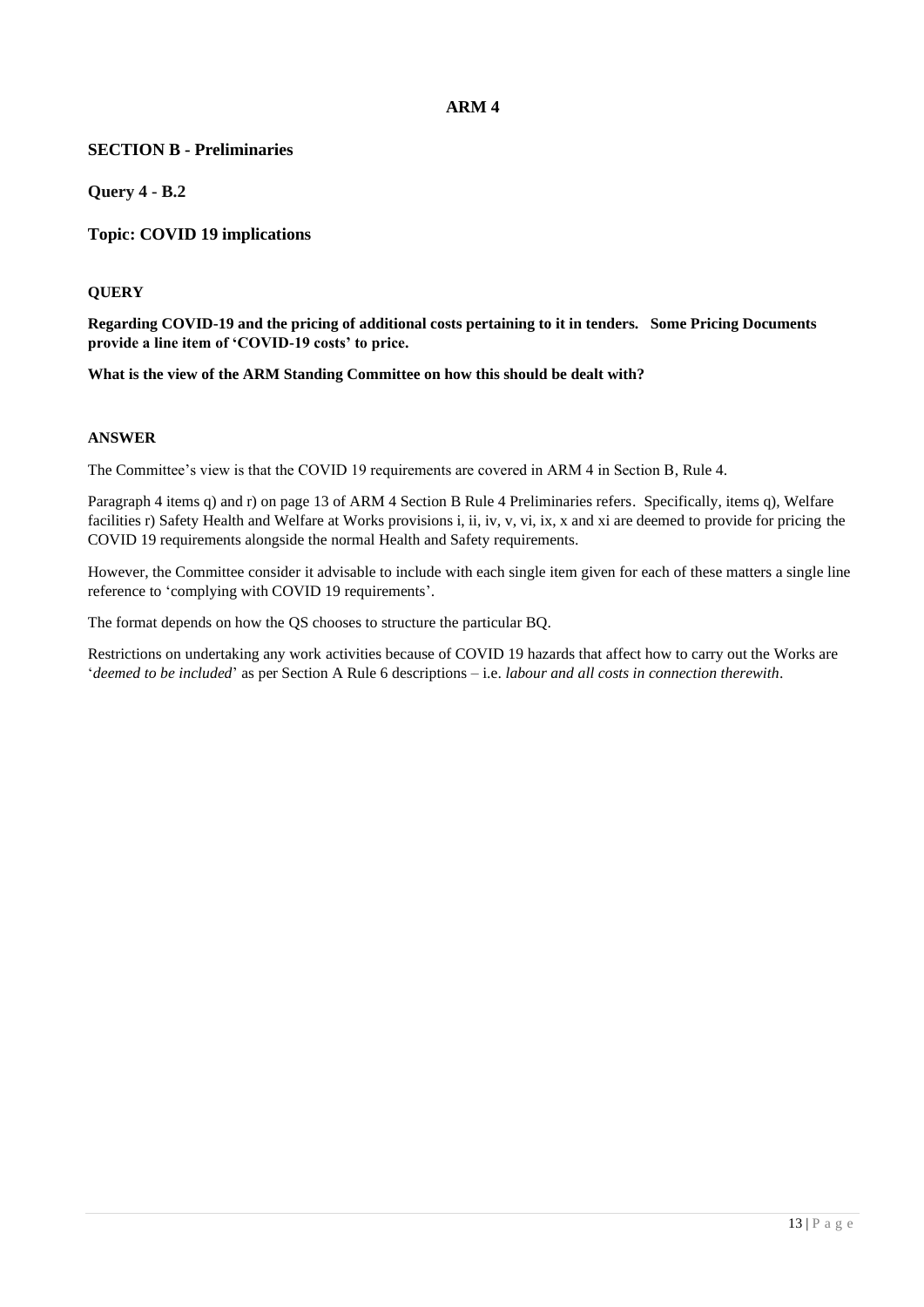### **SECTION D - Excavation and Earthworks: Excavation**

**Query 4 - D.1**

**Topic: Ground Water**

### **QUERY**

**What is ground water for the purpose of preparing a Bill of Quantities? Would it be reasonable to say that when a Contractor installs drainage, they normally come across groundwater when installing drainage? When would a separate item, or items, be needed in a BQ for groundwater and associated work? Is the term a blanket description to include for all groundwater implications in groundworks / substructures descriptions?**

#### **ANSWER**

There are three types of water disposal referred to in Section D of ARM 4 - surface water, ground water and water in contaminated ground and Section R also refers to surface and ground water. 'Surface water' is water on the surface of the site and the excavations (see ARM 4, pg. 25, Measurement Scope 4). 'Disposal of surface water' must be given as a BQ item (or Items where appropriate) on all projects in each section of excavation work - See Work Sections D and R. Ground water is water naturally occurring in the ground. The upper surface of ground water is the water table level. Excavation and associated items relating to the presence of ground water are only to be measured where it is identified in site investigations or similar reports or where, in the absence of such information, the Works Requirements specify the presence of ground water and the level at which it is presumed to occur. The requirements of ARM 4 regarding ground water for Section D and R, are to state the relevant water level and date when established (pre-contract level) along with High/low water levels where work is near watercourses, etc. Items for 'extra over' for excavating below the pre-contract ground water level must be quantified and measured after each of the 'Excavation' items in Section D and the 'Excavating trenches' items in Section R. An item for 'Disposal of ground water' is required to accompany 'excavation below ground water level' items. ARM 4 provides for the actual ground water level encountered during the carrying out of the Works, and specific affected items, to be adjusted accordingly. However, this may vary depending on the 'ground conditions' risk allocation where ARM 4 Supplement 1 is being used in conjunction with a Public Works Contract. It is therefore critical that the ground water level forming the basis for the quantities in the BQ is stated in the BQ.

Blanket descriptions to include for the groundwater in groundworks / substructures descriptions do not comply with the Rules of ARM 4.

Items for the 'Disposal of ground water' are also inappropriate where the ground water level has not been stated in the BQ.

Note that Section E (Piling) also lists 'Information Required' with respect to ground water level.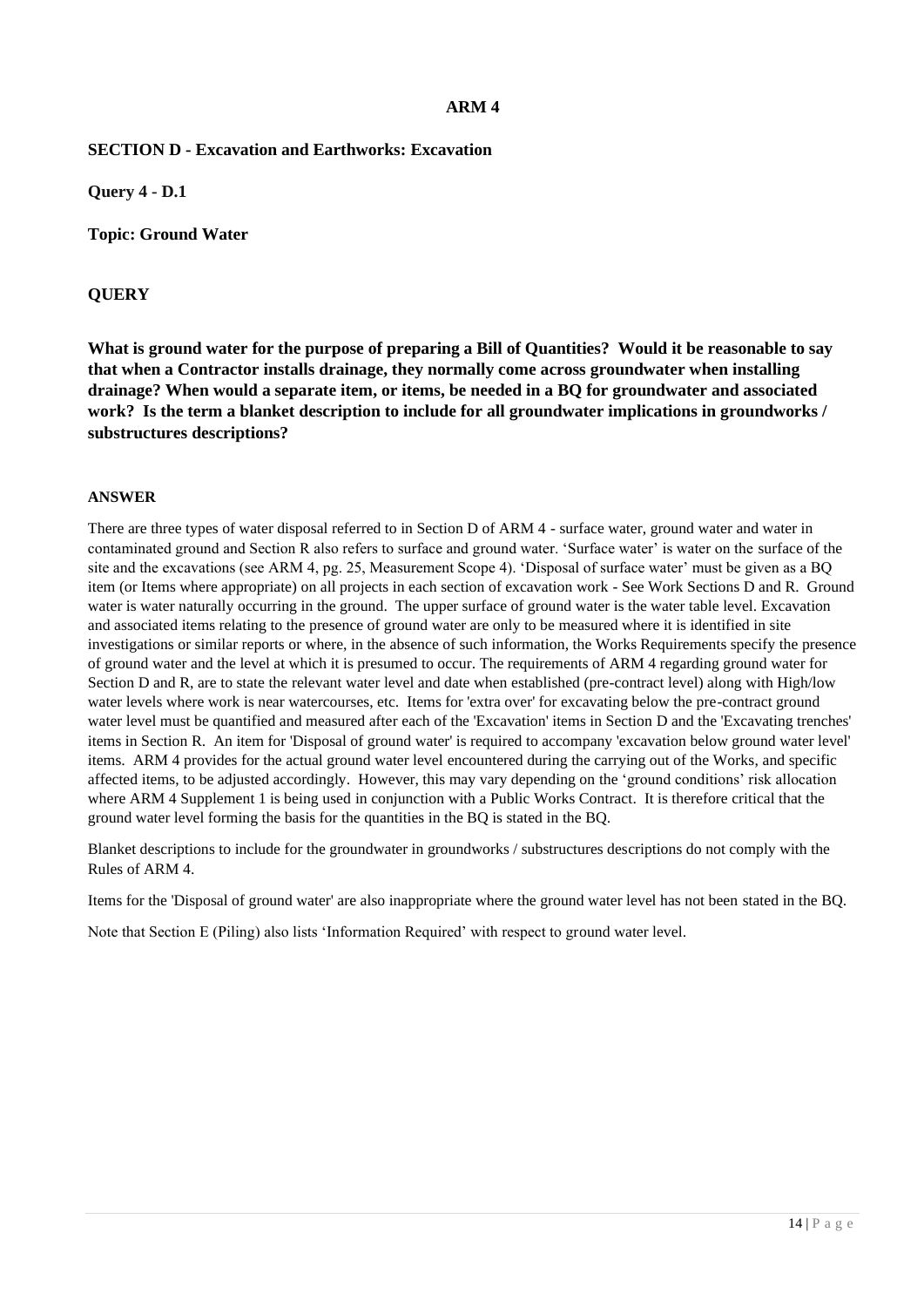# **SECTION D - Excavation and Earthworks: Excavation**

### **Query 4 - D.2**

**Topic: Excavating around existing services**

### **QUERY**

**The ARM 4 Rules (page 22) require an 'Extra on' excavation around existing services to be measured, either parallel to (in lineal metre) or crossing (nr) excavation as appropriate. Should this item be measured as a lineal metre for a bundle of service or should each individual pipe / cable run be measured as a separate 'existing service'? The same query arises where the existing services cross the excavations.**

#### **ANSWER**

Working around existing services parallel to excavations should be given in 'm' for **each** service. Similarly, excavating around services crossing excavations should be enumerated for each service.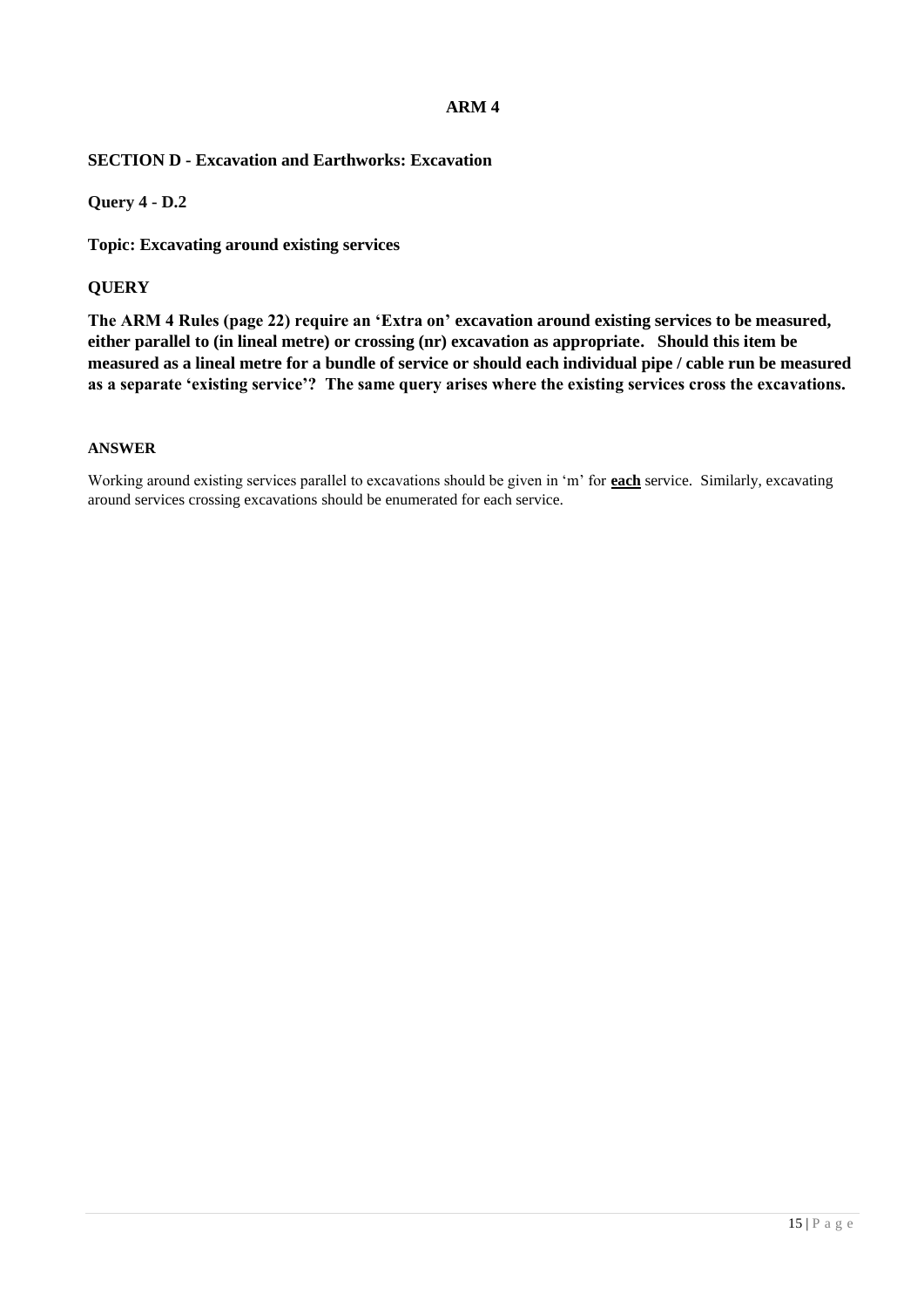# **SECTION D - Excavation and Earthworks: Excavation**

**Query 4 - D.3**

**Topic: Handling and disposal of contaminated or hazardous material**

### **QUERY**

**Under Section D – Excavation and Earthwork, the contaminated material is to be measured under the Rules requiring 'Extra on excavation items for handling and disposal of contaminated or hazardous material'. Does this only cover the direct 'extra over' cost of additional consequential excavation work such as double handling, screening, etc. or does it also include for the disposal of the contaminated material as well? If not, should the actual disposal of the contaminated material be described and measured as 'disposal of excavated material off site' with a detailed description for the specific handling of the contaminated material itself as per ARM4 and the Supplement 1?**

#### **ANSWER**

The ARM Standing Committee is of the opinion that the 'Extra Over' item provided covers the additional inputs / costs arising from excavating, handling and disposing of the contaminated material.

There is not a requirement for a specific reference in the BQ as to how the material is disposed of (save in the information required section at the top of page 22) unless the Works Requirements set specific requirements for it, in which case the Rules on page 24 with respect to 'specific handling' come into play.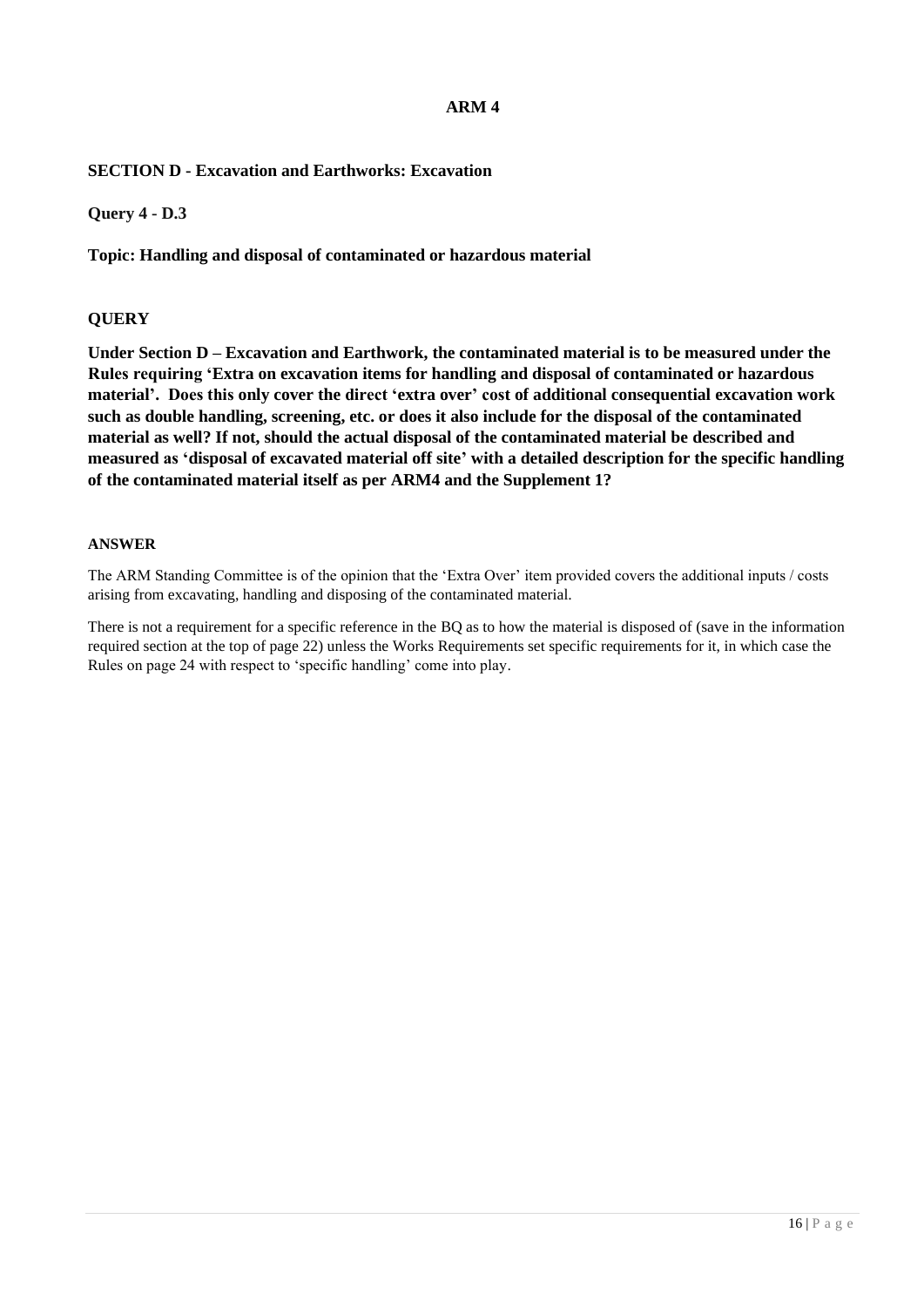# **SECTION D - Excavation and Earthworks: Excavation**

**Query 4 - D.4**

**Topic: Disposal of excavated material of differing types**

### **QUERY**

**Are there Rules in ARM4 for measuring material that may qualify as a by-product under Article 27 of the European Communities (Waste Directive) Regulations 2011, S.I. No. 126 of 2011, rather than it being classed as a waste material? If not, how might this be done in a scenario where it may not be known if the material can be classified as 'article 27' until after the Contractor has started on site?**

**The materials in question are likely to be excess uncontaminated soil produced during the construction process. It is believed that if the material is classed as a by-product under Article 27 of the European Communities (Waste Directive) Regulations 2011, S.I. No. 126 of 2011 (instead of as waste), the spoil can be transferred to another site for re-use at a lower cost than disposing of it to landfill.** 

#### **ANSWER**

It is assumed that the query relates to the Public Works Contract where the Employer is retaining the risk of ground conditions – refer to Schedule Part 1K in PW- CF1.

The Rules for the measurement and disposal of excavated material are set out ARM 4 Section D Page 24, Category 1 Item 3.

The two methods of disposal described in the query should be measured in accordance with these Rules.

Where pre-contract investigations cannot provide definite information about types and volumes of different soils, the disposal could be measured and included in the Pricing Document based on reasonable allowances made in the Works Requirements for these items. The quantities can, if necessary, then be adjusted post-contract subsequent to the issue of appropriate Change Orders.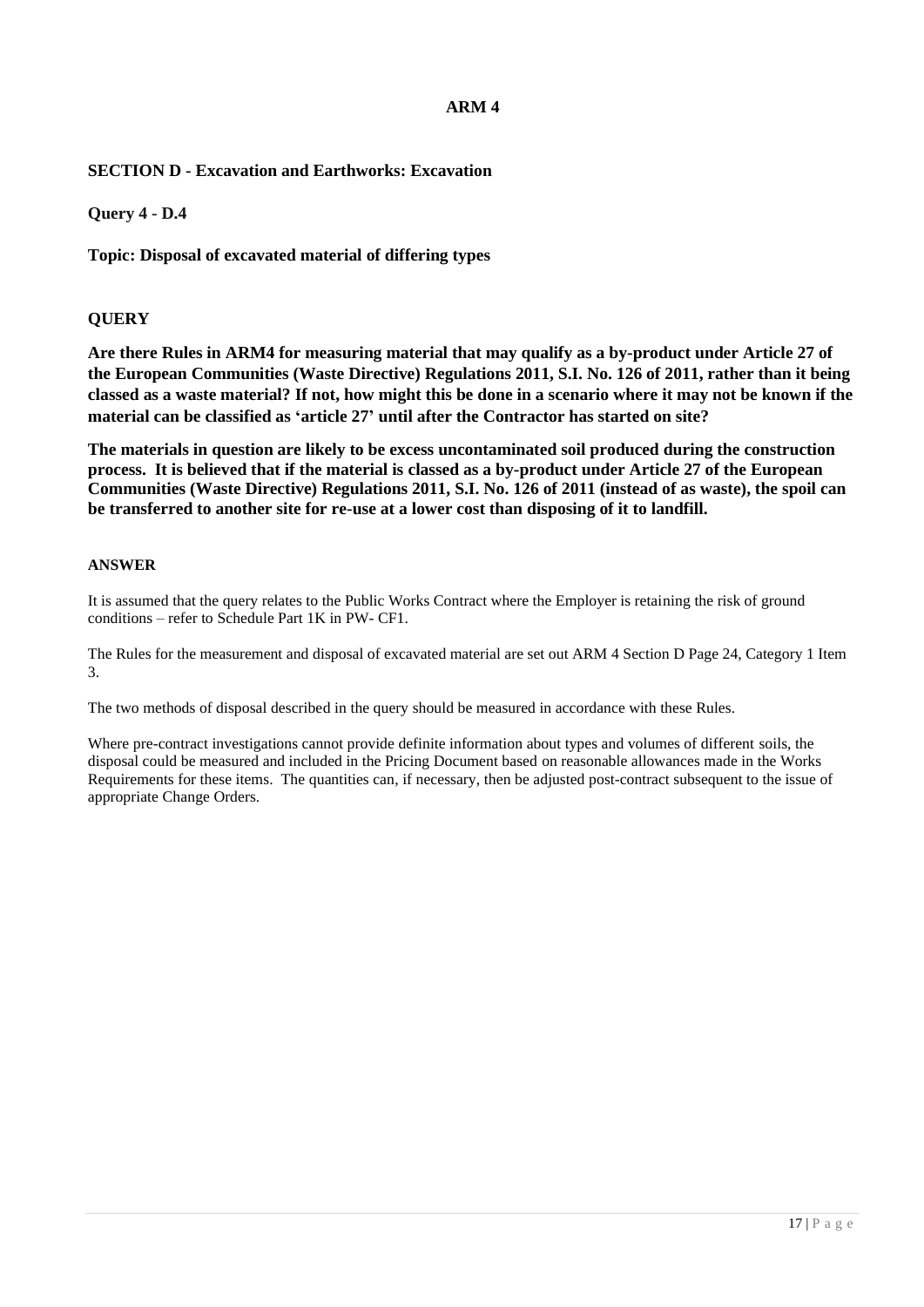# **SECTION E - Piles**

**Query 4 - E.1**

**Topic: Piling Ancillaries**

### **QUERY**

**A BQ for use on a Public Works project using PW-CF1 is being prepared. For the basement substructure design, the Engineers state that it is to be the Contractor's responsibility to design certain things after the Contract award, notwithstanding the general requirement for a PW-CF1 project to be fully designed before invitation of tenders.**

**For example, the Engineers have stated that there will be a requirement for supporting the basement secant pile walls during construction. It has been suggested that this may be achieved by using ground anchors. However, the Engineers advise that, as this is temporary works, it is to be a Contractor Design item and they cannot provide a design for it. We, as QS, have responded stating we need specification information for the work because ground anchors are a measurable item under ARM4. The Engineers replied that they do not want to provide further detail as the Contractor may select an alternative system such as basement propping.** 

**Our query is whether such support items, such as ground anchors, should be measured in accordance with ARM to allow the Contractor to price something, albeit it is unlikely the Works Requirements will provide a specification/length for these, or can an elemental note or Preliminaries item be included that advises the tenderers that the basement will require support and that they should include for the costs associated with whatever system they choose to proceed with?** 

**Our concern is the avoidance of a payment claim from the Contractor in respect of ground anchors (if they choose that method) based on the omission of relevant items from the BQ and failure to comply to the Rules of ARM 4.**

**Similarly, the Engineers do not want to specify cutting of surplus lengths on piles as they believe the Contractor will determine the extent of this on site, notwithstanding that this too is a measurable item under ARM4.** 

#### **ANSWER**

It is assumed that the Employer is retaining the risk of 'ground conditions', per Schedule Part 1K in PW- CF1.

Ground anchors are not temporary works and should be designed by the Engineer and measured in accordance ARM 4 Category 1, Item 7, page 34.

Temporary works are not measurable. However, sufficient information must be provided in the Specification and by way of compliance with the 'Information Required', as called for by Section E of ARM, to allow the Contractor to adequately assess and price the temporary works.

Secant piling should be measured in accordance with ARM 4 Section E (see Page 28, Category 4 Item 3) and F.

Cutting off surplus lengths, removal of obstructions, testing and other items required to be measured as 'Piling Ancillaries' would be measured as Provisional Quantities on projects where one of the Public Works Conditions (PWC) of Contract **is not in use.**

Provisional Quantities or Sums cannot be included in PWC Pricing Documents.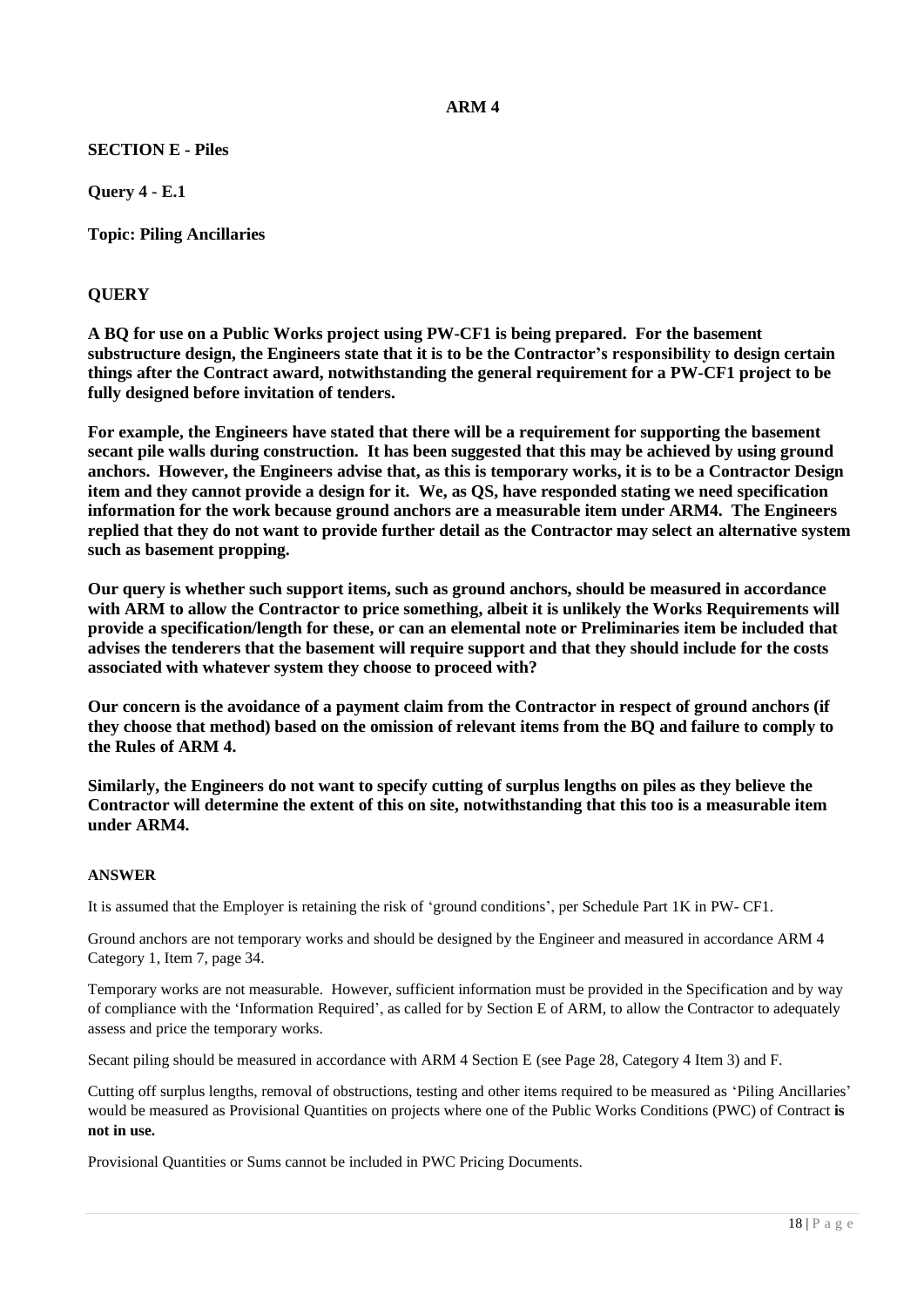For a PWC based project the contingencies queried could be measured and included in the Pricing Document on the basis of assessed allowances included in the Works Requirements, i.e., Engineers Drawings and Specifications, for these items and then adjusted post contract subsequent to the issue of appropriate Change Orders.

It should be noted that the Pricing Document must follow the Works Requirements in all cases and not attempt to either cover deficiencies or expand on it.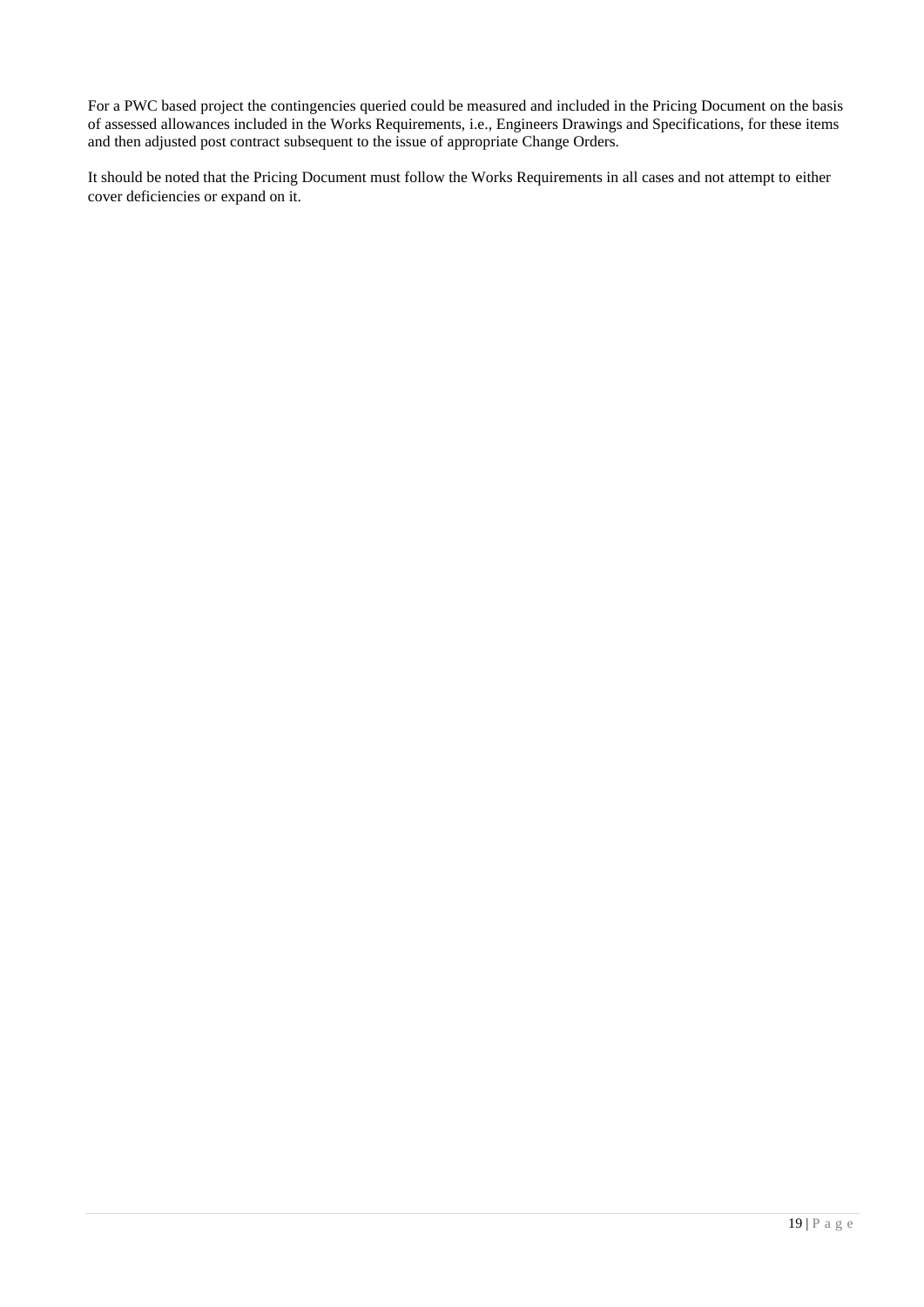### **SECTION F Concrete Work: Formwork**

**Query 4 - F.1**

**Topic: Formwork to beams**

### **QUERY**

**The question is in relation to formwork to cast in-situ concrete beams.**

**The ARM requires the measurement of formwork on the basis of girth to be supported (two sides and a bottom).**

**What happens when the beam is built on top of blockwork? Is the entire girth to be measured or is the work measured in linear metres for works up to 500mm high and in sq. metres for works over 500mm high?**

**A definitive answer to this question is requested as it is cropping up again and again and different people have different views.**

#### **ANSWER**

In the Formwork Section of ARM 3, Rule 1 in the Measurement Rules column on page 42 states that

*'Formwork shall be measured to surfaces of the finished structure which require to be temporarily supported during the placing of the concrete*'.

Formwork to beams is to be measured in sq metres and, if there is a supporting wall under a beam, which the Query includes reference to, the width of soffit sitting on the wall will be deducted when the area is being calculated because that width does not need to be 'temporarily supported'.

There is no requirement in ARM 4, or preceding versions, to measure beam formwork in linear meters.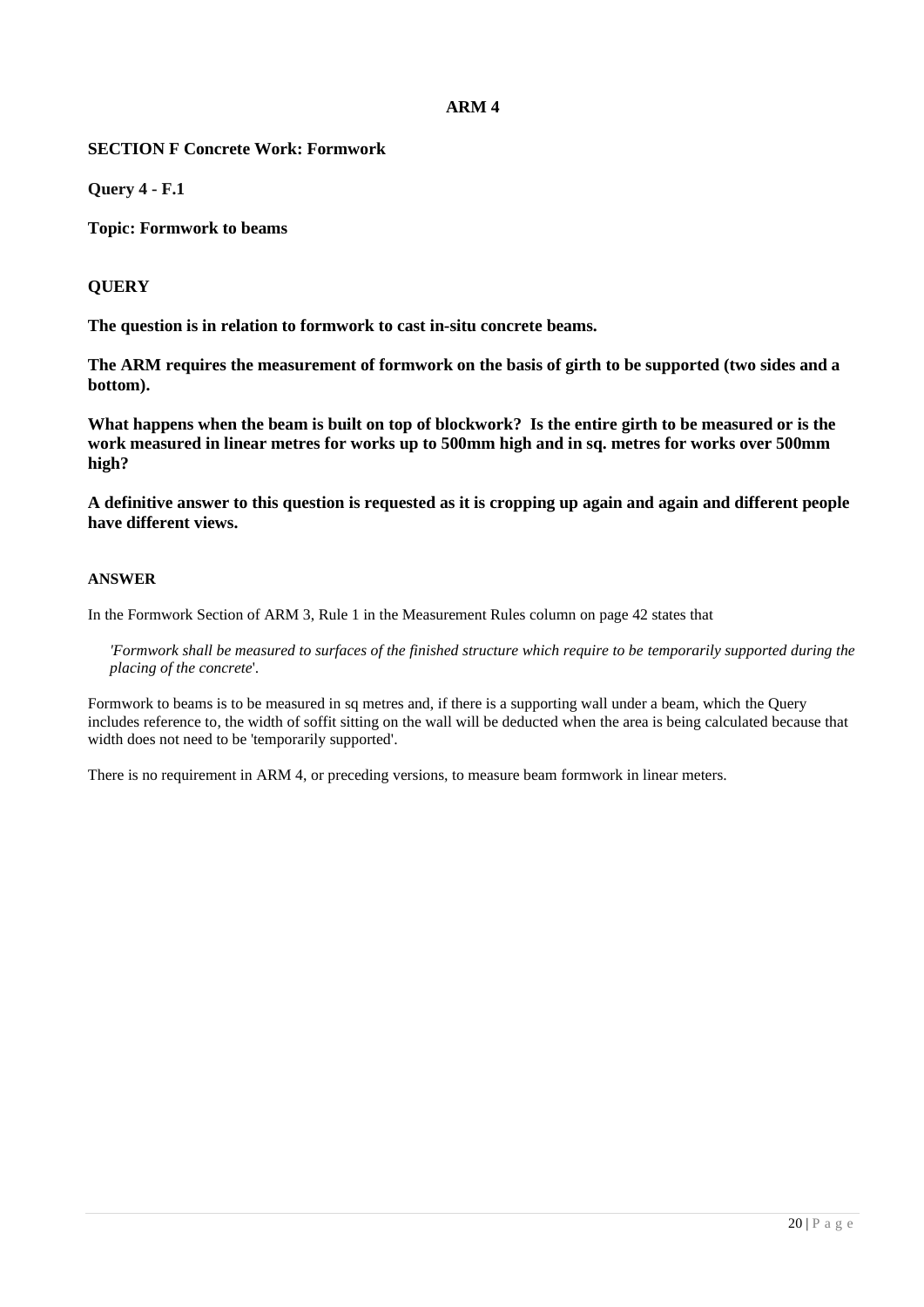### **SECTION F Concrete Work: Formwork**

**Query 4 - F.2**

**Topic: Formwork over 4.00m high**

# **QUERY**

**Measurement Rules (Page 42 item 2) states '***Where formwork over 4.00m high is required it shall be measured from the nearest structural floor***'.**

**With a concrete overhang at fourth floor level of a five-storey building above an atrium, should the soffit height of the formwork to the overhang be measured from the ground floor or the third floor?**

#### **ANSWER**

The ARM general requirement is that Bills of Quantities shall fully describe and accurately represent the quantity and quality of the work to be carried out (Rule A4).

The ARM Standing Committee believe that, in the situation described, the BQ description should include reference to the soffit to be formed being over an atrium. Where the vertical height from the supporting surface to the soffit to be supported is over 4m, the height of the formwork above the *'nearest structural floor*' should be measured from the structural floor level vertically below the soffit of the atrium cover slab.

This approach will facilitate tenderers' assessment of the work being measured in the BQ item, particularly when assessed in conjunction with the drawings of the specific slab that are provided to tenderers, and will allow them to assess the tender rate they wish to include for the construction methodology that they envisage using.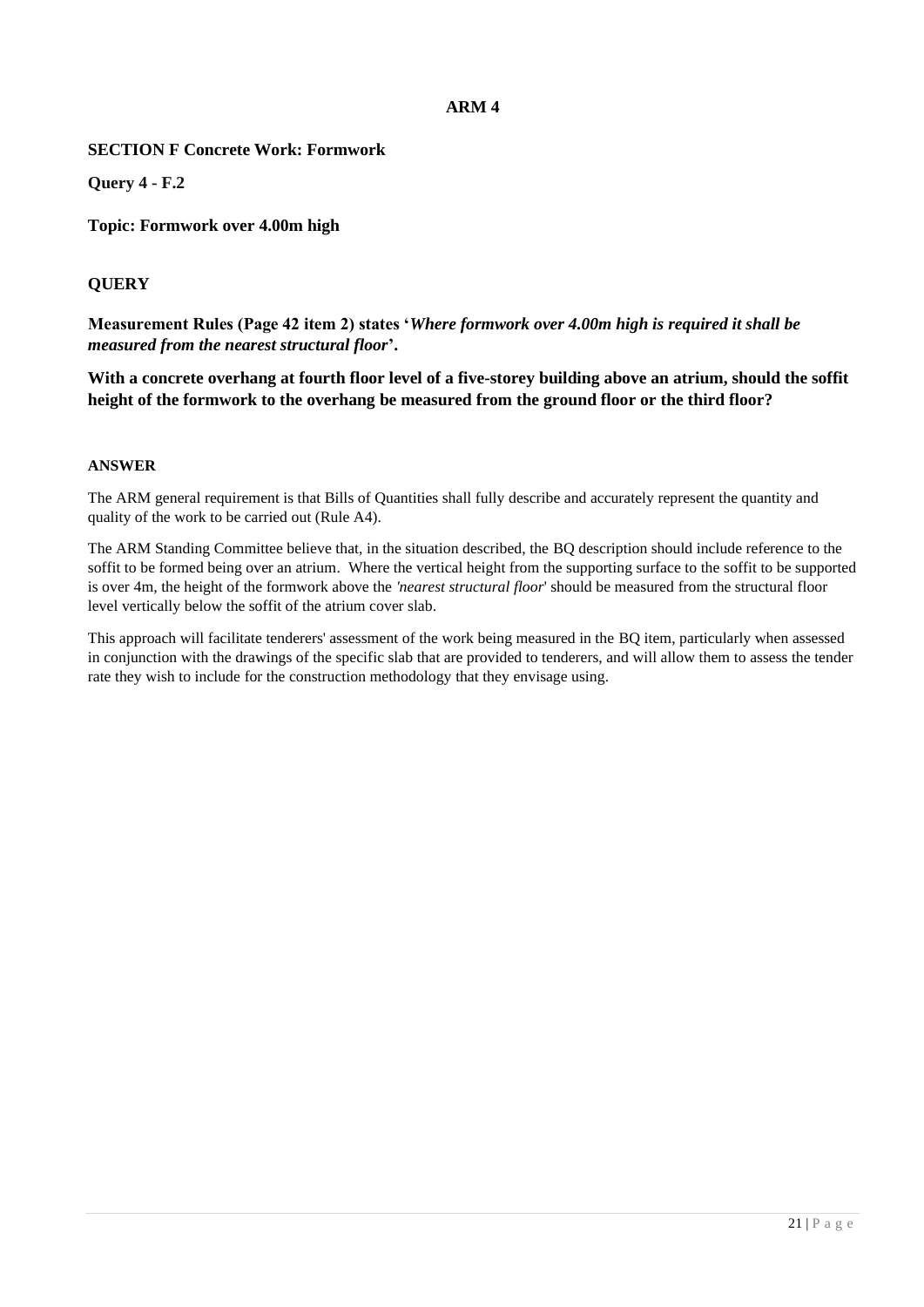**SECTION F Concrete Work: Precast Concrete/Composite Construction/Stone Faced Concrete Panels**

**Query 4 - F.3**

**Topic: Precast concrete walls**

# **QUERY**

**Guidance is sought on the measurement of pre-cast concrete walls.** 

**Walls are not listed in the pre-cast concrete section of ARM4. Can the Committee advise whether walls should be measured as Composite Items (and therefore measured in m2) or dealt with as Like Items (after a list of beams, columns, etc.) and therefore measured by number with a detailed description provided?**

**If neither of the above, how should they be measured?** 

**We wish to ensure the work is correctly included in the BQ and the presentation is not later challenged by the Contractor.**

#### **ANSWER**

There are presently no specific rules in ARM 4 for the measurement of precast concrete walls.

However, ARM 4, Section F, Concrete Work: Precast Concrete /Composite Construction /Stone Faced Concrete Panels, pages 46 and 47 provides options.

Precast concrete panels could be measured as 'Composite construction' Category 1, 4 in m2, with more detail given to define the precise nature of the work as required by General Rules 1 Introduction on page 7 of ARM 4

Alternatively, the precast concrete panels could be enumerated as 'Like items' in Category 1,12, with more detail given to define the precise nature of the work, as required by General Rules 1 Introduction on page 7 of ARM 4.

There is also an opportunity to measure the units in lineal metres where work is of a continuous nature, see Measurement Rules 3.

Regardless of which approach is taken, Sundries, Fixings, and Designed joints should be measured as appropriate and identified in Category 1, 13,14 and 15. Furthermore, attention is drawn to the '*INFORMATION REQUIRED*' at the top of page 4 of ARM 4.

With respect to the concluding statement about a Contractor challenge, the Standing Committee only offer their opinion on the application of ARM 4 Rules and can offer no assurance about the making or resolution of challenges that may arise pre or post a Contract award.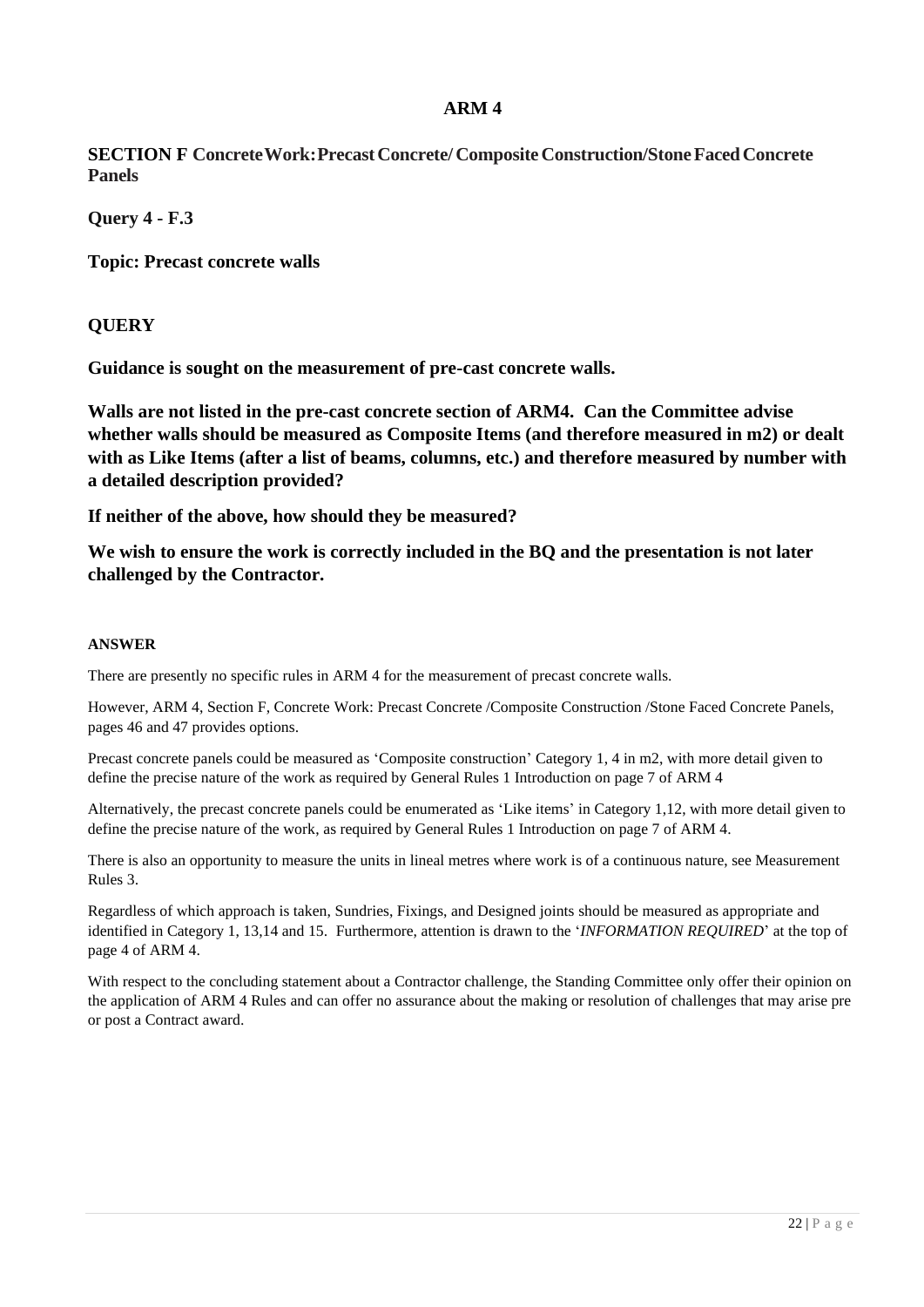### **SECTION L: Metalwork Non- Structural**

### **Query 4 - L.1**

### **Topic: Aluminium windows and scope of work included in 'composite item'**

### **QUERY**

### **A tender document being priced contains the following 'catch-all' composite description, but it is not described as such.**

Aluminium Window Units; APA or equivalent; system performance to comply with BS 6375-1 as per clause 25-50-95/205; double glazed window units to comply with BS EN 1279; whole window u-value; 1.4 w/m2k; solar factor to standard of BS EN 410 as per clause 25-50-95/224; window system fixed in position as per manufacturers written specification, instructions and conditions of guarantee; windows to have a satin powder coated finish to RAL 7004; include for all electrical actuators, window stats, control panels, remote controls, ironmongery, aluminium support angles/flat plates to window/door (as per suppliers design), non-slip aluminium threshold finishing strips, flashings, window fixing straps, restrictors, weathering, ventilation grilles, trickle vents, films, etched glass markings, fixings, beadings, jointing, sealants, mastic pointing, testing, finishes, actuators, EPDM, gaskets, thermal breaks and accessories as required; complete all as per Architect's drawings, details & specification 25-50-95/125

#### **Can you give your opinion on the above?**

**From a tenderer's perspective, the aluminium support angles are coming from a different manufacturer than the one that will provide the windows. Therefore, the angles cannot be taken in the composite item and it is contended that the angles should have been measured separately because they do not fall withing the scope of the composite item for the window and therefore are not 'deemed to be included'.** 

#### **Similarly, the description below is also provided:**

Profiled Sheet Cladding System to Roof Plant Room Wall: cladding system performance as per clause 25-80-68/205; include for - vapour control layer; cold-formed galvanised steel section spacers; 150mm insulation between purlins; breather membrane; bitumen bonded kraft paper, external sheets; support rails/framing/purlins; all fasteners, sealing of joints, butyl rubber sealant tape, trims to reveals and edges, 3mm thick aluminium powder-coated Lshaped reveal liners, and all flashings; complete all as per the works requirements, Architect's drawings and specification 25-80-68/150

#### **We contend that the above work should have been broken down into:**

- **1. Cladding**
- **2. Vapour control layer**
- **3. Cold formed sections/purlins**
- **4. Insulation**
- **5. Breather membrane**
- **6. Cladding rails**
- **7. Liners**
- **8. Flashings**

#### **The Committee's view on the above would be appreciated.**

#### **ANSWER**

It is the view of the ARM Standing Committee, albeit on the basis of the limited information provided with the query, that the window description appears to comply with the requirements of ARM 4. How the various elements and components of a composite item are sourced is of no consequence.

Regarding the description of the profiled sheet cladding, it is the Committee's view that it does not comply with the requirements of ARM 4 due to: -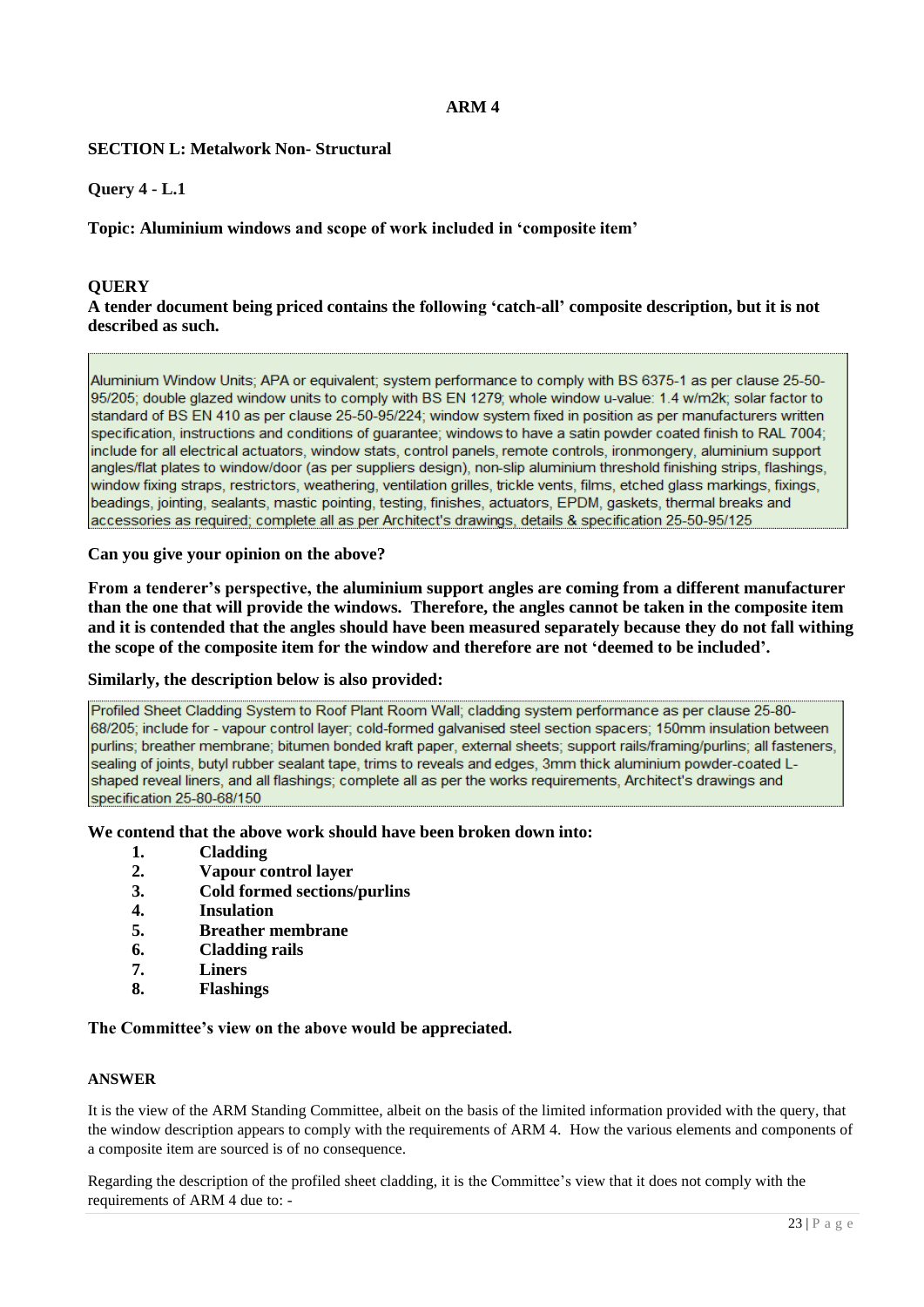- The descriptive requirements of Section I Roofing, Cladding and Waterproofing: Rigid Sheet Coverings and Decking on Page 72 "Information Required", have not been fully detailed.
- Support rails, framings and purlins have been included in the description. Even if referred to in the overall description separate measurable items are of course required in accordance with Section K Structural Steelwork.
- Trims to reveals and edges, reveal liners and all flashings have also been included in the description. These should be measured separately in m in accordance Section I Roofing, Cladding and Waterproofing: Rigid Sheet Coverings and Decking on Page 72 Category 1, 5-23.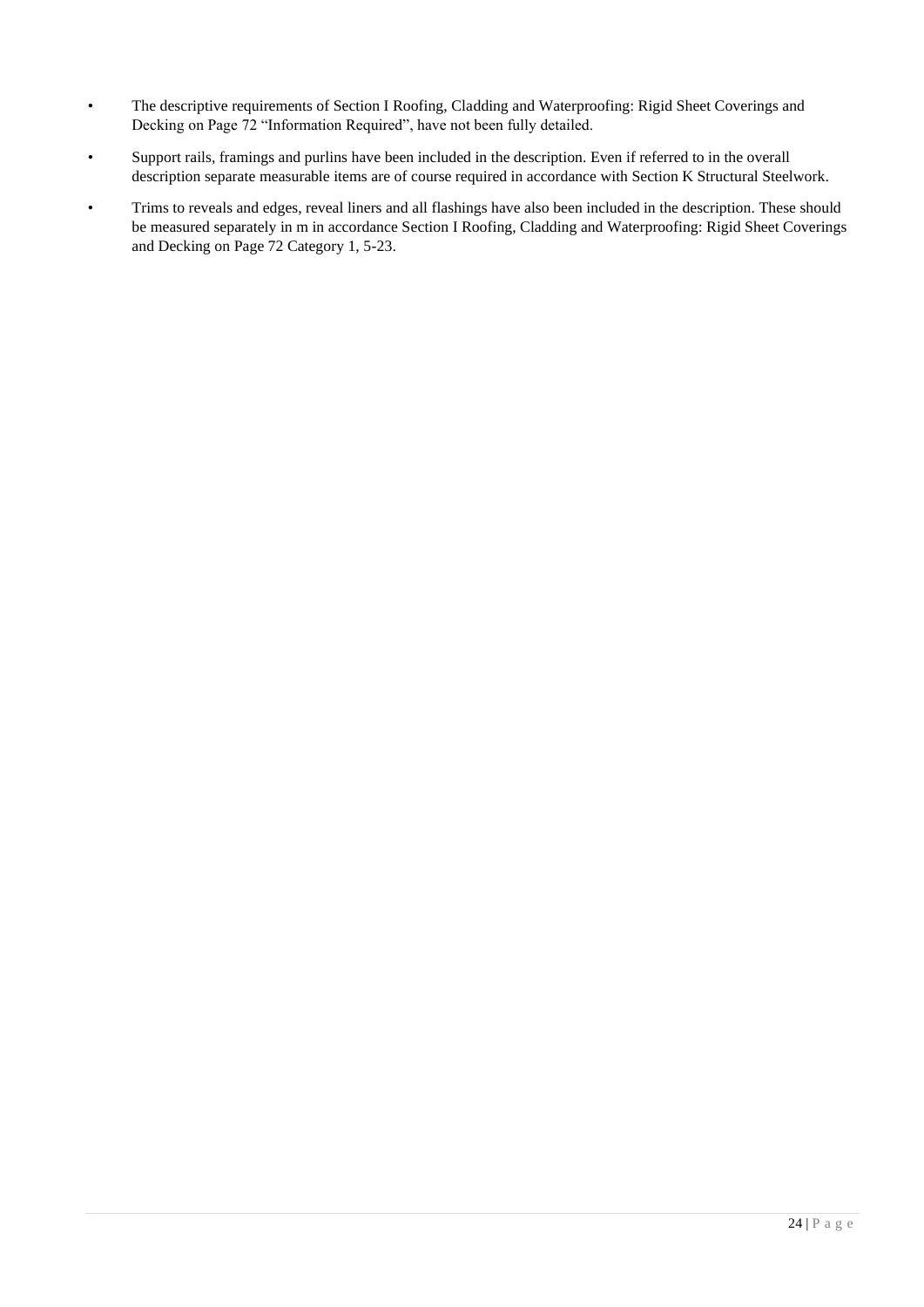**SECTION I - Roofing, Cladding and Waterproofing: Mastic Asphalt, Waterproof and Gas Proof Non-Metal Flexible Sheet Covering**

**Query 4 - I.1**

**Topic: Measurement of metal roof coverings and particularly parapet details**

#### **QUERY**

**Measurement Rules 2. '***Work shall be measured on the exposed face'.*

**Where a flat roof meets with a parapet and the horizontal insulation on the flat roof goes in to meet the steelwork or concrete wall / upstand – is the insulation measured from where it meets the steelwork? Is the Paralon sheet roof covering measured from where it meets the vertical insulation in the upstand / parapet.**

**Again, are items / areas measured by measuring the base or substrate that they are to be fixed on to?**

**Alternatively, is it the outer face of the material that is measured once it has been fixed?**

**What happens when the flat roof insulation and the flat roof sheet covering are a composite item – described in the one description – and a single quantity given in a BQ?**

**Is there an entitlement to claim for additional insulation if the area is measured based on the sheet roof covering dimensions and area?**

#### **ANSWER**

Paralon is the specified finish called up on the sketch attached to the query. It is a 'non-metal flexible sheet covering' and the appropriate Rules are on pages 65 – 69 of ARM4. MR 2 on page 67 requires that the '*Work shall be measured on the exposed surface*'. The 'exposed surface' refers to the finished surface of the material being applied, i.e., the surface exposed to the weather.

Where different types of work are amalgamated into a single BQ item despite their measurement being subject to Rules in different Workgroups within ARM4 or they are subject to Rules requiring different measurement procedures or units to be used, the requirement is that the methodology used to arrive at the BQ items is clearly stated so that parties pricing the work have the opportunity to price the implications of the measurement system used to arrive at the quantities stated.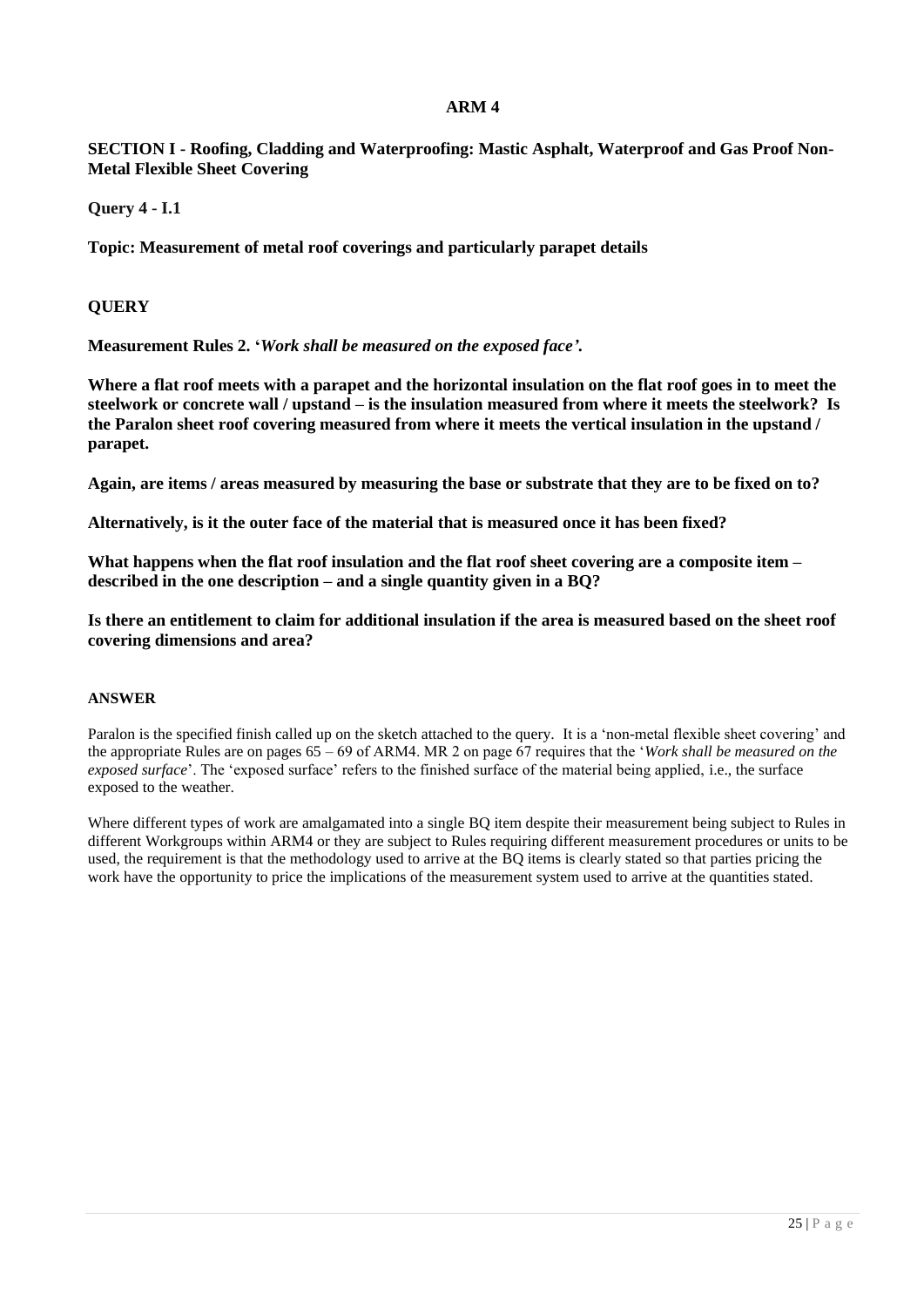# **SECTION I - Roofing, Cladding and Waterproofing: Rigid Sheet Coverings and Decking**

**Query: 4 - I.2**

**Topic: Measurement of wall cladding**

# **QUERY**

**With External Wall Cladding, is the area to be measured: -**

- **1. TO TOP OF PARAPET**
- **2. TO TOP OF CLADDING PANEL**
- **3. TO BOTTOM OF CAPPING**

**The ARM measurement rule requires that '***Work shall be measured on the exposed face***'.**

**The Committee's advice would be much appreciated.**

**In my opinion the measurement should be to the top of the cladding panel, i.e. the area of cladding that is exposed before it receives the metal capping.**

#### **ANSWER**

The view of the ARM Standing Committee is that option 2 in the Query is correct.

ARM General Rule 5 page 7 in the second paragraph states '*Work shall be measured net as fixed in position, etc.*' For the situation outlined in the query, this means measured to the top of the cladding panel.

The Measurement Rule 1 in Section I page 73 of ARM '*Work shall be measured on exposed face*' means that it shall be measured along the outer face of the cladding. It does not mean that the cladding behind the parapet downstand should not be measured."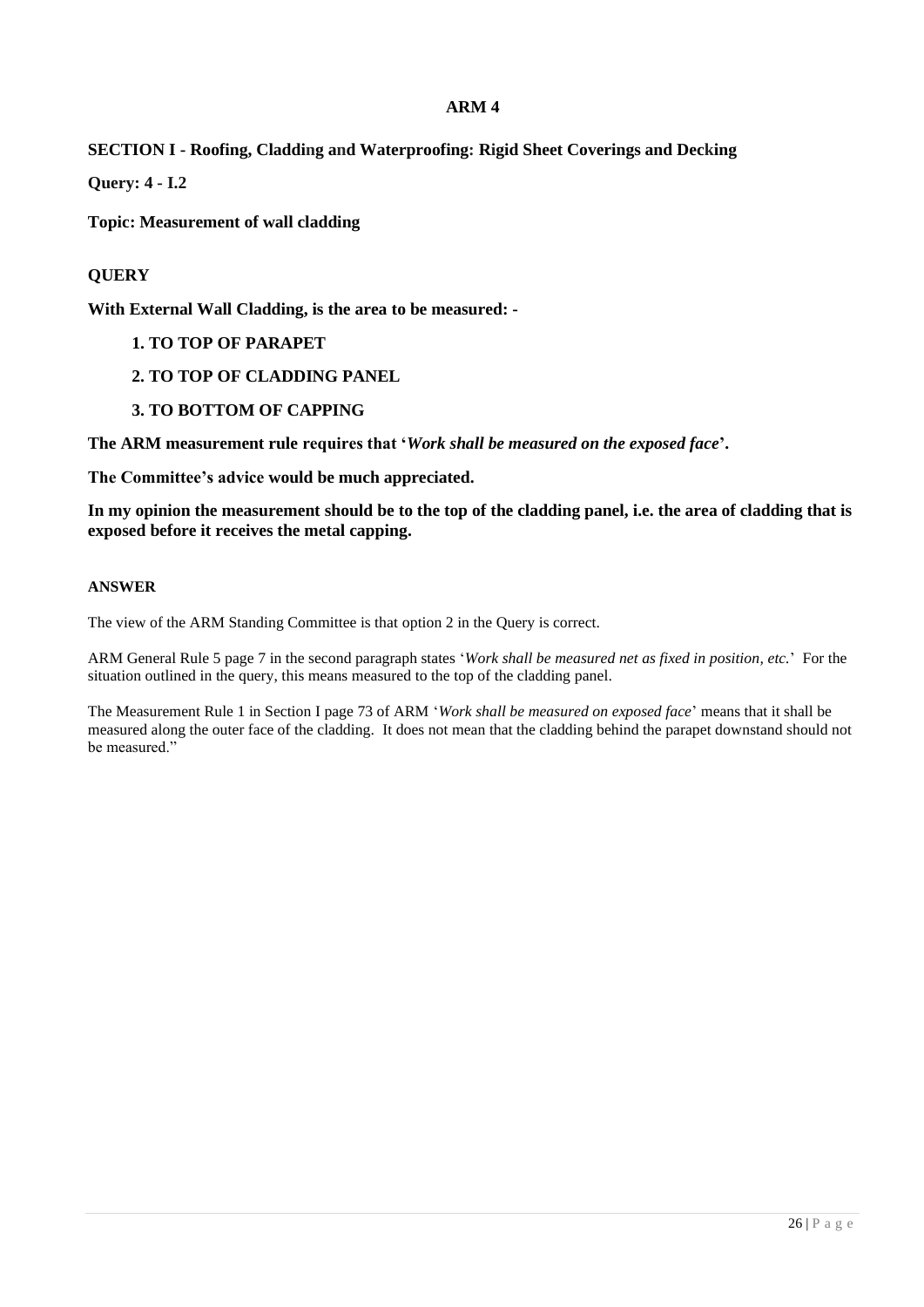# **SECTION K: - Structural Steelwork**

### **Query 4 - K.1**

**Topic: Interpretation of steelwork measurement requirements**

### **QUERY**

**We are a steel construction and steel fabricator based outside the Republic, unfamiliar with practices in the Country and seeking assistance in understanding the measurement process and terminology of ARM 4. We would be very much obliged for any information.** 

**ARM 4 states (see highlighted areas in attached excerpt):** 

**Page 8, par. 6: '***Unless otherwise specifically required by these Rules, the following shall be deemed to be included with all terms: […] f. All cutting***.'**

**Page 87:** *'Measurement Rules: All steelwork shall be measured by Serial Size weight without allowance for rolling margin, welds, bolts, nuts, washers, protective treatments nor with any deduction for holes, cut ends or notches***.** 

**Clarification of the following is sought:**

- **1. Are the** *Agreed Rules of Measurement 4* **legally binding in Ireland or must both parties to a Contract contractually agree on complying with them?**
- **2. What is meant by '***Serial Size Weight***' and '***Cut Ends***'?**
- **3. How much of the material used in fabricating steelwork may be billed to the purchaser? Does the term '***deemed to be included***' mean that a fabricator is entitled to be reimbursed for any material wasted during production, such as holes, cut ends, and tapers?**

#### **ANSWER**

**Question 1**. Are the Agreed Rules of Measurement 4 (2009) legally binding in Ireland or must both parties contractually agree on complying with them?

Answer 1. ARM 4 is not binding unless specifically incorporated in the specific Contract or can reasonably be implied to have been accepted by the parties.

ARM 4 provides a uniform basis for measuring building work and embodies the essentials of good practice. Where disputes as to measure arise on contracts for work carried out in Ireland that are subject to Irish Law, it is more than likely that even if a contract is silent on the method of measurement employed, the parties may be deemed by a Court/Arbitrator to have accepted that, according to custom in the Irish Construction Industry, measurement according to the Rules of ARM 4 applied for building works (including structural steel) as a matter of good practice. For example, if a document was provided for pricing which refers to ARM 4 as being the basis for measurement, it is likely to be binding on the party pricing unless the quotation qualified that position. However, in contracts for supply only of materials the Rules may have little relevance unless specifically referred to in the contract for supply.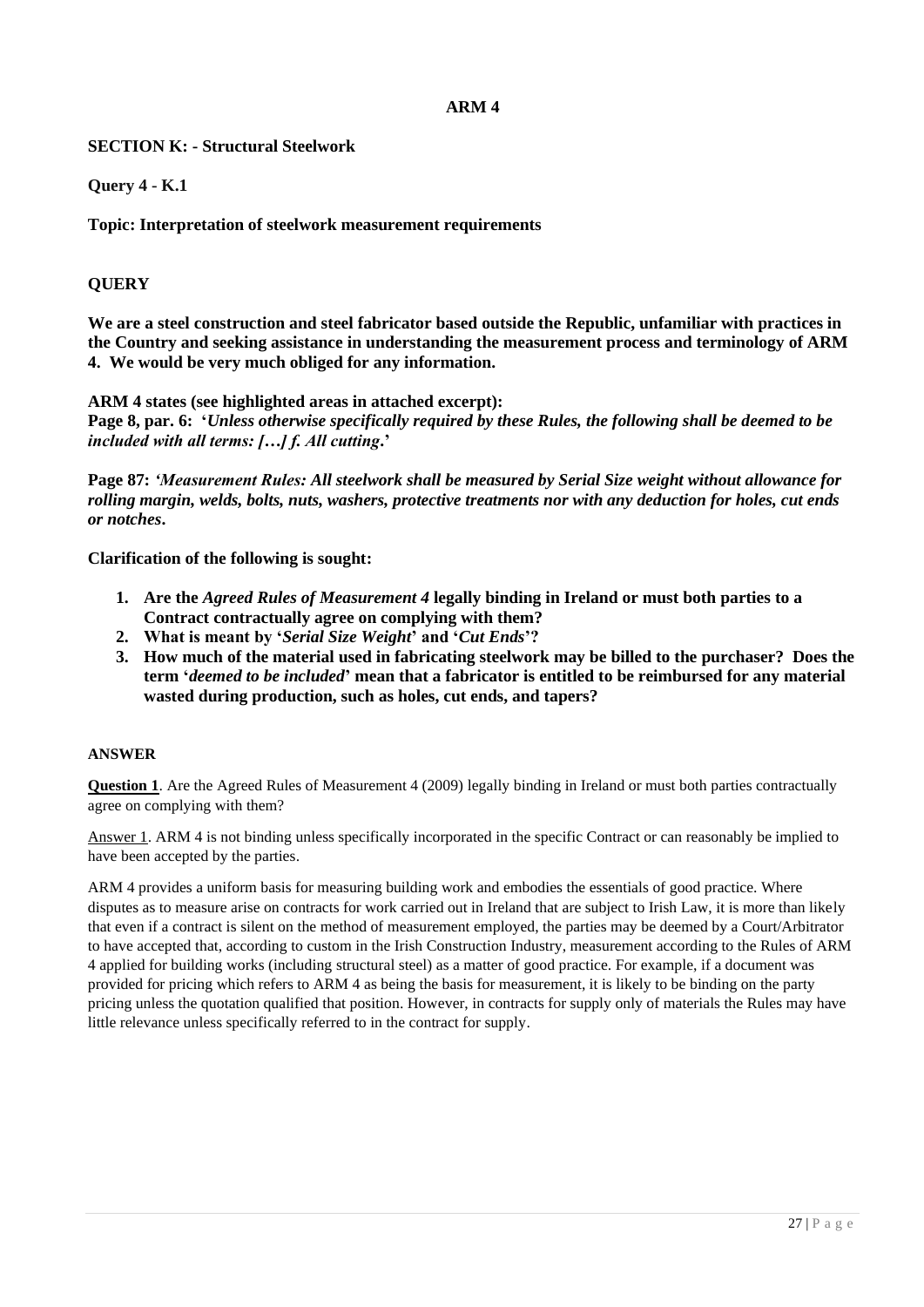#### **Question 2**. What is meant by '*Serial Size Weight*' and '*Cut Ends*?'

Answer 2. *Serial Size Weights* are the mass per metre for standard steel sections as defined by:-

British, European and International standards and are used in calculating the net quantities to be included in the tender document. Steel members are measured as '*the required length by the mass/m*' with no allowance for waste, rolling margin, welds, nuts bolts, washers or the protective treatment.

Where ends of members are cut to shape - e.g. two horizontal beams intersecting at an angle of less than 90 degrees may result in a portion of the end intersecting with the other member being cut to fit, the quantity should be calculated by measuring the longest edge required.

**Question 3**. How much of the material may be billed to the client? Does the term "deemed to be included" mean that we are entitled to be reimbursed for any material wasted during production, such as holes, cut ends and tapers?

Answer 3. The purchaser makes payment for the net weight of steel he has requested. Therefore, material that is wasted as a natural part of the production process is deemed to be included within the tendered rate per tonne of steel. So, by way of example, if there is a requirement that a finished beam is 5m long and it must be cut from a beam that is supplied 6m long then the rate charged for the finished steel must include for the cost of the wasted steel (i.e. the wasted 1m). In the event that material is wasted because of design changes (abortive works) then the additional cost arising from the instructed change is recoverable, provided that the procedures set out in the particular Conditions of Contract are adhered to.

It should also be noted that ARM 4 requires the quantification of the work required in the completed project. How much material has to be bought by a fabricator / contractor to arrive at the nett quantity required in the completed project is for determination by the fabricator / contractor. The cost of material bought by the fabricator / contractor but not present in the completed project is deemed to be included for in the rates tendered by the fabricator / contractor for the nett quantity of work that is required in the completed project.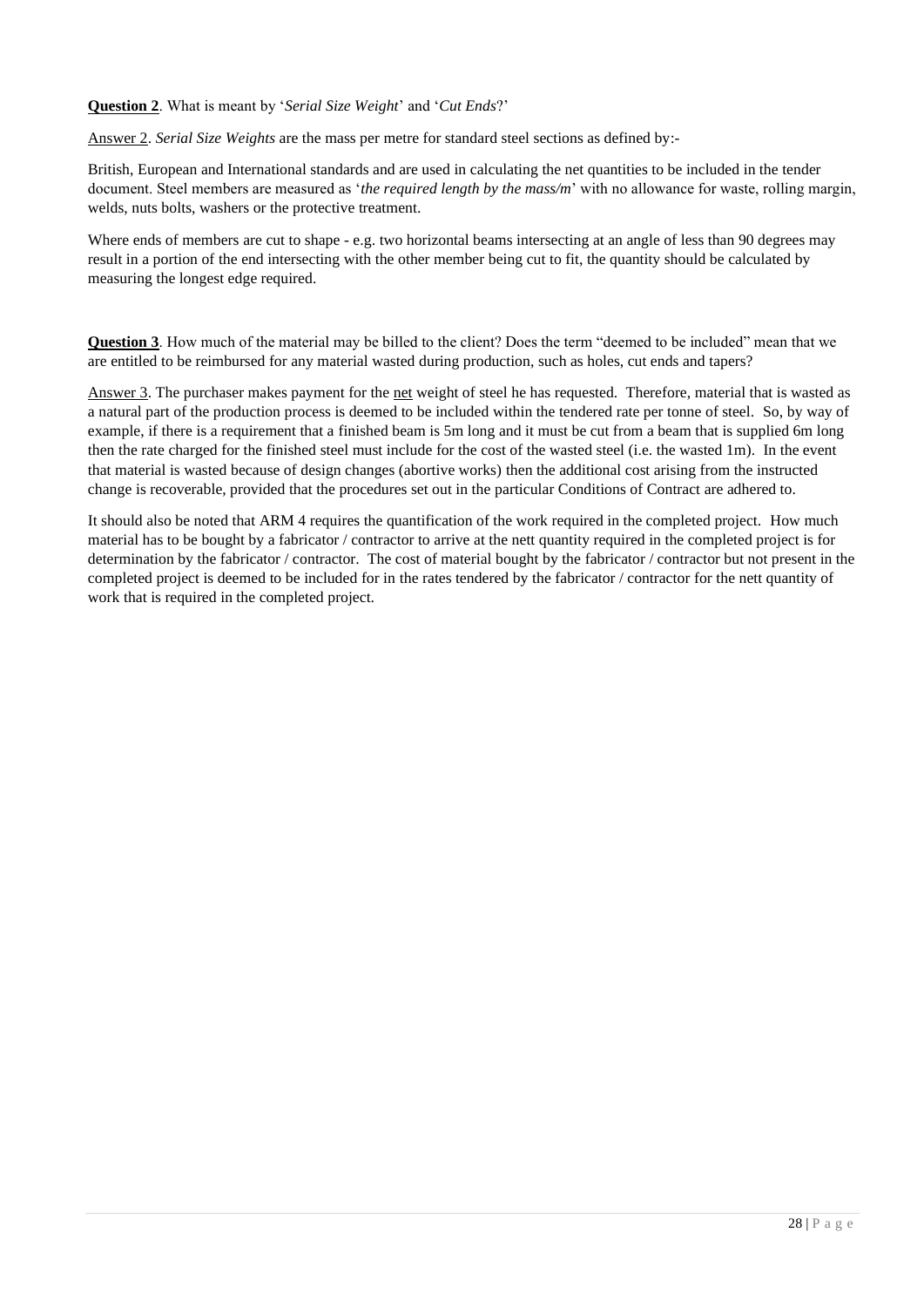# **SECTION M and M - Mechanical and Electrical Installations**

**Query 4 - M&N.1**

**Topic: Pricing Document preparation by which Design Team member**

### **QUERY**

**Who should prepare the M&E Pricing Document?** 

**As a QS I feel that M&E Consultants are best placed to prepare the M&E Pricing Doc. I have spoken to several QS Practices & all concur.** 

#### **ANSWER**

The Rules in Sections M&N of ARM 4 and Supplement 2 are provided for the measurement of M&E Services.

These, particularly in the case of ARM 4, require provision of the same level design detail from the Services' Engineer that is required of other designers.

It is reported by QS practices that provision of the required information can be challenging to obtain for some projects but that does not affect the need for both the party preparing the Pricing Document and the tenderers to have access to it.

Who actually measures the work is a project decision and, if not determined by the Client, will be decided within the Design Team.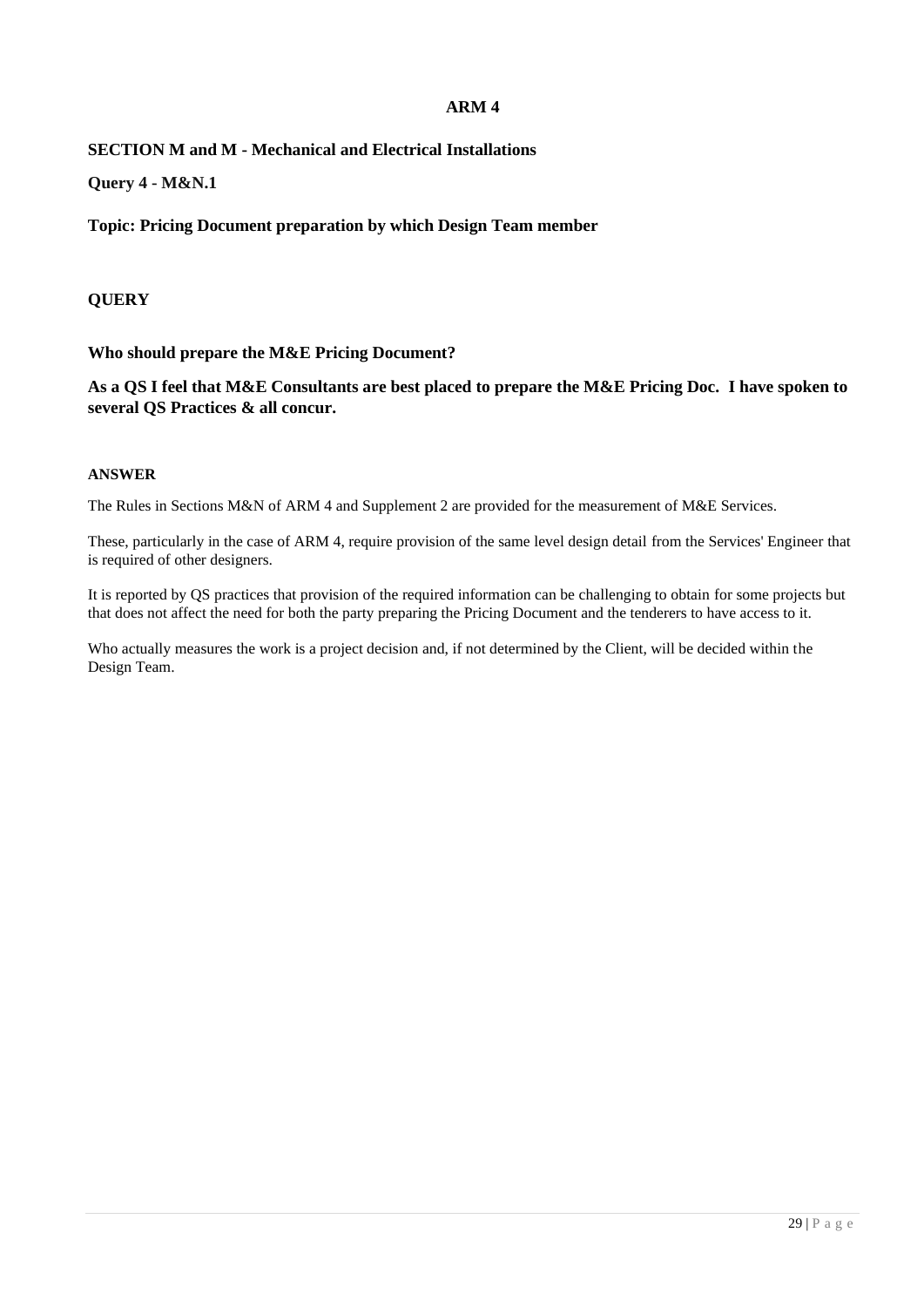# **SECTION M and M - Mechanical and Electrical Installations**

**Query 4 - M&N.2**

**Topic: Public Works Contracts – full measurement of Mechanical and Electrical services**

### **QUERY**

**When will the Mech & Electrical work content be fully measured in the BQs for projects using the Public Works Conditions of Contract?**

#### **ANSWER**

It is up to the Public Sector Contracting Authority responsible for each project to decide if the Mechanical and Electrical Installations should be measured in accordance with ARM 4 or whether ARM 4 Supplement 2 is to be used.

Regardless of the approach decided on, the BQ must make clear the basis on which the BQ M&E and associated works have been measured.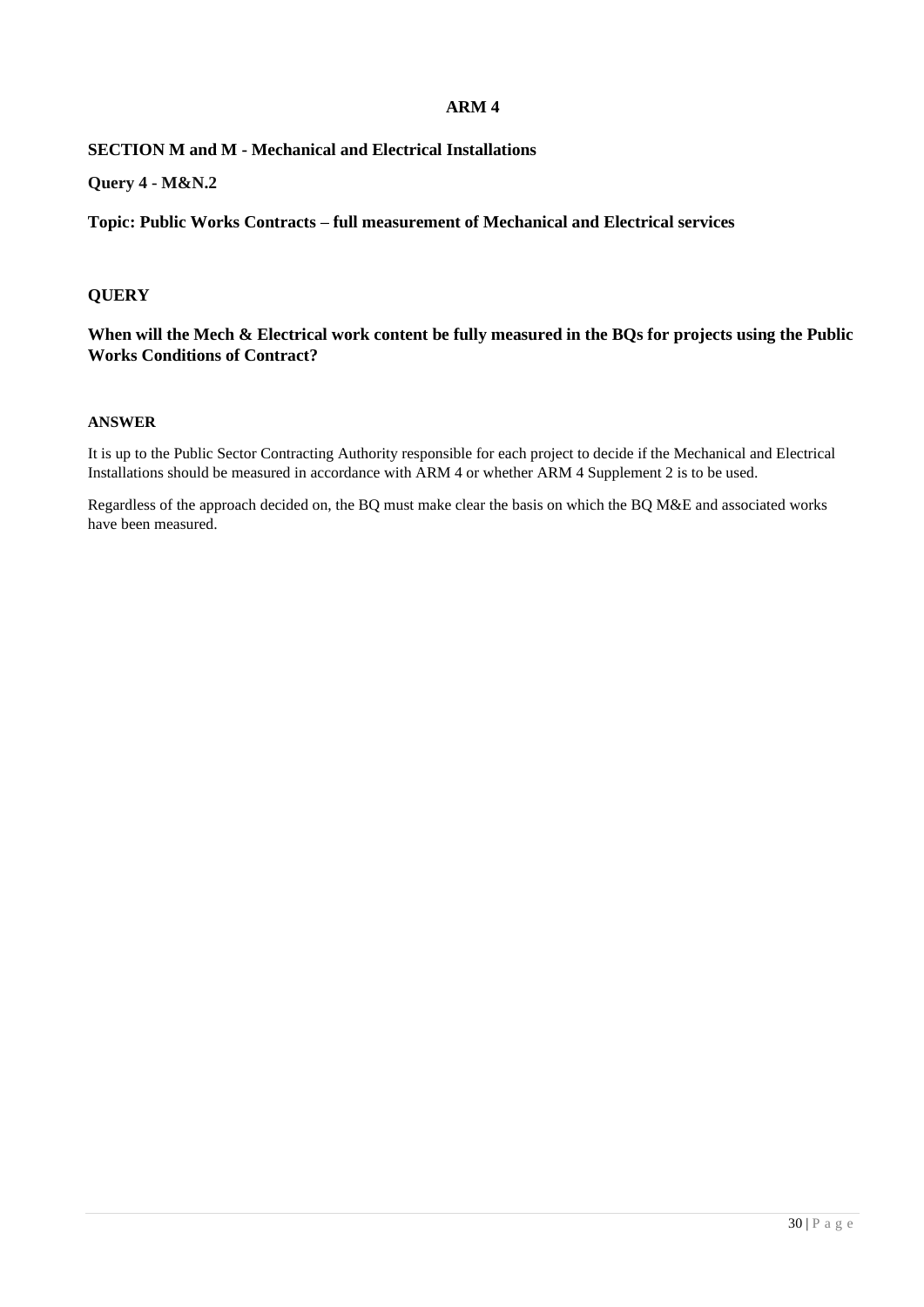### **SECTION M and M - Mechanical and Electrical Installations**

### **Query 4 - M&N.3**

**Topic: Private Sector Contracts - Mechanical and Electrical services measurement**

### **QUERY**

#### **For private sector projects, what is the Committee's view on whether ARM4 Supplement 2 or the standard full ARM4 is the most suitable for use with the M&E work content when preparing the BQ.**

#### **ANSWER**

Typically, on private sector projects, mechanical and electrical installation services are not measured and are instead dealt with by using the Prime Cost Sum mechanism to include the work in the Contract Sum.

If the Employer requires the measurement of M&E services, the option to use either the Rules of ARM 4 or ARM 4 Supplement 2 is available and which is adopted will be determined by the instructions of the Employer. A decision may take into account the size of the project, the nature of the M&E services, the extent to which it is anticipated that the installations will be designed by the Contractor and what level of design detail will be available prior to the tender documents being issued for pricing.

For most small to medium projects, ARM 4 Supplement 2 should provide an adequately detailed BQ for tender purposes but the Design Team / QS may need to obtain ancillary information with respect to tender rates prior to concluding an award recommendation.

The measurement of Mechanical and Electrical Installations in accordance with ARM 4, where required by the Employer, will result in a more comprehensive BQ but doing so will depend on the availability of the required M&E design information.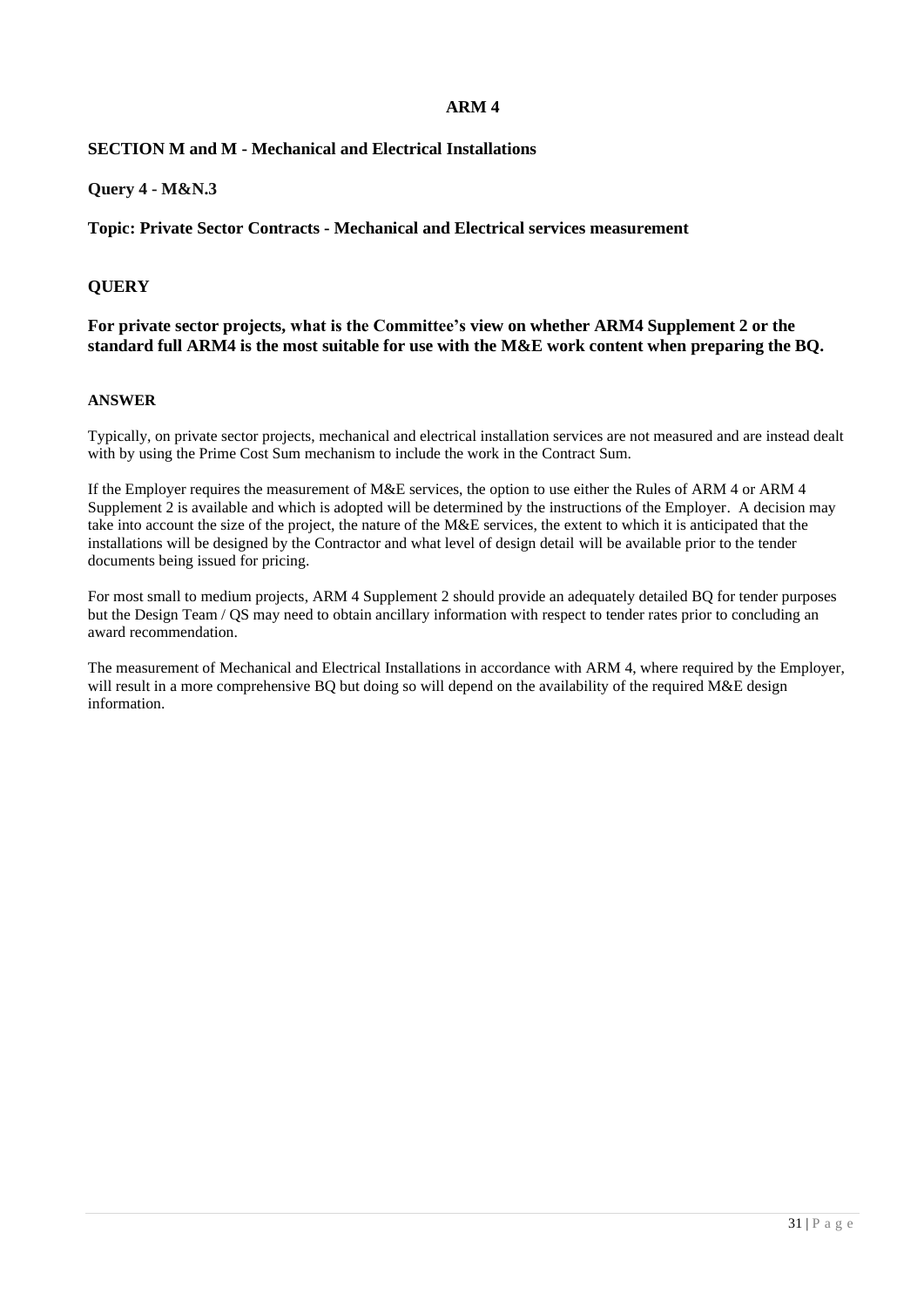# **SECTION O: - Floor Wall and Ceiling Finishings: Finishings**

**Query 4 - O.1**

**Topic: Plaster beads**

# **QUERY**

**Are the angles and beads (used to reveals and corners of a building) to external render separately measurable items in a BQ prepared for use on a project using RIAI re-measurable Yellow Form Conditions of Contract? The published BQ does not have the beads separately measured.**

#### **ANSWER**

Beads are measurable in accordance with the Rules of ARM 4 Section O, see Page 120 Item 5 in Category 1 'Sundries' and Item 6 Category 2 for '*beads*.'

Additionally, Page 121 Measurement Scope Item 2 states '*Beads include angle beads, stop beads and the like*'.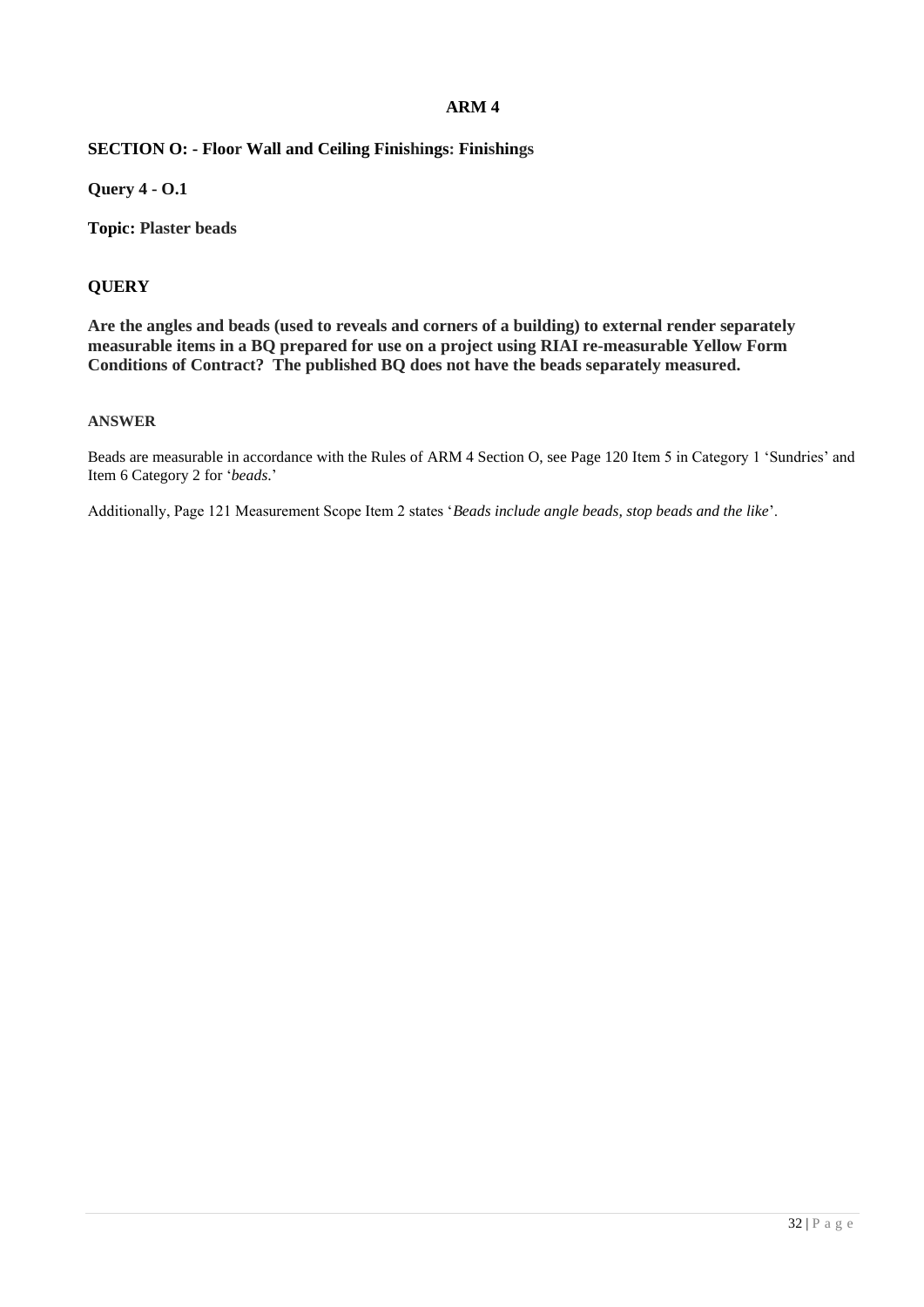# **SECTION O: - Floor Wall and Ceiling Finishings : Finishings**

# **Query 4 - O.2**

**Topic: Adequacy of Architect's Specification reference to satisfy ARM requirements in a BQ description.**

# **QUERY**

**The query arises from several claims that have been raised by a Contractor working on a large project using the PWC CF1 v2.2 09-01-17 Conditions of Contract.**

**The Contractor's consistent position is that the QS cannot rely on a reference to the Specification in BQ descriptions, that the Contractor should be able to price the BQ without reference to the Specification and that the descriptions presented in the BQ do not comply with the Rules of ARM 4.**

**Below is a summary of one particular issue that is representative of several items that are in contention. Clarification is sought from the Committee about whether the BQ descriptions being challenged are in compliance with ARM 4.**

### **Sample BQ description**

*Hygienic PVC-U wall cladding; semi rigid; to selected colour; flexible rubber jointing strip, 3 wide; double sided tape fixing; silicone sealant joints; seal plasterboard surface with primer sealer; two part cementitious adhesive; all in accordance with the manufacturer's requirements and Architect's specification K13/167*

# *Walls; to skimmed plasterboard surfaces*

# *A 2.5 thick; exceeding 300 wide*

**The Works Requirement Specification forming part of the tender package and Contract Documents was relatively long and detailed. It included a requirement for a patterned surface finish to the PVC wall cladding but it did not provide information on the pattern required.**

#### **Contractor's Claim**

**A high-quality image printed on the wall cladding can be categorised as a '***Surface Treatment***', which should be described in the BQ as required by the Rules of ARM 4.**

**The image could also be categorised as '***Patterned Work***' and the General Rules of ARM 4 for Section O Wall Finishes states that '***Patterned work shall be fully described or shown in detail on a drawing provided with the Bill of Quantities'***.**

**Whichever of the above is applicable, ARM 4 requires the description in the BQ to '***fully describe***' and '***accurately represent***' the work called for in the Works Requirements. The digital printed images now being sought are not described at all in the BQ and therefore the Works Requirements are neither fully described nor accurately represented by the BQ description(s).**

#### **QS response**

**The pattern on the cladding is neither a 'surface treatment' nor 'patterned work'.**

**Surface treatment would be used to describe a site applied finish to the material that is separate to the material itself – e.g. a varnish or lacquer applied to timber cladding. The printed image required in this case is part of the product itself, as supplied from the manufacturer, and not a separate finish**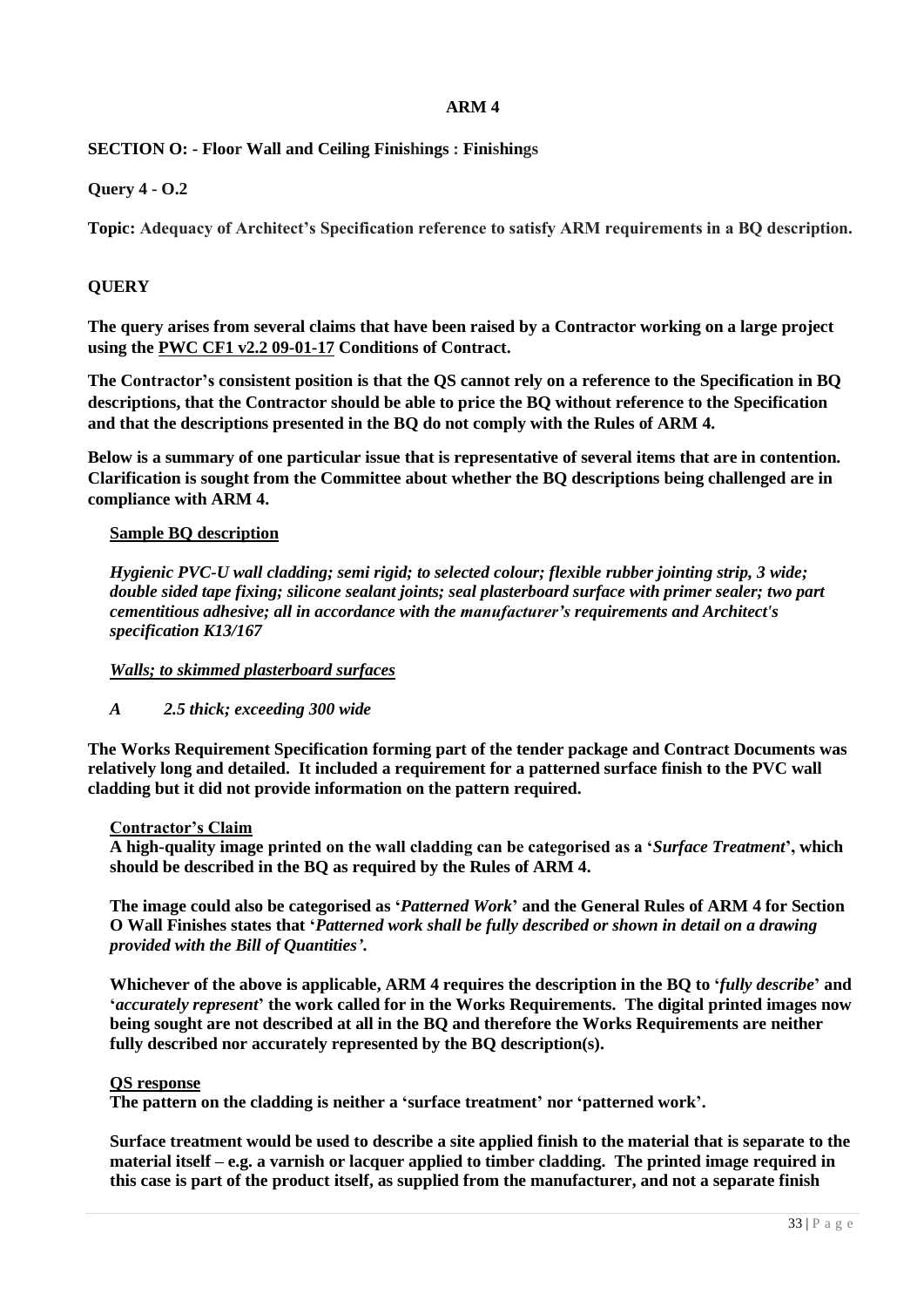**applied to the cladding. Patterned work would be for describing if the material was to be cut and laid in a pattern - e.g. herringbone.**

**The BQ description provides sufficient information and, if the BQ description is taken in conjunction with the Specification, there is no reason this work could not have been accurately priced.**

#### **ANSWER**

It is of the view of the ARM Standing Committee, based on the information provided, that the BQ description of the wall cladding did not require a tenderer pricing the Bill item to include for the imagery alluded to (but not specified) in the Specification extract that accompanied the query. Accordingly, the BQ does not comply with the descriptive requirements of ARM 4.

ARM 4 General Rule 7 (second paragraph) provides that, where the requirements of the Rules require a detailed description, a reference to a standard specification may be given in an item description instead of complying with the descriptive requirements of the Rules. It does not elaborate on what a 'standard specification' is and leaves it open to debate whether an architect's specification can be deemed a 'standard specification'.

The wording of A7 in ARM 4 includes:

*'Reference to a standard specification or a precise reference to a catalogue item may be given in an item description instead of the descriptive requirements of these Rules or a Component Detail.'*

By way of comparison, the wording of A7 in ARM 4 Supplement 1 includes:

*Reference to a Standard specification (EN, IS, etc.) that is adequate to identify the material or process required, subject to the requirement to consider equivalents, may be given in an item description instead of the descriptive requirements of these Rules or a Component Detail.*

The text of Supplement 1 is more specific about what a 'Standard' specification is and its use. A7 does not recognise the use of references to 'catalogue' items that the ARM 4 Clause provides for. Because Supplement 1 is so definite about what a 'Standard specification' is, scope is not allowed for a BQ description to rely on an architect's specification or other published specification type documents.

The term '*detailed description'*, which appears in both versions of the Rules, needs to be put in context. It only arises where it is mentioned as a requirement in a 'Category' column of the Rules.

For Section O - Floor, Wall and Ceiling Finishings, this '*detailed description*' requirement applies to Category 1 items 12 to 20 on page 118 and to Category 1 items 2 to 4 on page 120.

In all cases apart from the above, the details in the Information Required at the start of Section O must be given.

Descriptions for 'Flexible Sheet Finishings' should state their nature, preparatory work to the base and, for the particular finish, the kind, quality and thickness, width and laying directions, treatment of joints, method of fixing and nature of surface treatment.

#### **BQ prepared using ARM4**

For projects where the BQ is prepared using ARM 4 an appropriate reference to a specification forming part of the tender package (such as an architect or engineer's document) that has sufficient information to comply with the full descriptive requirements of ARM, can satisfy the information requirements of ARM 4, even though this takes away from one of the purposes of a fully described BQ – namely to provide the estimator with the correct information rather than obliging the estimator to search through pages of specification content to get the information required for his suppliers / subcontractors to price their inputs.

#### **BQ prepared using ARM4 Supplement 1**

For a project where the BQ is prepared using ARM 4 Supplement 1, the facility to substitute a specification reference for a detailed description is NOT permitted except where the reference is to a Standard specification such as an EN, IS, etc. A description can be supplemented by reference to a specification contained in a document forming part of the Works Requirements, provided that the description is in compliance with the requirements of the Rules, but such a specification reference cannot be substituted for a description.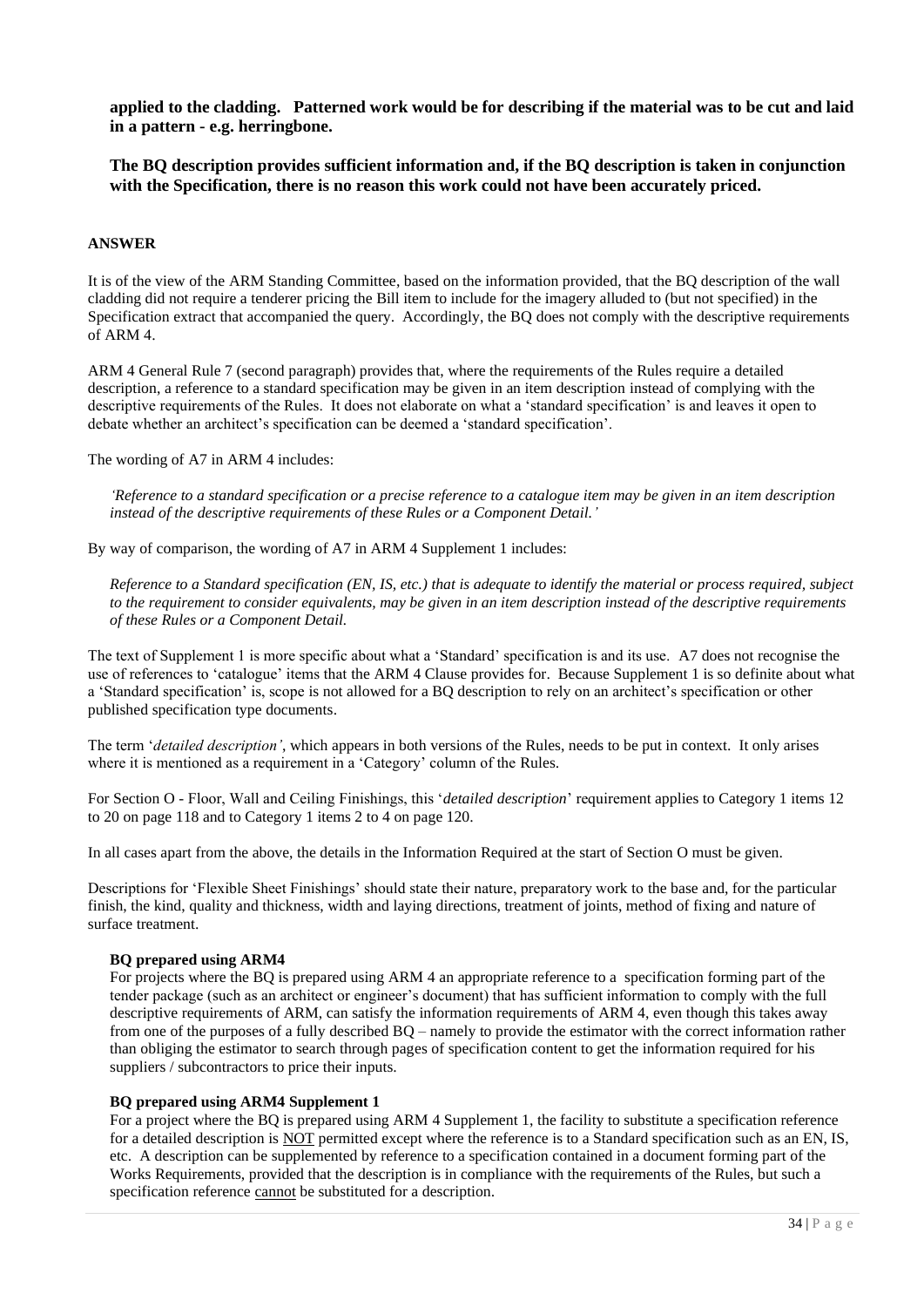The query submitted refers to work that is to be undertaken on a project contracted for using PW CF1, one of the Public Works suite and published for use where the work is designed by the Employer.

It is clear from the query that:

- a) The description provided in the Bill of Quantities relied on the content of the Architect's Specification to convey to the Contractor what the Bill rate quoted was to include for. This reliance is not in compliance with the requirements of Rule A7 of ARM4 Supplement 1.
- b) The Architect's Specification referred to did not provide all the '*Information Required*' in respect of the '*Flexible Sheet Finishings*' that it was intended to have applied. In general terms, a Contractor's rate is only required to include for what has been called for in the BQ description (and '*deemed to be included*').

Regardless of whether ARM 4 or ARM 4 Supplement 1 is being used, a BQ description may be reliant on the text content alone or an appropriate supplemental reference(s) to a comprehensive Drawing detail.

For an ARM 4 BQ, reliance may also be placed in a clause from the specification provided by the Architect, Engineer, etc., as long as the specification clause satisfies the full descriptive requirements of ARM.

With respect to the imagery that is required to be applied to the sheet finish on this particular project, the provision of the imagery was not included in the BQ description, as required by the ARM 4 Supplement 1 Rules. Moreover, had it been covered in the description, it could not have been priced by the Contractor as no details of the imagery were provided by the Works Requirements with the Specification content only indicating an intention to make the imagery details available.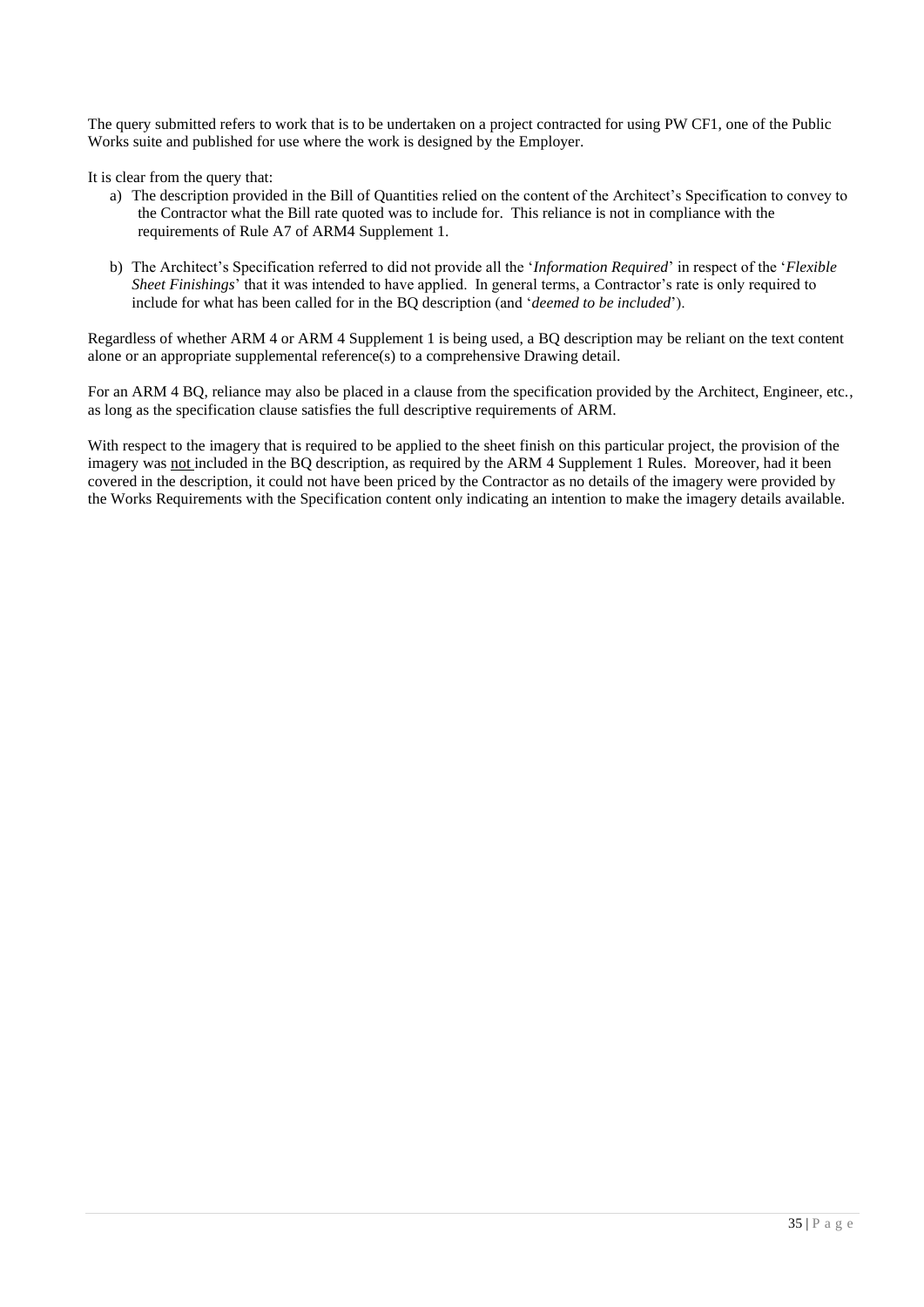**SECTION O - Floor Wall and Ceiling Finishings: Finishings / Stud Partitions**

**Query 4 - O.3**

**Topic: Columns within stud partitions**

# **QUERY**

**Where in ARM 4 are the rules of measurement for columns framed out within the length of a stud partition, as occurs in the details provided below?**

**Screen shots of the Columns in question are below.**



**12.**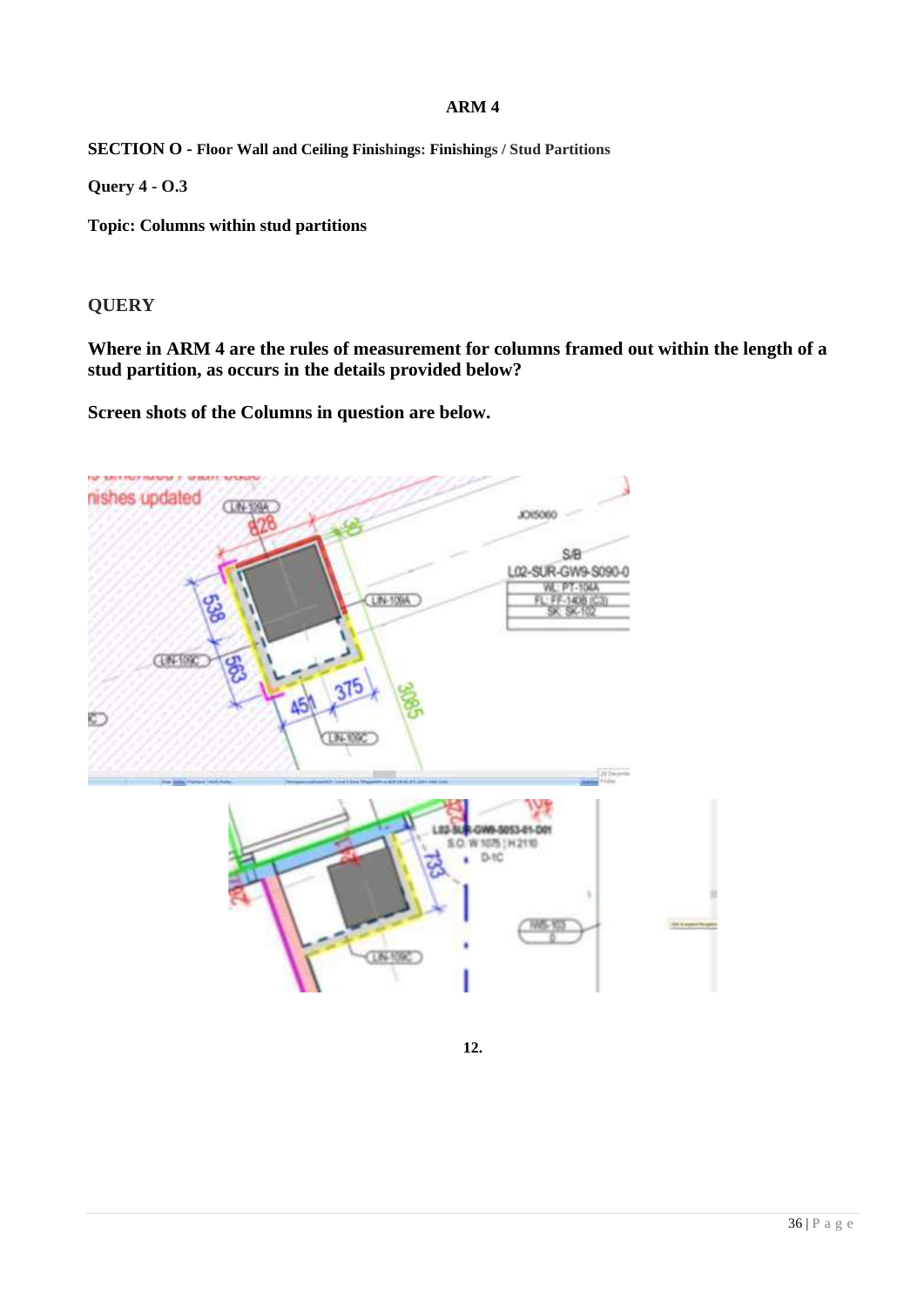

### **ANSWER**

The work shown on the drawn information is not '*partitions*' and is therefore not measurable in accordance with the Stud Partitions Section of ARM 4.

This work should be measured as '*Board Finishes*' in the Finishings Section.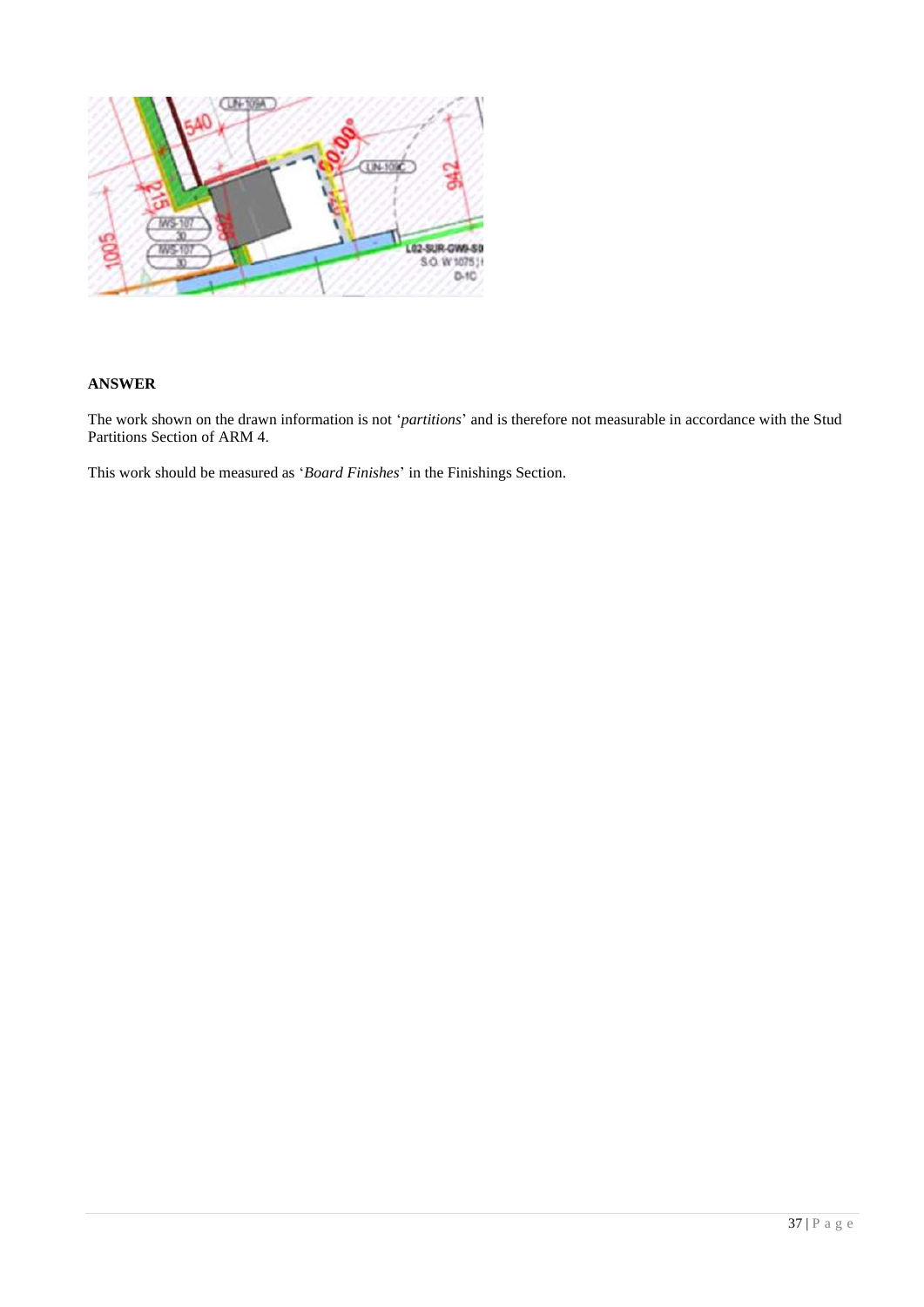**SECTION R - Drainage: Below Ground**

**Query 4 - R.1**

**Topic: Multiple pipes in trenches at crossings**

# **QUERY**

**Can the Committee advise on the interpretation of the Rules shown below:**



**Our understanding of this is that the '***multiple pipes in trench***' that are referred to means the pipes that are in the new trench (i.e., if an ESB line has 2 nr ducts then this is 2 nr crossings).** 

**Is our understanding correct?**

### **ANSWER**

It is the view of the ARM Standing Committee that the reference to '*multiple pipes in trenches*' in the *'Extra over excavating trenches irrespective of depth*' Category in the query refers to existing services crossing the new trench.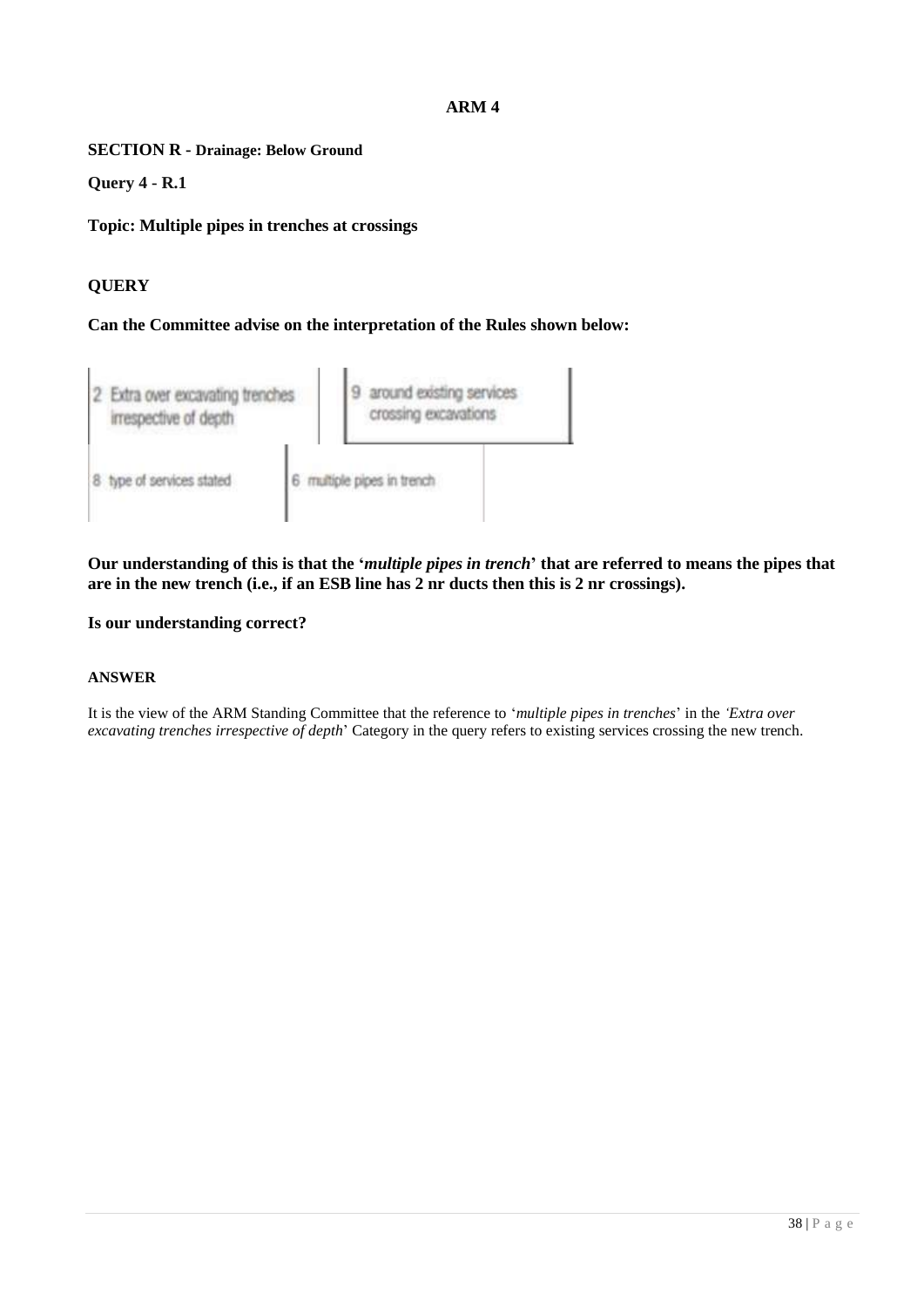### **SECTION A - General Rules**

**Query 4S1 - A.1**

**Topic: References in a BQ to the Works Requirements (drawings / specifications)**

### **QUERY**

**Where ARM Supplement 1 is being used, can the QS include in his BQ description a reference to the architect's/engineer's project specific Specification / Works Requirement's clause(s) that includes the appropriate EN, IS, BS or other Standard for the item being described.**

### **ANSWER**

See Paragraph 3 of Advice notes for users of ARM 4 dated 27 May 2019 issued by SCSI and CIF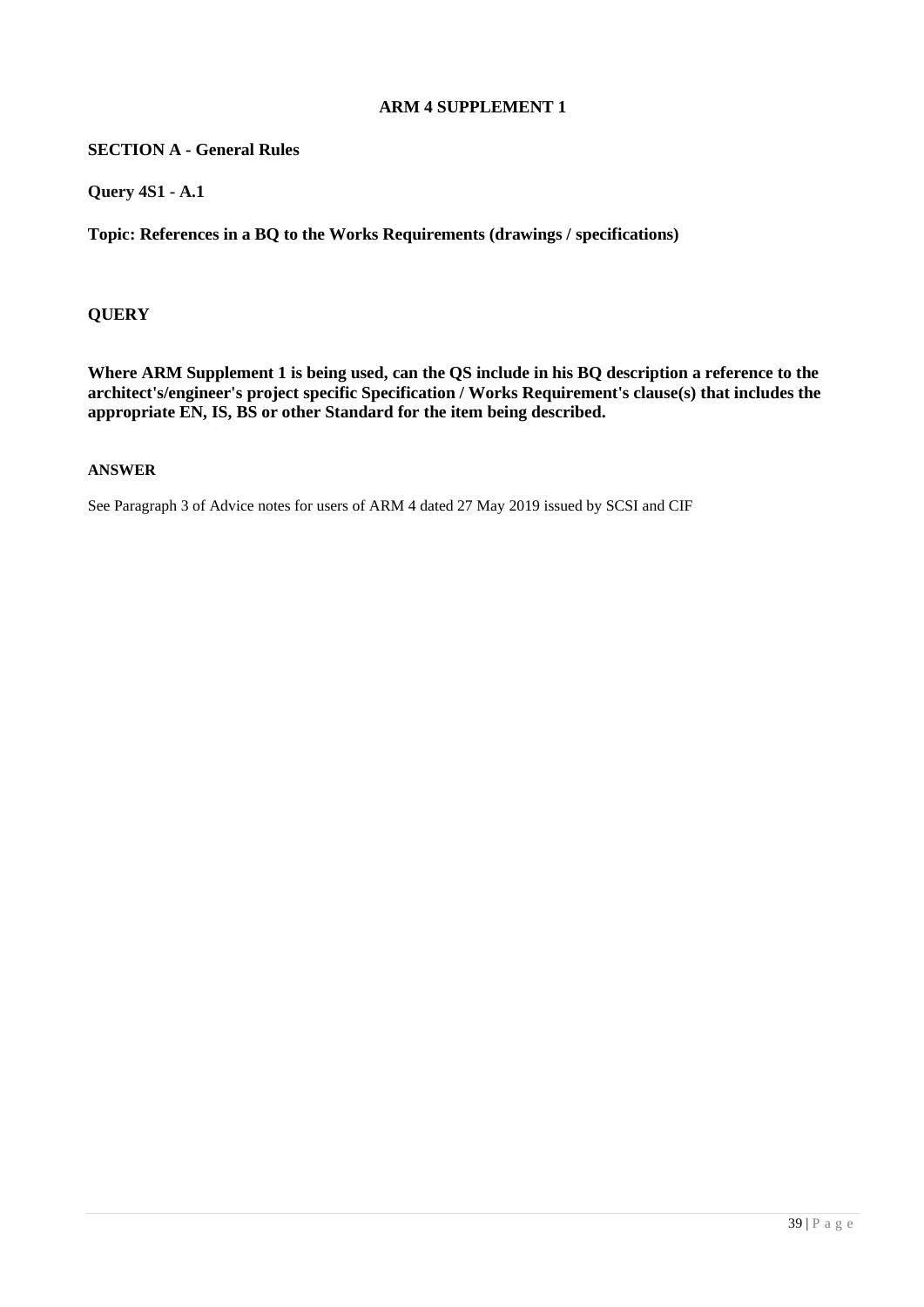# **SECTION A - General Rules**

**Query 4S1 - A.2**

**Topic: Bill Diagrams**

### **QUERY**

### **What is the status of Bill Diagrams contained at the back of a BQ but not listed as forming part of the Works Requirements?**

#### ANSWER

ARM 4 Supplement 1 does not provide for Bill Diagrams.

In the Public Works scenario, Bill Diagrams have no status since they do not form part of the 'Works Requirements'.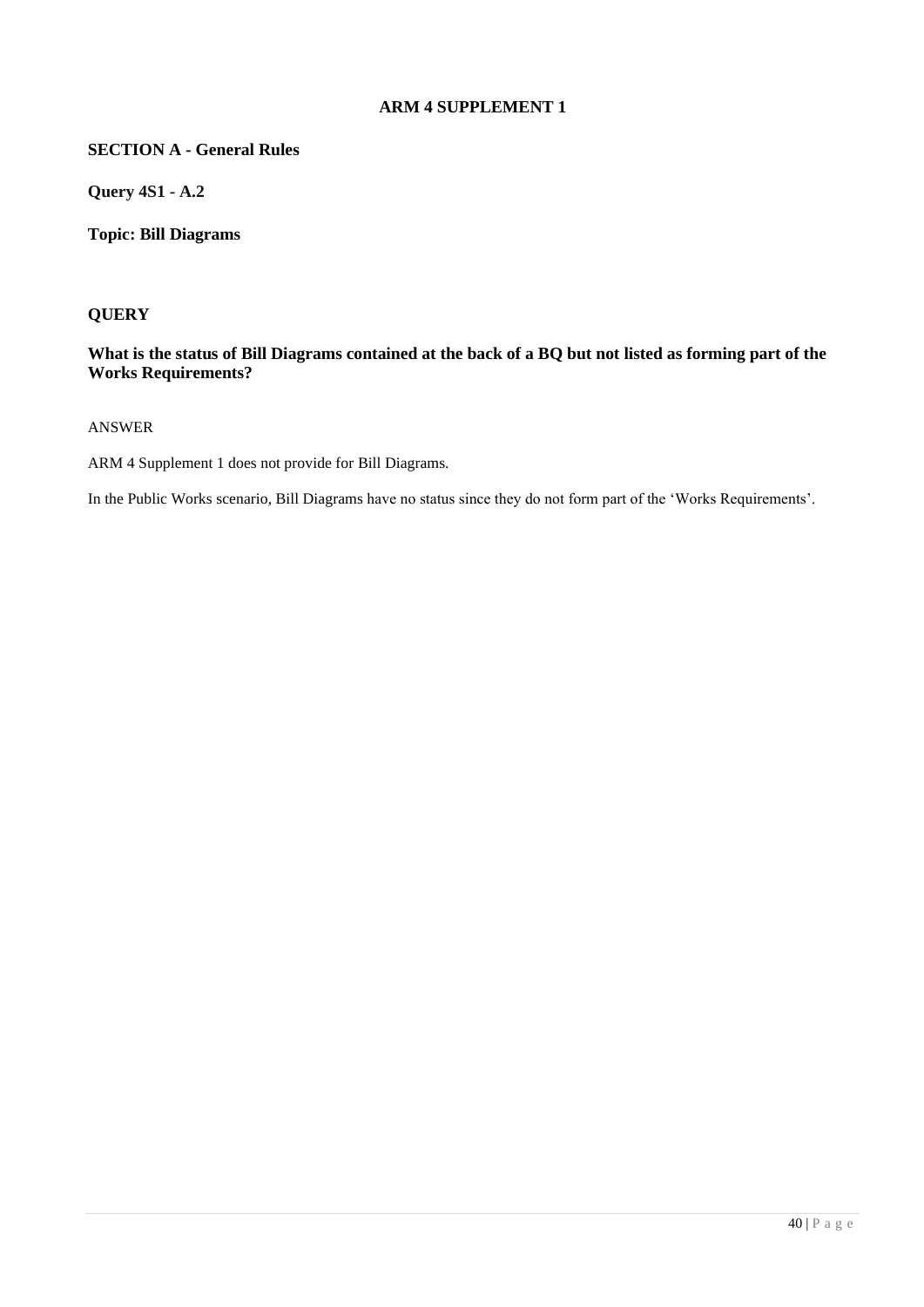**Section B - Preliminaries**

**Query 4Sp1 - B.1**

**Topic: Profit on a Reserved Sum**

### **QUERY**

**Where a BQ is prepared using ARM 4 Supplement 1, the profit on a Reserved Sum is measured as an Item (as required by the Rules). The tender of the selected Reserved Specialist is in excess of the Reserved Sum in the Pricing Document.**

**Is the Contractor stuck with the original sum for profit in his tender?**

#### **ANSWER**

See Advice Note issued by ARM Standing Committee dated 7th December 2020.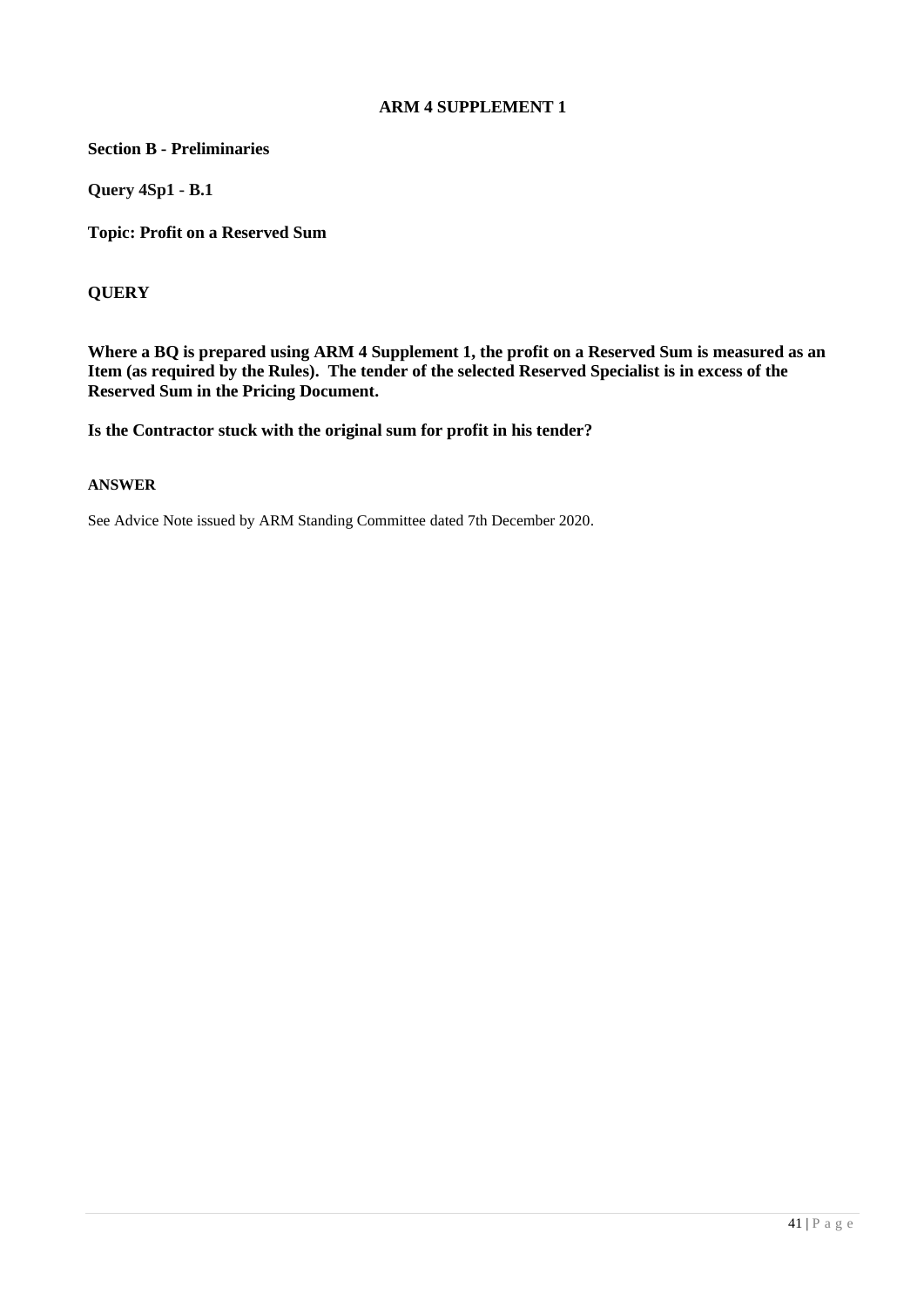# **ARM 4 SUPPLEMENT 1**

**Section B - Preliminaries**

**Query 4Sp1 - B.2**

**Topic: Schedule 1 entries for PWC Condition of Contract to be stated in BQ items for pricing**

**QUERY**

**Where a BQ is prepared using ARM 4 Supplement 1, are priceable items to be included for the entries made on behalf of the Employer in Schedule Part 1 to the Conditions of Contract. This query refers particularly to the resourcing of the Project Board by the Contractor. The BQ item stated 'Project Board' but did not provide any information on how many persons were to constitute the Board. The ER has responded to the Contractor's claim for recovery of costs arising from provision of the required representation to the Project Board with a determination of 'no entitlement' on the basis that the BQ referred to the Project Board.** 

**Should the item in the BQ have provided the information shown in Schedule Part 1 with respect to the Project Board to allow for the pricing of the actual requirement?**

#### **ANSWER**

It is the opinion of the ARM Standing Committee that, with respect to the Project Board, the requirements of the second paragraph of Clause 2.1 and the first paragraph of Clause 3.2 of Section B Preliminaries, ARM 4 Supplement 1 Issue 2 were not complied with in the preparation of the BQ.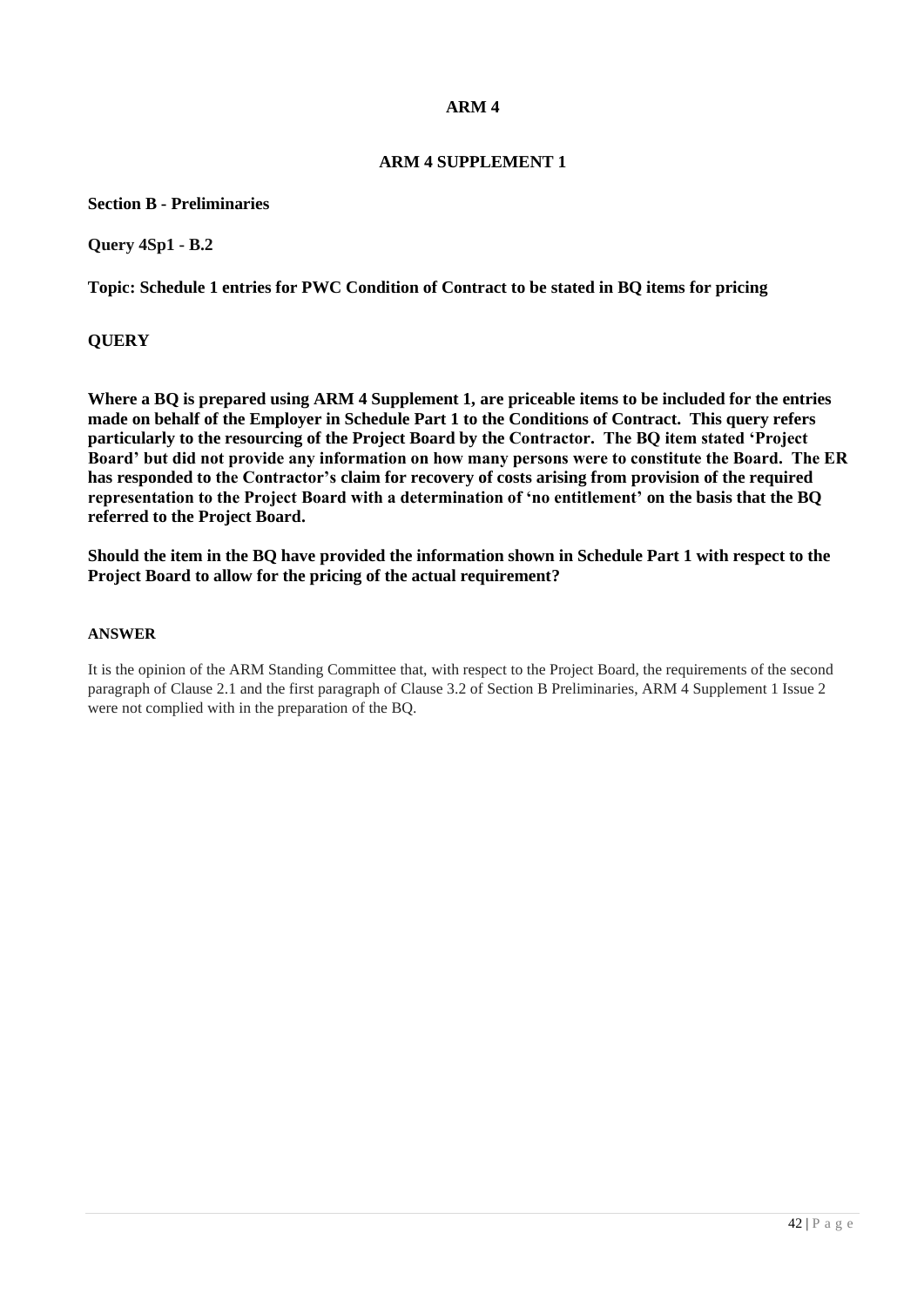### **GENERAL ENQUIRY**

**Query 4Sp2 – GE.1**

**Topic: Supplement 2 to be used when?**

### **QUERY**

**Page 5 of ARM 4 Supplement 2 – What does the '***not warranted***' actually mean in the statement: -**

*'This Supplement provides a set of rules for use in the measurement of Mechanical & Electrical Installation where the Design Team, with the agreement of the Employer, have decided that the measurement of Mechanical and Electrical Installations in accordance with ARM 4 is not warranted.'*

**This Supplement was produced for a particular reason – what was it?**

#### **ANSWER**

ARM 4 Supplement 2 is available for the measurement of mechanical and electrical installations where the level of detail provided on the drawings and specification is sufficient to allow for compliance with the measurement requirements of the Supplement but is not sufficient to allow for compliance with the more detailed requirements of the Mechanical and Electrical sections of ARM 4.

The use of Supplement 2 may also be decided on where the extent of the mechanical and electrical work required for a project is relatively small and the pricing information resulting from the measurement of the relevant work in accordance with the Rules of the Supplement is deemed adequate, by both the Design Team and the Employer, for the assessment of tenders received and the subsequent management of the project.

It should be noted that the decision to use Supplement 2 is to be made by the Design Team, having considered the requirements of the project concerned, and its use is to be agreed with the Employer. Regardless of the measurement rules adopted, the drawings and specification must be sufficiently well developed to adequately define the scope of the mechanical and electrical installation work required of the Contractor.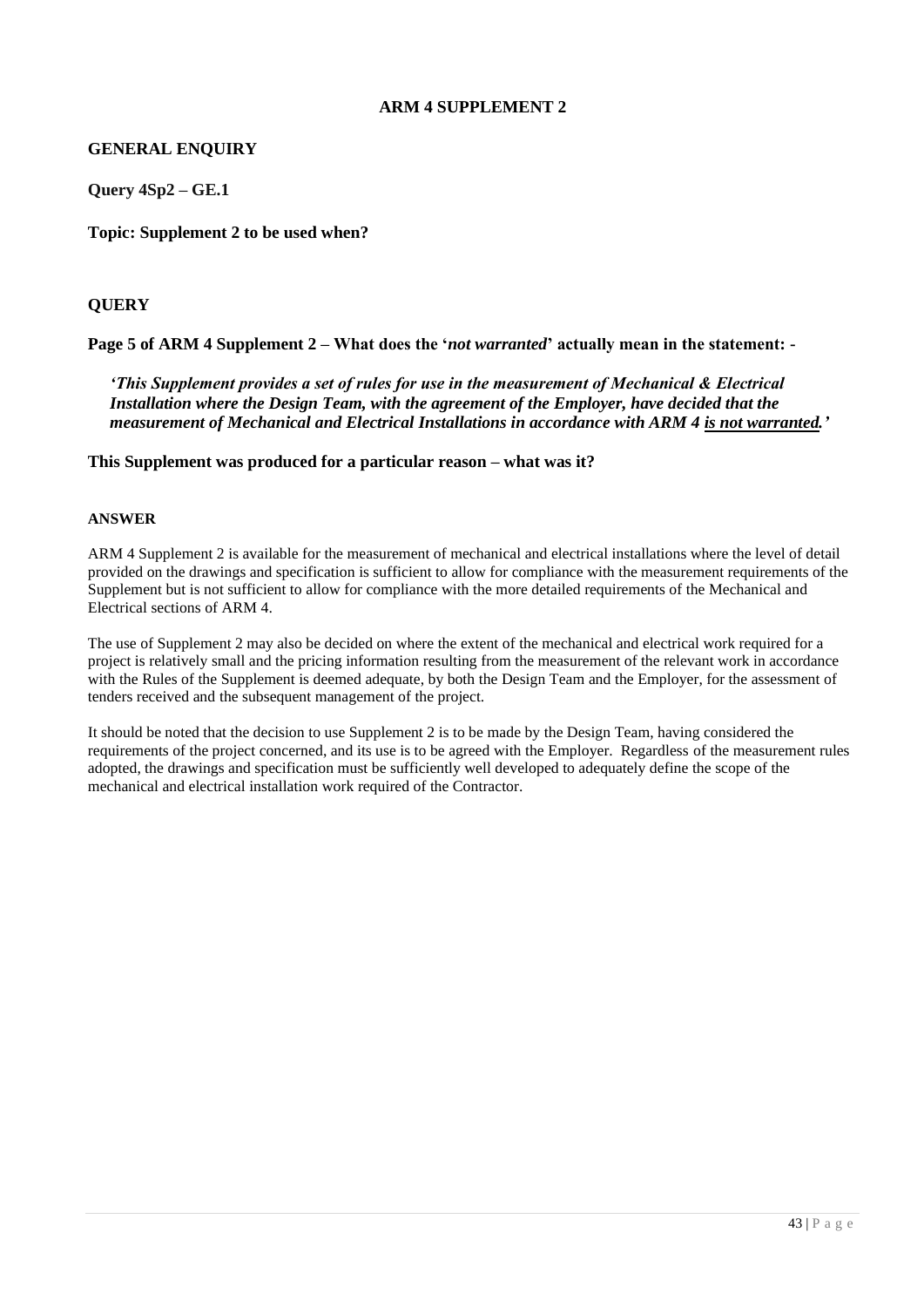# **GENERAL ENQUIRY**

**Query 4Sp2 – GE.2**

**Topic: Supplement 2 – what is its relevance?**

# **QUERY**

# **How relevant is Supplement 2, given that the Mech and Elec Services are rarely priced in detail at tender stage?**

#### **ANSWER**

ARM 4 Supplement 2 provides an alternative set of Rules for use in the measurement of Mechanical and Electrical installations where the Design Team, with the agreement of the Employer, have decided that the measurement of Mechanical and Electrical Installations in accordance with ARM 4 is not warranted. It is relevant as it gives an agreed method for quantifying Mechanical and Electrical Installations.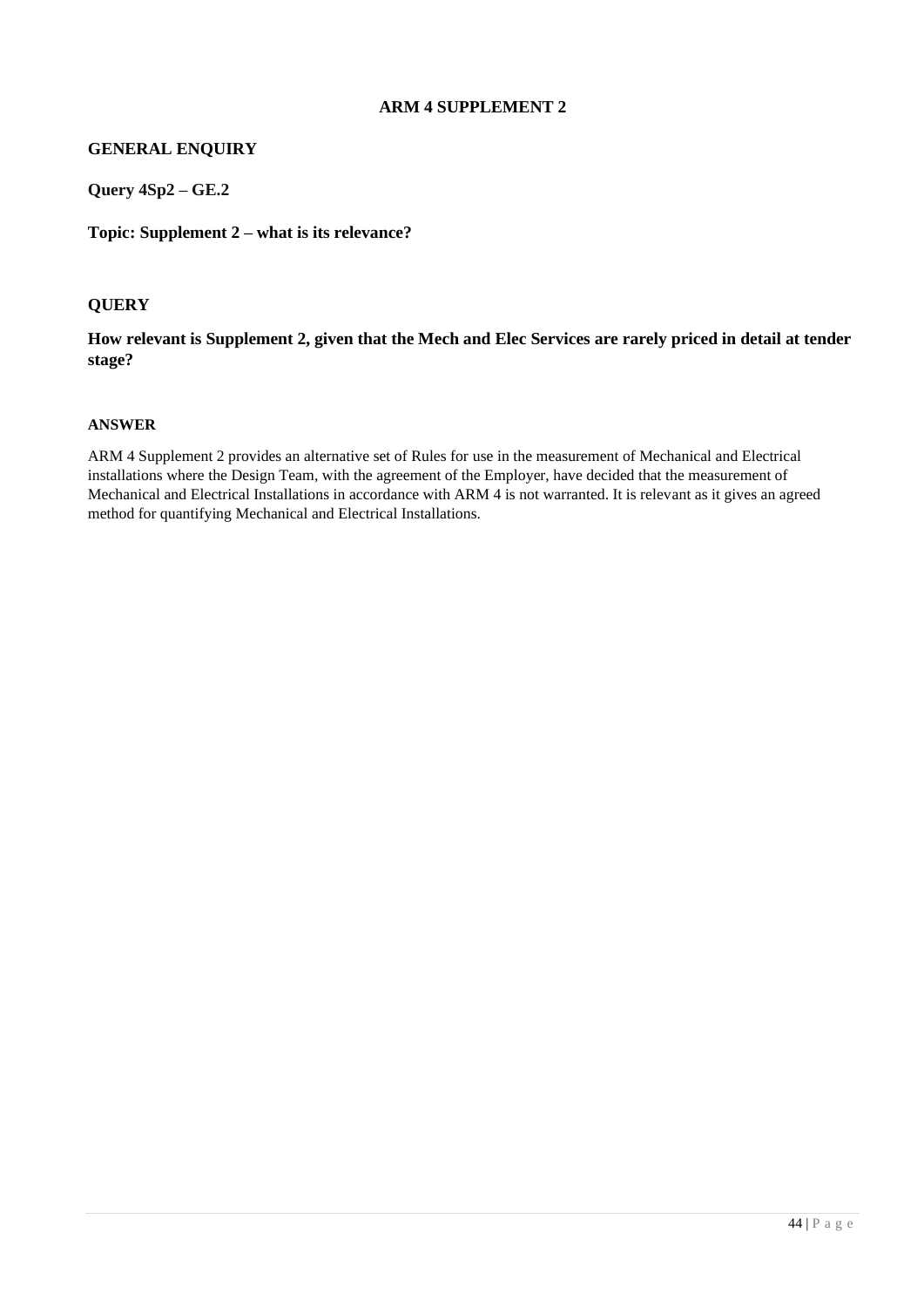### **GENERAL ENQUIRY**

**Query 4Sp2 – GE.3**

**Topic: Private Sector projects – use ARM4 or ARM4 Supplement 2 for the Mech and Elec Services?**

### **QUERY**

**For private sector projects, should ARM4 Supplement 2 or the standard full ARM4 Rules be used for the measurement of the Mech and Elec work content?**

#### **ANSWER**

On private sector projects, mechanical and electrical installation services are typically not measured in detail in the BQ and are instead dealt with using the Prime Cost Sum mechanism to have the cost of the M&E work include in the Contract Sum.

Should the Employer require the measurement of M&E services, the options to use either the Rules of ARM 4 or of ARM 4 Supplement 2 are available. Which is adopted will be determined by the instructions of the Employer, which may take into account the size of the project, the nature of the M&E services, the extent to which it is anticipated that the installations will be designed by the Contractor and what level of design detail is expected to be available prior to the tender documents being issued for pricing.

For most small to medium projects, ARM 4 Supplement 2 should provide an adequately detailed BQ for tender purposes but the Design Team / QS may need to obtain ancillary pricing information with respect to tender rates prior to concluding an award recommendation.

The measurement of the Mechanical and Electrical installations in accordance with ARM 4, where required by the Employer, will result in a more comprehensive BQ but doing so will depend on the availability of the required M&E design information**.**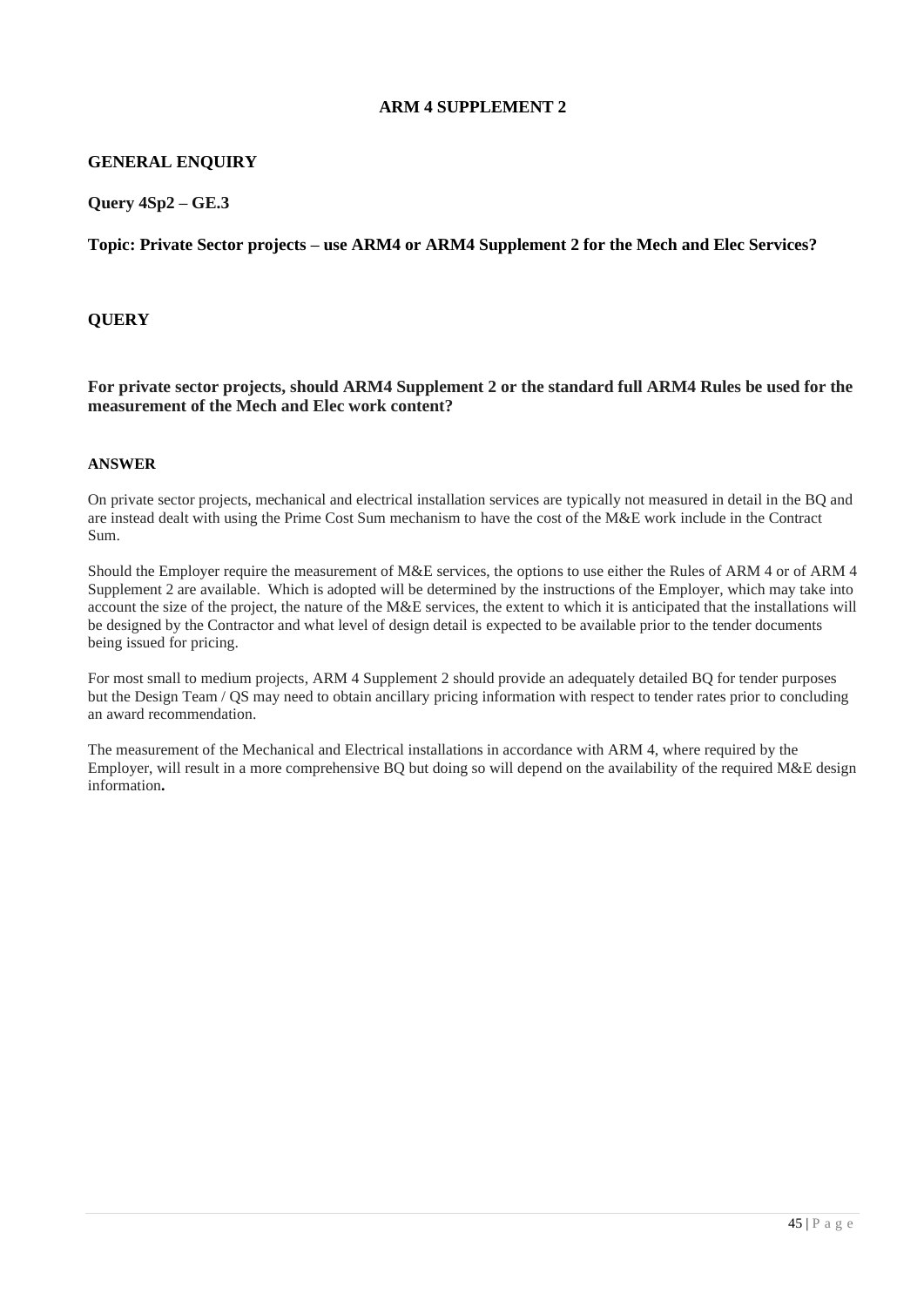**Section N – Electrical Installations**

**Query 4Sp2 - N.1**

**Topic: Electrical Section typographic error**

# **QUERY**

**Is there a typographical error in the Electrical section of ARM 4 Supplement 2 where 'Item' is included in the 'Unit' column – see extract reproduced below.** 

**If all of these systems can be measured as 'Items', does it make the rest of the Rules in the Section redundant?**

| <b>CATEGORIES</b> |                                                                                                                                                                                                                                                                                                                                                                                                                                                                      |                                                        | Unit  |
|-------------------|----------------------------------------------------------------------------------------------------------------------------------------------------------------------------------------------------------------------------------------------------------------------------------------------------------------------------------------------------------------------------------------------------------------------------------------------------------------------|--------------------------------------------------------|-------|
| 1 System          | HV/MV installation<br>LV installations<br>Cable ladder/tray/trunking<br>installations<br>Lighting and emergency<br>lighting installations<br>General services and small<br>÷,<br>power installations<br>Fire alarm installation<br>6<br>DATA/I.T. installations<br>Mechanical & BMS wiring<br>8<br>installations<br>Earthing & bonding installation<br>10 Lightning protection installation<br>Transport Installation<br>12 Other installations - function<br>stated | Details stated and reference to<br>Specification given | item- |

# **ANSWER**

The ARM Standing Committee have considered your query.

The 'Item' highlighted in the Query is clearly a typographical error and should not be there**.**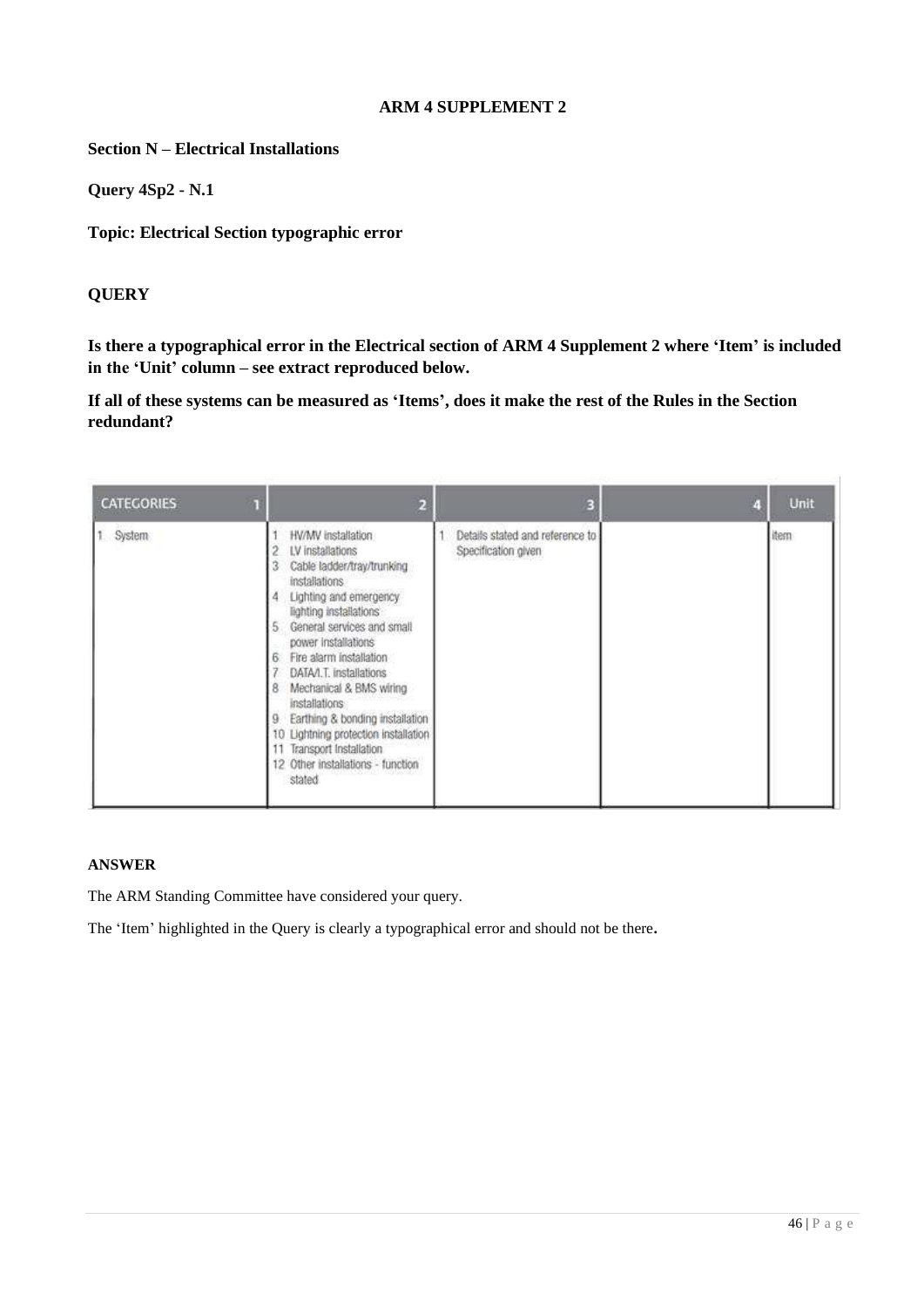# **ADVICE NOTE FOR USERS OF ARM 4 DATED MAY 27th 2019**

# Advice notes for users of ARM 4

The ARM Joint Committee representing the SCSI and CIF, together with an observer representing the Government Contracts (Construction) Committee, maintains oversight on the content and implementation of the Agreed Rules of Measurement (ARM) in the Republic of Ireland. ARM 4 is the version currently in use, together with Supplement 1 (Amendments to ARM 4 to incorporate the Public Works requirements) and Supplement 2 (Alternative Rules for the measurement of Services).

The Joint Committee has become aware of concerns in the industry and amongst parties commissioning construction contracts about the standard of some Bills of Quantities currently being issued with tender documents.

Queries submitted to the Joint Committee indicate that compliance with the requirements of ARM 4 and of Supplements 1 and 2 is less than satisfactory. This may carry serious implications, particularly where the Employer is allocated the risks arising from errors in the Bills.

The following advice note is being issued by the ARM Joint Committee to assist practitioners to comply fully with the relevant ARM requirements. Such adherence is particularly important for Public Works Contracts where 'quantities form part of the Contract' and are subject to differing Rules under Supplement 1. This advice may in some cases also apply in private sector work {see 2, 3(iv), 3(vii)} but, regardless of the Client, the maintenance of appropriate professional standards in the preparation of all Bills of Quantities is encouraged. Failure to do may give rise to reputational damage to both the practitioners involved and the profession in general and to potential negligence claims.

- 1. The Schedule issued with the Public Works tender documentation (see Construction Procurement Reform) is clear that ARM 4 with relevant supplements 1 and 2 are to be used for the preparation of Bills of Quantities for construction projects. Qualification to those Rules is not permitted. A hierarchy of contractual precedence for contract documents is provided in the Public Works Contracts with the Pricing Document, in this case the Bill of Quantities, at the lower end of the list. Accordingly, any purported qualification to the ARM 4 Rules inserted in either the Work Requirements or the Pricing document will not have legal effect as the Schedule to the Conditions of Contract take priority over those other documents. Schedule Part 1 to the Conditions of Contract for Employer Design projects will normally identify ARM 4 Supplement 1 as the measurement rules adhered to.
- 2. General Rules, Rule 2 (Section A). This is the same in both ARM 4 and in Supplement 1 and is the source of a significant proportion of the queries directed to the Standing Committee with respect to the use of 'bulked' or 'composite' descriptions. The Rule requires that 'not more than one requirement from each of the Category 1, 2 and 3 columns can be applied in any one description'. This prohibits the amalgamation of different types of work in the same description. For example, a single Bill of Quantities item cannot include a concrete ground slab, the surface finish to it, its steel reinforcing and the damp proof membrane below it since the four types of work each have their own entry in the ARM Rules.
- 3. Practitioners are advised to take the requirements of ARM 4 Supplement 1 into consideration when preparing Bills of Quantities and, in particular, to note the following;
- i) General Rules, Rule 7 (Section A). The requirement of Rule 7 in Supplement 1 with regard to the provision of a 'detailed description' differs considerably from the same Rule in ARM 4. Supplement 1 is specific that the requirement for a detailed description is satisfied by a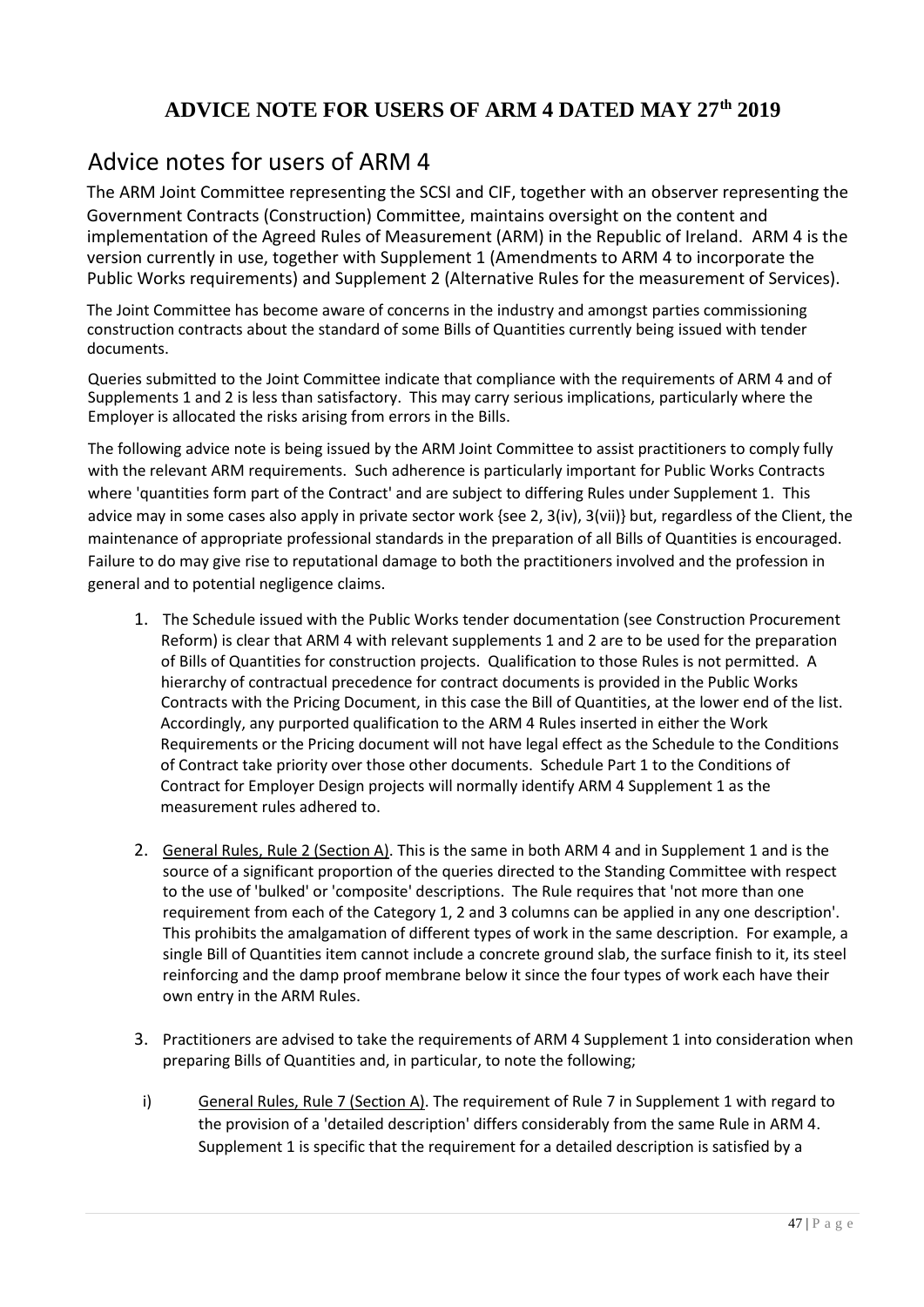reference to a 'Standard' specification (note upper case 'S' in Supplement 1) and that EN or National Standards are adequate once the detail provided in the Standard is adequate to 'identify the material or process required'. A reference to a specification document provided by a Design Team member does NOT satisfy the requirement for the provision of a detailed description. It is essential that descriptions in Bills of Quantities fully describe the essential information that the Rules require to be provided.

- ii) Provisional sums or quantities. These mechanisms are not permitted by ARM 4 Supplement 1.
- iii) PC Sums may only be used in tender documents as specific Reserved Sums for Named Specialists and for the cost associated with the appointment of a Standing Conciliator (Rule AIO). In both instances the amounts in the Bill of Quantities, together with any ancillary items such as profit percentages, must be adjusted and replaced by the actual quoted sums and ancillary percentage amounts for the respective services before a tender is accepted.
- iv) Samples, tests and surveys. The scope and requirements called for in the Works Requirements (drawings and specification) must be fully described in the Pricing document so that a facility is provided to the Contractor to price them.
- v) Preliminaries Rule 2 (Section B). BQ items are required for all entries made by the Employer in Schedule Part 1 to the Form of Tender. This includes items for the various types of insurance to be provided by the Contractor and relevant information such as permitted excesses, special conditions (e.g. asbestos cover) as well as Bond requirements, contract duration, sectional completion requirements, retention percentages, arrangements about payment for materials, weather station information with respect to weather events, etc. For Schedule Part 1 item K (risk transfer allocations), items for pricing of risk transfer need to be given and the allocation of the risk for delays and compensation events identified.
- vi) Schedule part 1 K18 to K21 decided not to be 'Compensation events'. Where the risks described are allocated to the Contractor, the relevant BQ items affected by that risk allocation need to be clearly identifiable as ones where the quantum risk is with the Contractor and, for example, where the quantities priced in the BQ will not be adjustable under Schedule Part 1 item K17 in the event of a discrepancy between the extent of the work called up in the Work Requirements / Bill of Quantities and what is actually required to deal with the site conditions encountered.
- vii) Groundwater — the implications of its presence (i.e. excavation, earthwork support) and its disposal must be dealt with in accordance with ARM 4 Rules. If there is ground water anticipated by the Works Requirements then the assumed starting level must be stated (in the Works Requirements and the Bili of Quantities) to facilitate the subsequent re-measurement of the associated BQ items, including disposal, when the actual level is agreed. An item in the BQ for 'disposal of ground water' is meaningless without the required ancillary information and this is particularly the case if the Works Requirements do not provide for the presence of ground water.
- viii) Bill of Quantities to match the Works Requirements. The Bill of Quantities is NOT part of the Works Requirements and, in the event of a dispute about whether the provision of an item of work is a contractual obligation, the provisions of the Works Requirements will decide the matter.
	- a. If the work is called for in the Works Requirements and not included for in the Bill of Quantities then the Contractor is obliged to undertake the work but may wish to treat its execution as the basis of a Claim using the provisions of the relevant clause of the PWC Contract being used for the particular project.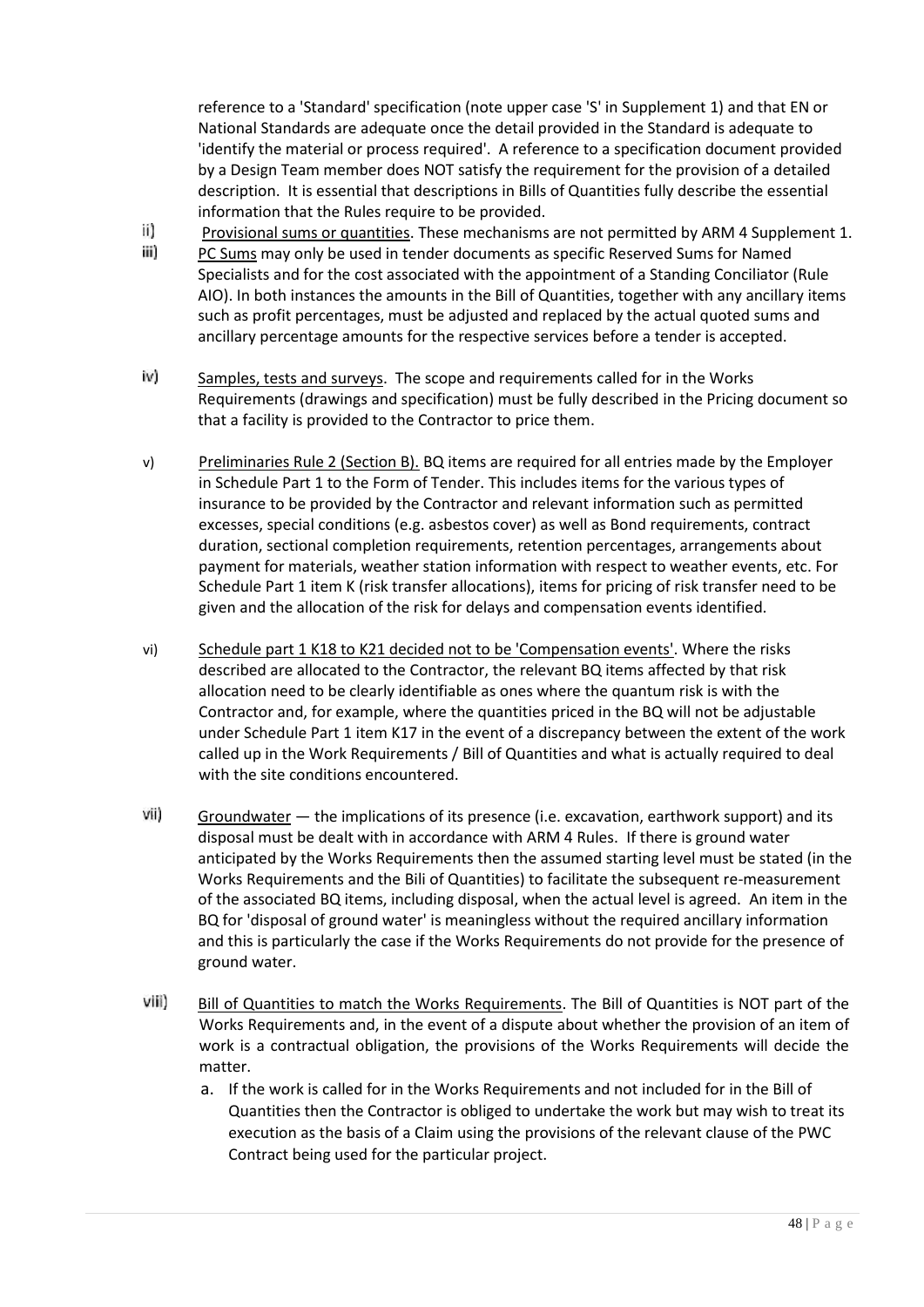- b. If the work is not called for in the Works Requirements but has been included for in the Bill of Quantities then the Contractor is not obliged to carry out the item unless issued with a Change Order instructing an amendment to the Works Requirements, which will then be valued in accordance with the provisions of the Conditions of Contract.
- c. Schedule Part 1, item K 17 sets out the arrangements in the event of a discrepancy between the Works Requirements and the Bill of Quantities. All such discrepancies are deemed Compensation Events, subject to the cost of each being more than €500.
- d. Please note that sub-clause 1.3.4 in the PWC contracts was introduced to afford a clear operation of the Schedule Part 1, item K17 process by requiring that the ER must issue an instruction to resolve any discrepancy between the Works Requirements and the Pricing Document, either in favour of the Works Requirements or to change the Works Requirements to match the Pricing Document item.

Michael Mulryan

Chair of ARM 4 Joint Committee

27 <sup>th</sup> May 2019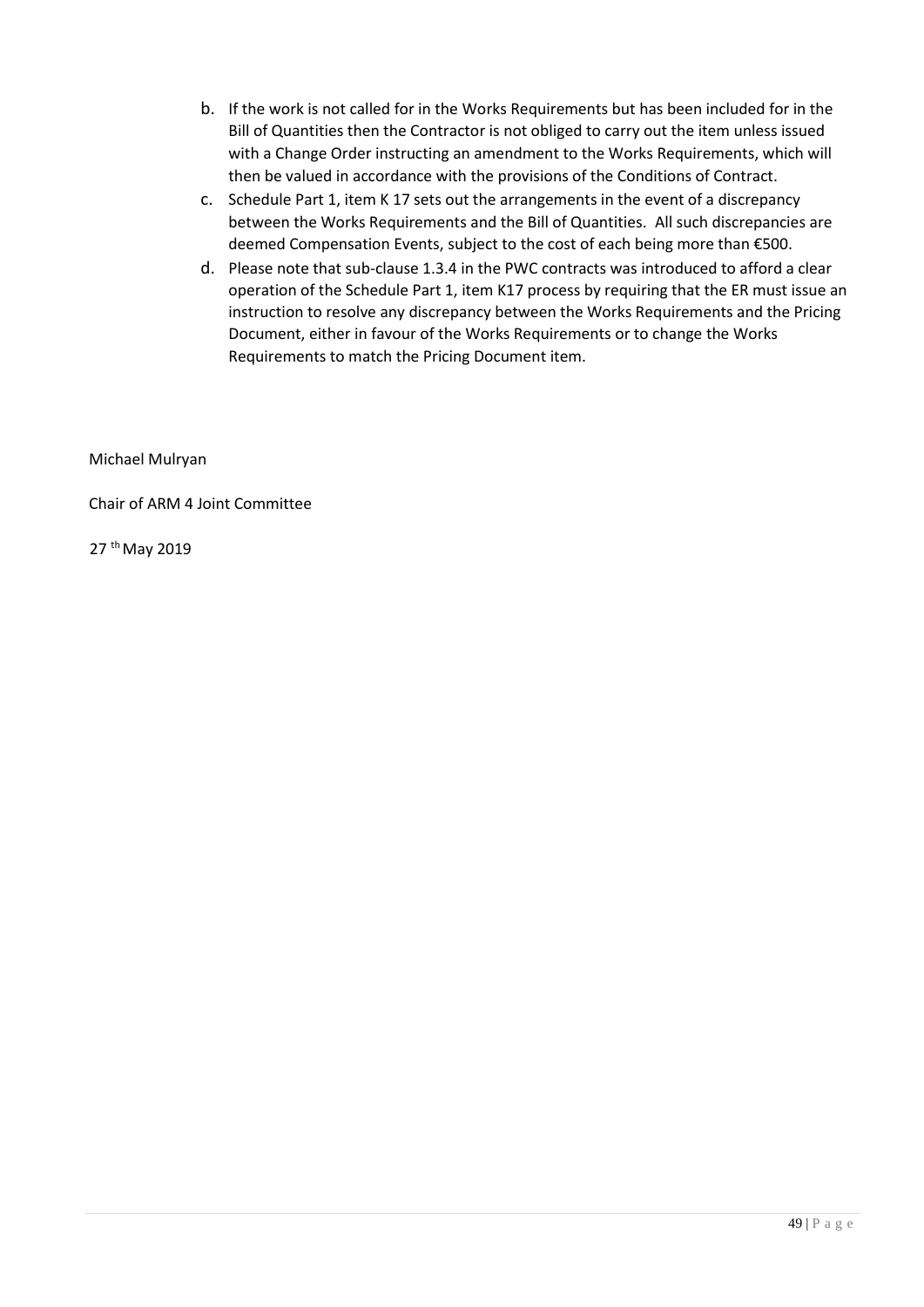#### **ADVICE NOTE FOR USERS OF ARM 4 DATED MAY 27th 2019**

#### **Query: AdvN - Qry 1**

# **Topic: Acceptance of the Advice Note dated May 27th 2019 and ancillary queries.**

#### **QUERY**

- **1. Are the Advice Notes accepted by all the respective bodies mentioned in the notes?**
- **2. Do the GCCC accept the notes?**

**Specific queries on Volume C Extracts accompanying this query are attached at Appendix 1**

#### **ANSWER**

The Standing Committee's responses to the queries are below.

As it is not clearly stated in the query, this response assumes that they relate to ARM 4 Supplement 1

- Are the Advice notes accepted by all the respective bodies mentioned in the Notes? Yes
- Do the GCCC accept the Notes? Yes

Response to Volume C Extracts (see Appendix 1): -

#### **Example 1: Measurement of Steel Lintels**

Steel lintels should be measured in accordance with the Rules of Section L - Metalwork: Non- Structural. These Rules cover 'support angles' within the Category 1 group of Bars, rods and the like' (Page 92, Category 1, Item 2)

The description for the steel lintels provided in the Query does **not** comply with ARM 4, Supplement 1 requirements for 'detailed descriptions' in accordance with the General Rules 4 and paragraph 3 i) of the Advice note dated May  $27<sup>th</sup>$ , 2019 for users of ARM 4.

#### **Example 2.1: Measurement of Blockwork**

The description falls within the scope of the terms 'bulked' or 'composite' descriptions at Item 2 of the Advice note for users of ARM. Joint reinforcement should be measured in accordance with the Rules of Section G - Brickwork and Blockwork: Ancillaries to Brickwork/ Blockwork (Page 52, Category 1, Item 4)

In addition, the rest of description does **not** comply with ARM 4, Supplement 1 requirements for 'detailed descriptions' in accordance with General Rule 4 and paragraph 3 i) of the Advice note for users of ARM 4.

A BQ description will **not** satisfy the ARM Rules of Supplement 1 if it does not provide:

- a) the information required by the Rules for the type of work involved, AND
- b) necessary additional information by way of the repetition of the detail provided in the Engineer's and Architect's Specification and or the Drawings to comply with the Rules.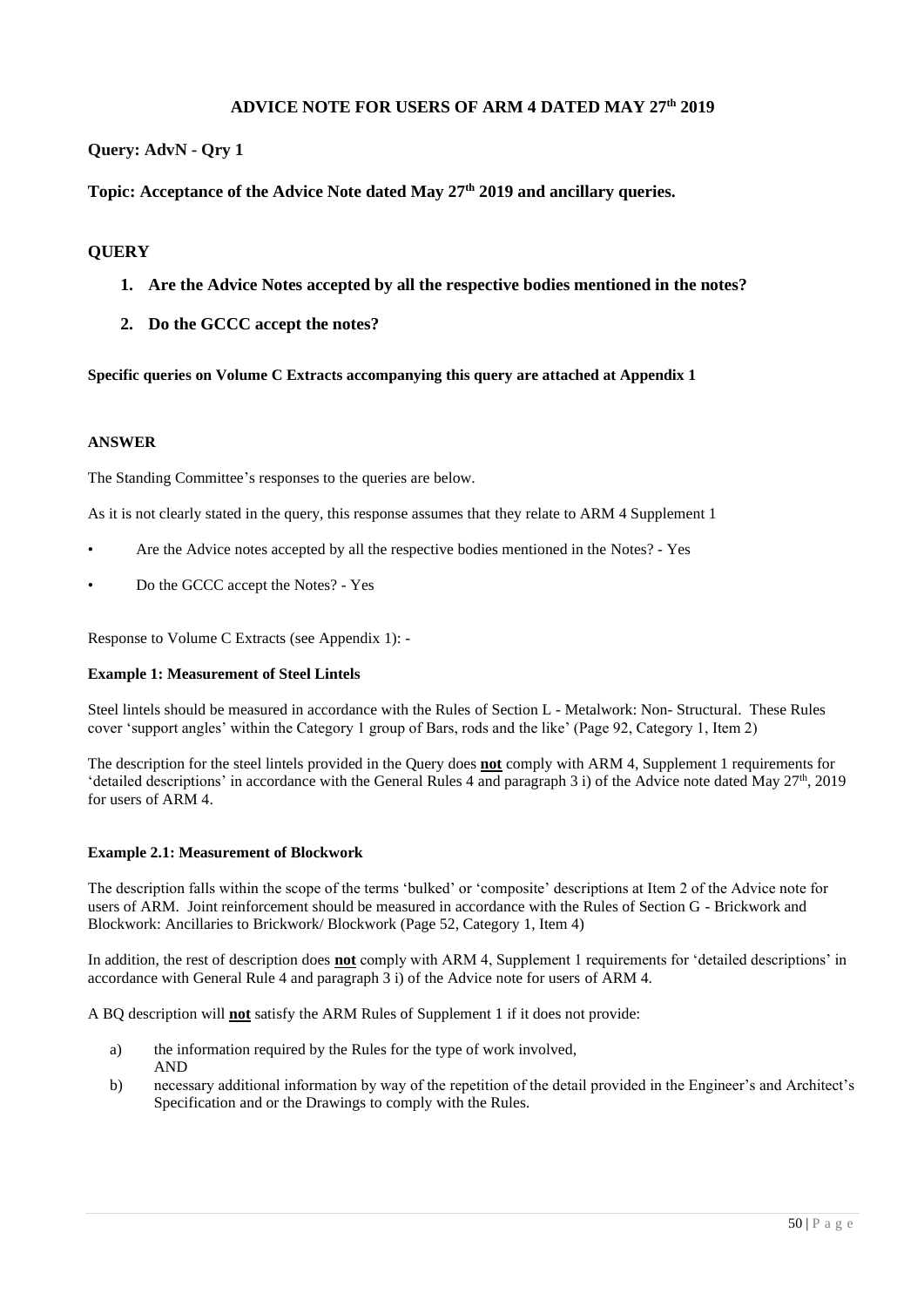#### **Example 2.2: Measurement of Bonding Ends of Blockwork**

This should be described as required for 'Designed Joints', see Section G - Brickwork and Blockwork: Ancillaries to Brickwork/ Blockwork (Page 52, Category 1, Item 7).

Nonetheless the requirement for 'detailed descriptions' (see above) is **not** satisfied by Detail 2/110 with respect to the wall ties. The reference to the wall ties on Detail 2/110, which enables the number of ties to be assessed, is not sufficiently precise to identify the exact type of tie required.

The concrete infill should be measured separately under 'Sundries' in Section F - Concrete Work: In- Situ Concrete (Page 36, Category 1, Item 20, Category 3 Item 1).

#### **Example 3.1: Measurement of Stone Cladding**

These descriptions do **not** comply with the Rules of Section H Stonework: Stone Cladding and neither do they comply with the ARM 4, Supplement 1 requirements for 'detailed descriptions' in accordance with General Rule 4 and paragraph 3 i) of the Advice note for users of ARM 4, May 27th 2019.

With respect to the specific query of 'Does the reference to drawings in the Vol C description above exclude the requirement to fully describe the work mentioned in the description above'?

General Rule 7 on Page 6 of Supplement 1 provides that 'these Rules for 'Detailed Descriptions' shall be deemed to have been complied with if referenced drawn information included in the Works Requirements is provided that indicates fully the items to be described'. As this information is not provided with the query, we cannot comment any further.

#### **Example 3.2: Measurement of Site Structures**

Qualification of the Rules of ARM 4 are not permitted in Pricing Documents used for Public Works Contracts.

The tiered seating should be measured in accordance with the Rules of the various sections of ARM 4 and Supplement 1.

#### **Example 3.3: Measurement of Painting to a windowboard.**

This description is **not** in accordance with ARM 4 and Supplement 1, despite the fact that the required information appears to be included in the Specification referred to within the description.

Once again, a BQ description will not have satisfied the rules of ARM 4 Supplement 1 without including:

- a) the information required by the Rules for the type of work involved, AND
- b) necessary additional information by way of the repetition of the detail provided in the Engineer's and Architect's Specification and or the Drawings to comply with the Rules.

The last part of the query raised seeks advice on:

'What reasonably are Contractors expected to price when presented with poorly described or incorrectly measured BQ entries'

It is suggested that a tenderer who is unclear about the content of any part of the Works Requirements or the Pricing Document should request clarification from the party designated as managing the particular competition.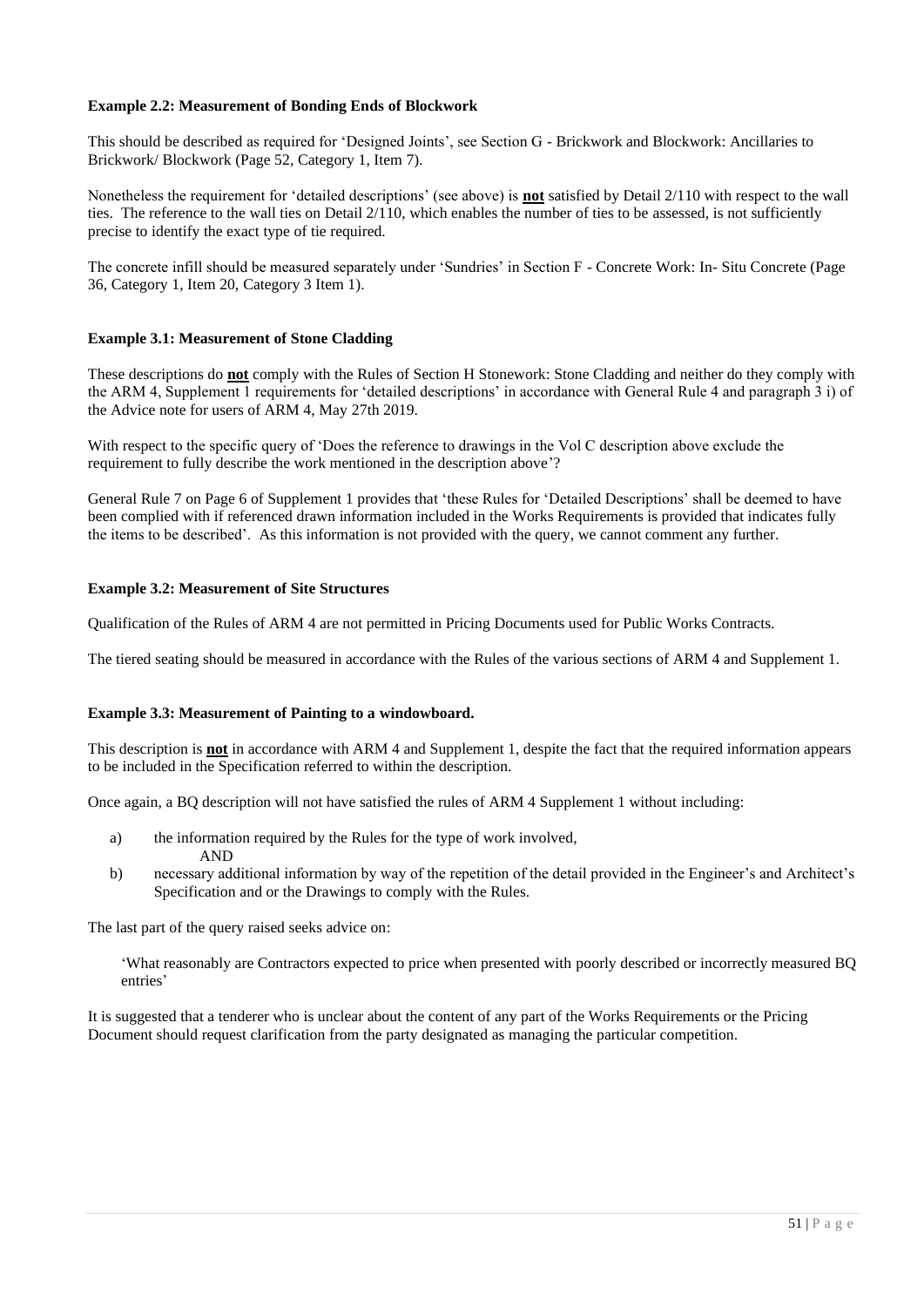#### **ADVICE NOTE FOR USERS OF ARM 4 DATED MAY 27th 2019**

#### **Query: AdvN - Qry 2**

**Topic: Use of Design Team Specification rather than published Standard Specification such as EN**

#### **QUERY**

**Could you please clarify the following in relation to paragraph 3.i) 'detailed description.' The advice note states '***A reference to a specification document provided by a Design Team member does NOT satisfy the requirement for the provision of a detailed description.***'**

**A measurement exercise is required for concrete in foundations where the structural engineer has taken into consideration the nature of the ground conditions and has specified a concrete mix with applicable additives that addresses all site specific issues. The 'Standard' specifications, whether it be EN, a BS or IS, are generic standards.**

**Surely a QS has an obligation to provide a BQs that provide a level of information that will allow the tendering contractors to achieve a reasonable understanding of the particular specification of concrete which has been specified in the Engineers Specification.**

**How can reference to a generic Standard specification provide more detail than a project specific specification, designed and developed for a specific project in a specific location?**

**A number of QSs (PQS and Contractors QS) spoken about Advice Note dated May 27th , 2019 think that this advice note, rather than bringing clarity to the situation, has only added to the difficulties being experienced by QSs in preparing BQs for projects based on the use of the PWC Conditions of Contract.**

**Any clarity the Committee can provide would be appreciated.**

#### **ANSWER**

The paragraphs of the Advice Note must be read in their entirety rather than taking individual sentences, or parts thereof, in isolation.

The query only quotes the second sentence of the paragraph, that:

'*A reference to a specification document provided by a Design Team member does NOT satisfy the requirement for the provision of a detailed description.*'

#### The requirements in the third sentence are ignored in the query, namely '**It is essential that descriptions in Bills of Quantities fully describe the essential information that the Rules require to be provided.'**

The intention of 3 (i) is not to prohibit the use of additional information required to convey the information about the BQ item required to be priced. In the example provided in the query, the additional information about the detail of the work to be carried out is included in the Engineer's Specification. The 'essential information' that the Rules require to be provided must therefore be extracted from the Engineers Specification and included in the Bill of Quantities descriptions if the description is to satisfy the requirements of ARM Supplement 1.

The particular point of 3 (i) is that a BQ description solely reliant on a reference to a Specification clause to convey the scope of work purported to be covered will **not** be compliant with the Rules of Supplement 1. Furthermore, the provision of additional information where necessary to fully describe work in a BQ item is mandatory.

A Bill of Quantities description will not have satisfied the ARM Rules of Supplement 1 where it provides only a reference to an EN, IS or BS without also including.